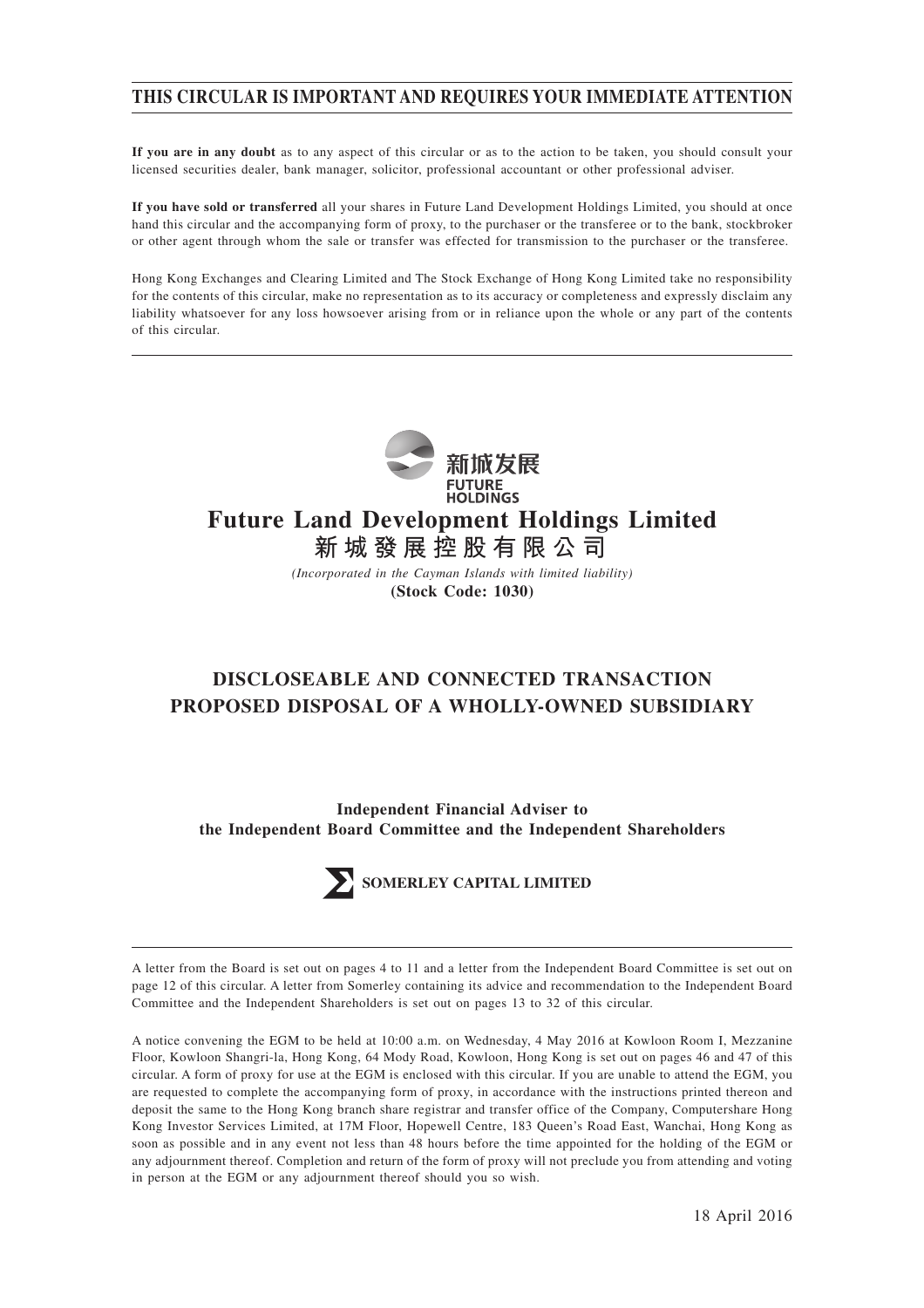## *Page*

|                                                      | $\overline{1}$ |
|------------------------------------------------------|----------------|
|                                                      | $\overline{4}$ |
|                                                      | 12             |
|                                                      | 13             |
|                                                      | 33             |
| Appendix II – Valuation Report of the Target Company | 37             |
|                                                      | 46             |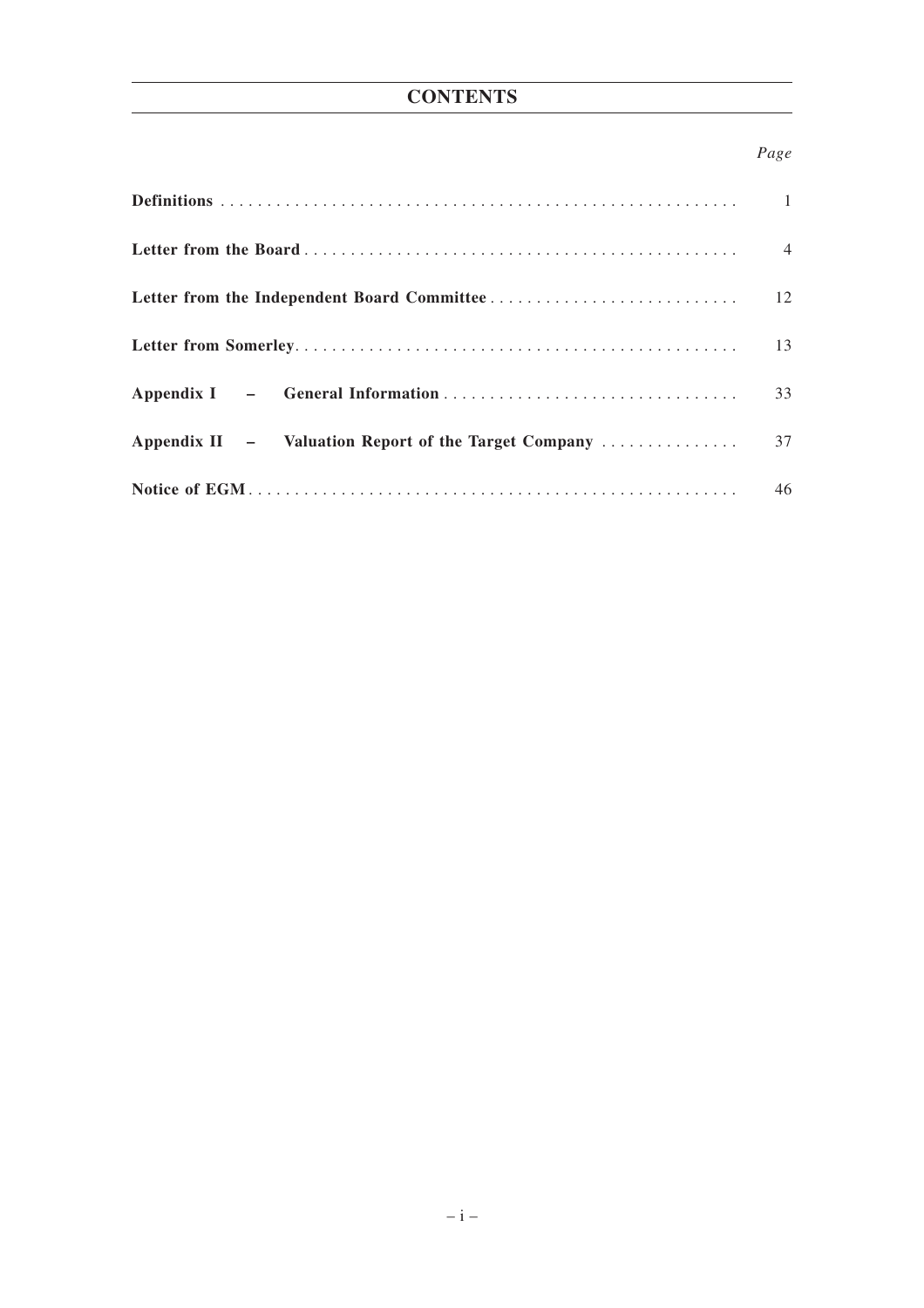# **DEFINITIONS**

*In this circular, unless the context otherwise requires, the following terms shall have the following meanings:*

| "associate(s)"                  | has the meaning ascribed thereto in the Listing Rules                                                                                                                                                                                                                                                                                                                                     |
|---------------------------------|-------------------------------------------------------------------------------------------------------------------------------------------------------------------------------------------------------------------------------------------------------------------------------------------------------------------------------------------------------------------------------------------|
| "Board"                         | the board of Directors                                                                                                                                                                                                                                                                                                                                                                    |
| "Company"                       | Future Land Development Holdings Limited, a company<br>incorporated in the Cayman Islands with limited liability<br>whose shares are listed on the Stock Exchange                                                                                                                                                                                                                         |
| "Completion"                    | completion of the Equity Transfer Agreement                                                                                                                                                                                                                                                                                                                                               |
| "connected person(s)"           | has the meaning ascribed thereto in the Listing Rules                                                                                                                                                                                                                                                                                                                                     |
| "controlling shareholder"       | has the meaning ascribed thereto in the Listing Rules                                                                                                                                                                                                                                                                                                                                     |
| "Director(s)"                   | the director(s) of the Company                                                                                                                                                                                                                                                                                                                                                            |
| "Disposal"                      | the conditional disposal of the Sale Interest by the Seller<br>to the Purchaser pursuant to the Equity Transfer<br>Agreement                                                                                                                                                                                                                                                              |
| "DTZ"                           | DTZ Cushman & Wakefield Limited                                                                                                                                                                                                                                                                                                                                                           |
| "EGM"                           | an extraordinary general meeting of the Company to be<br>convened at 10:00 a.m. on Wednesday, 4 May 2016 at<br>Kowloon Room I, Mezzanine Floor, Kowloon Shangri-la,<br>Hong Kong, 64 Mody Road, Kowloon, Hong Kong for<br>the purpose of considering, and if thought fit, approving,<br>among other things, the Equity Transfer Agreement and<br>the transactions contemplated thereunder |
| "Equity Transfer Agreement"     | the equity transfer agreement dated 1 April 2016 entered<br>into amongst the Purchaser, the Seller and the Target<br>Company in respect of the Disposal                                                                                                                                                                                                                                   |
| "Future Land Property Services" | Tibet Future Land Property Management Services<br>Co., Ltd.* (西藏新城物業服務有限公司), a company<br>incorporated in the PRC with limited liability and owned<br>as to 93.75% by the Target Company as at the Latest<br>Practicable Date                                                                                                                                                             |
| "Group"                         | the Company and its subsidiaries                                                                                                                                                                                                                                                                                                                                                          |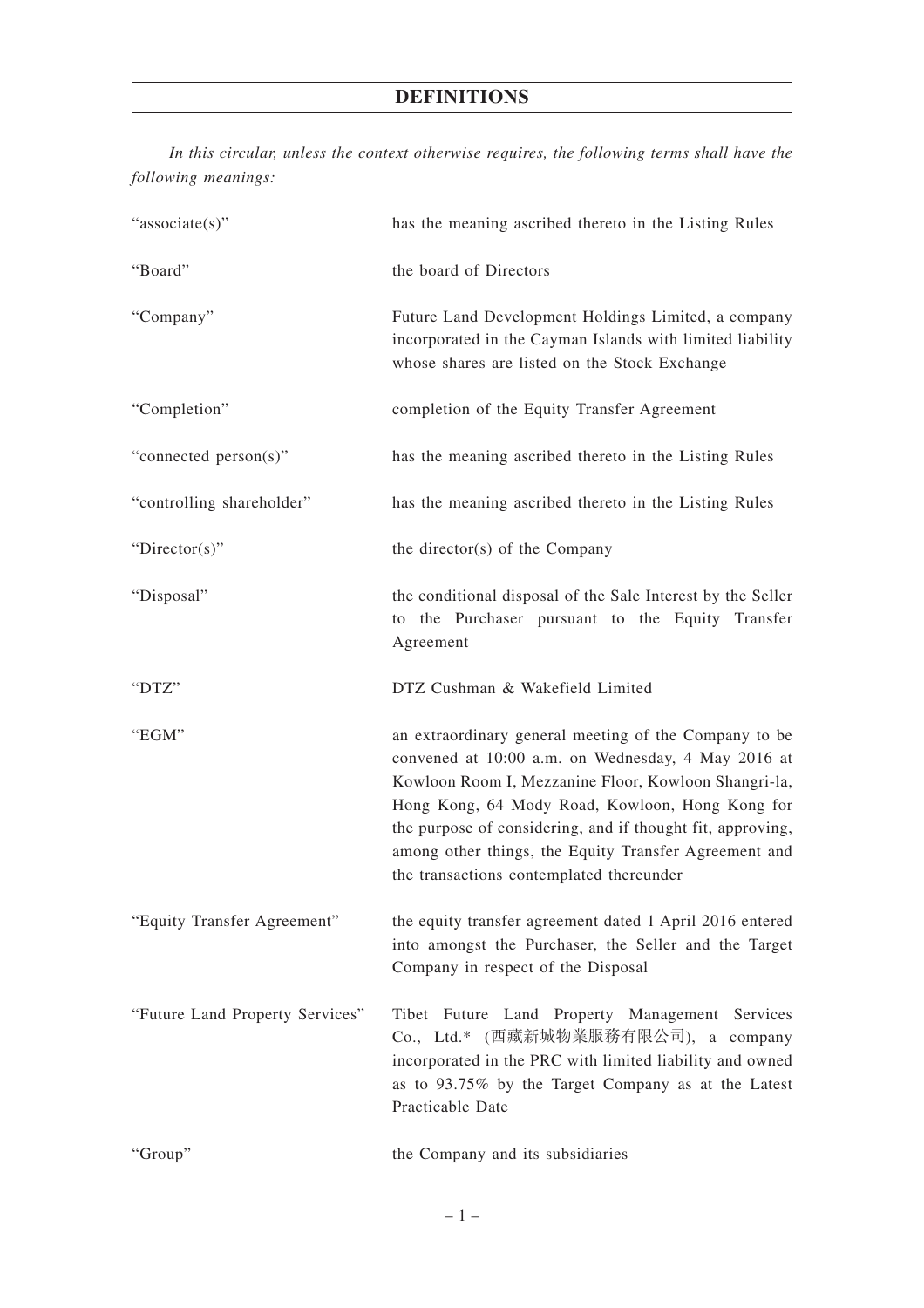# **DEFINITIONS**

| "Hong Kong"                   | the Hong Kong Special Administrative Region of the<br><b>PRC</b>                                                                                                                                                                                                                                                                                  |
|-------------------------------|---------------------------------------------------------------------------------------------------------------------------------------------------------------------------------------------------------------------------------------------------------------------------------------------------------------------------------------------------|
| "Independent Board Committee" | an independent committee of the Board comprising all<br>the independent non-executive Directors to advise the<br>Independent Shareholders on the Equity Transfer<br>Agreement and the transactions contemplated thereunder                                                                                                                        |
| "Independent Shareholder(s)"  | the Shareholder(s) other than the Purchaser, Mr. Wang<br>Xiaosong, Wellink and their respective associates                                                                                                                                                                                                                                        |
| "Latest Practicable Date"     | 14 April 2016, being the latest practicable date prior to<br>the printing of this circular to ascertain certain<br>information contained herein                                                                                                                                                                                                   |
| "Listing Rules"               | the Rules Governing the Listing of Securities on the<br><b>Stock Exchange</b>                                                                                                                                                                                                                                                                     |
| "PRC"                         | The People's Republic of China which, for the purpose of<br>this circular, excludes Hong Kong, the Macau Special<br>Administrative Region of the People's Republic of China<br>and Taiwan                                                                                                                                                         |
| "PRC GAAP"                    | the generally accepted accounting principles adopted in<br>the PRC                                                                                                                                                                                                                                                                                |
| "Purchaser"                   | Wealth Zone Hong Kong Investments Limited (富域香港<br>投資有限公司), a company established in the British<br>Virgin Islands with limited liability and a controlling<br>shareholders of the Company holding 4,105,450,000<br>Shares (representing approximately 72.56% of the issued<br>share capital of the Company as at the Latest Practicable<br>Date) |
| "RMB"                         | Renminbi, the lawful currency of the PRC                                                                                                                                                                                                                                                                                                          |
| "Sale Interest"               | the 100% equity interest in the Target Company owned by<br>the Seller as at the Latest Practicable Date                                                                                                                                                                                                                                           |
| "Services Agreements"         | the 50 sales office property services agreements entered<br>between the Company (through its various<br>into<br>subsidiaries) and Future Land Property Services for the<br>year ended 31 December 2016                                                                                                                                            |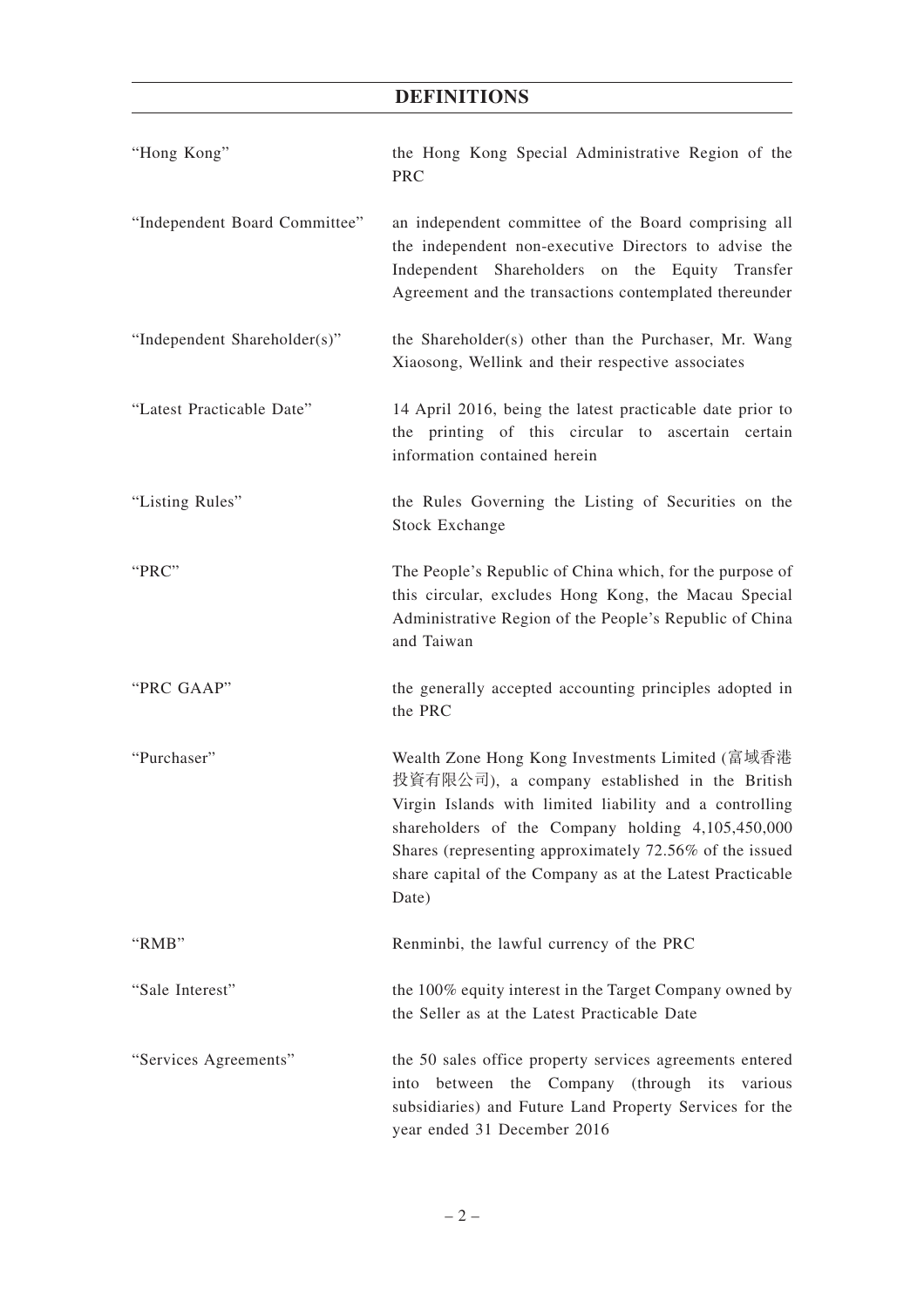# **DEFINITIONS**

| "Seller"                                         | Hong Kong Chuangzhi Development Limited (香港創智<br>發展有限公司), a company incorporated in Hong Kong<br>with limited liability and an indirect wholly-owned<br>subsidiary of the Company                                                                                                                                                                                                                                                                          |
|--------------------------------------------------|------------------------------------------------------------------------------------------------------------------------------------------------------------------------------------------------------------------------------------------------------------------------------------------------------------------------------------------------------------------------------------------------------------------------------------------------------------|
| "SFO"                                            | The Securities and Futures Ordinance (Chapter 571 of the<br>Laws of Hong Kong)                                                                                                                                                                                                                                                                                                                                                                             |
| "Share $(s)$ "                                   | the ordinary share(s) in the share capital of the Company<br>with a par value of HK\$0.001 each                                                                                                                                                                                                                                                                                                                                                            |
| "Shareholder(s)"                                 | the holder(s) of the $Share(s)$                                                                                                                                                                                                                                                                                                                                                                                                                            |
| "Somerley" or "Independent<br>Financial Adviser" | Somerley Capital Limited, a corporation licensed by the<br>Securities and Futures Commission to conduct Type 1<br>(dealing in securities) and Type 6 (advising on corporate<br>finance) regulated activities under the SFO and the<br>independent financial adviser appointed to advise the<br>Independent Board Committee and the Independent<br>Shareholders in respect of the Equity Transfer Agreement<br>and the transactions contemplated thereunder |
| "Stock Exchange"                                 | The Stock Exchange of Hong Kong Limited                                                                                                                                                                                                                                                                                                                                                                                                                    |
| "Target Company"                                 | Changzhou Chuangyue Consultancy Co., Ltd* (常州創悦<br>諮詢管理有限公司), a company incorporated in the PRC<br>with limited liability and an indirect wholly-owned<br>subsidiary of the Company as at the Latest Practicable<br>Date                                                                                                                                                                                                                                   |
| "Wellink"                                        | Wellink Global (PTC) Limited, a trustee for the<br>Company's pre-IPO share award scheme, holding<br>39,850,000 Shares as at the Latest Practicable Date<br>(representing approximately $0.7\%$ of the issued share<br>capital of the Company)                                                                                                                                                                                                              |
| "HK\$"                                           | Hong Kong dollar(s), the lawful currency of Hong Kong                                                                                                                                                                                                                                                                                                                                                                                                      |
| $``\%"$                                          | per cent.                                                                                                                                                                                                                                                                                                                                                                                                                                                  |

\* *Denotes English translation of a Chinese company or entity and is provided for identification purpose only.*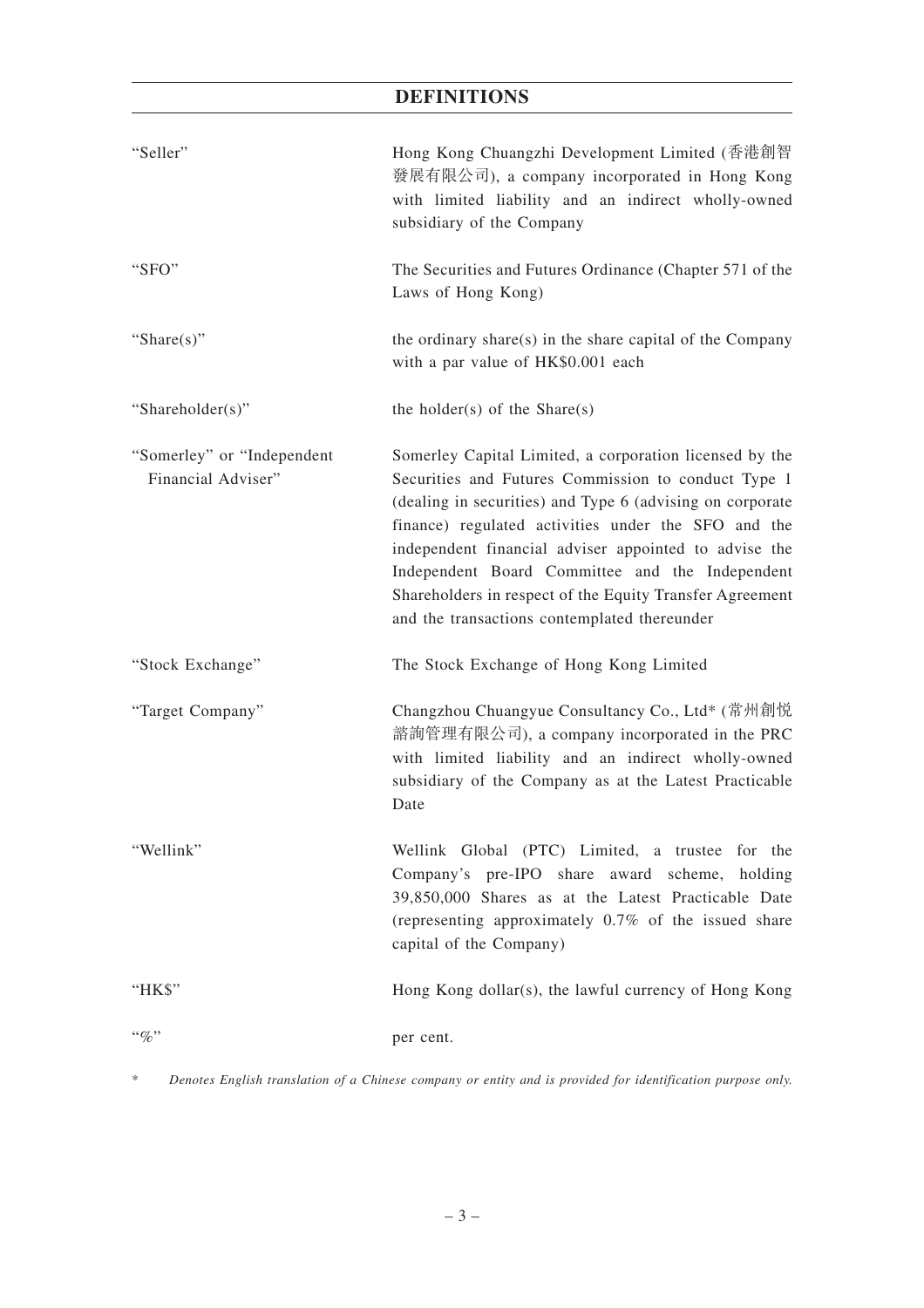

# **Future Land Development Holdings Limited 新城發展控股有限公司**

*(Incorporated in the Cayman Islands with limited liability)* **(Stock Code: 1030)**

*Executive Director:* Mr. Wang Zhenhua (*Chairman*) Mr. Lv Xiaoping (*Chief Executive Officer*) Mr. Lu Zhongming Mr. Liu Yuanman Mr. Chan Wai Kin

*Non-executive Director:* Mr. Wang Xiaosong

*Independent Non-executive Directors:* Mr. Chen Huakang Mr. Zhu Zengjin Mr. Zhong Wei

*Registered Office:* Floor 4, Willow House Cricket Square P.O. Box 2804 Grand Cayman KY1-1112 Cayman Islands

*Principal place of business in Hong Kong:* 36/F, Tower Two Times Square 1 Matheson Street Causeway Bay, Hong Kong

18 April 2016

*To the Shareholders*

Dear Sir or Madam,

## **DISCLOSEABLE AND CONNECTED TRANSACTION PROPOSED DISPOSAL OF A WHOLLY-OWNED SUBSIDIARY**

#### **INTRODUCTION**

Reference is made to the announcement of the Company dated 1 April 2016 regarding the Equity Transfer Agreement and the transactions contemplated thereunder.

On 1 April 2016 (after trading hours), the Seller, being an indirect wholly-owned subsidiary of the Company, entered into the Equity Transfer Agreement with the Purchaser and the Target Company, pursuant to which the Seller has conditionally agreed to sell and the Purchaser has conditionally agreed to purchase the Sale Interest at a total consideration of RMB320 million.

Upon Completion, the Target Company will cease to be a subsidiary of the Company.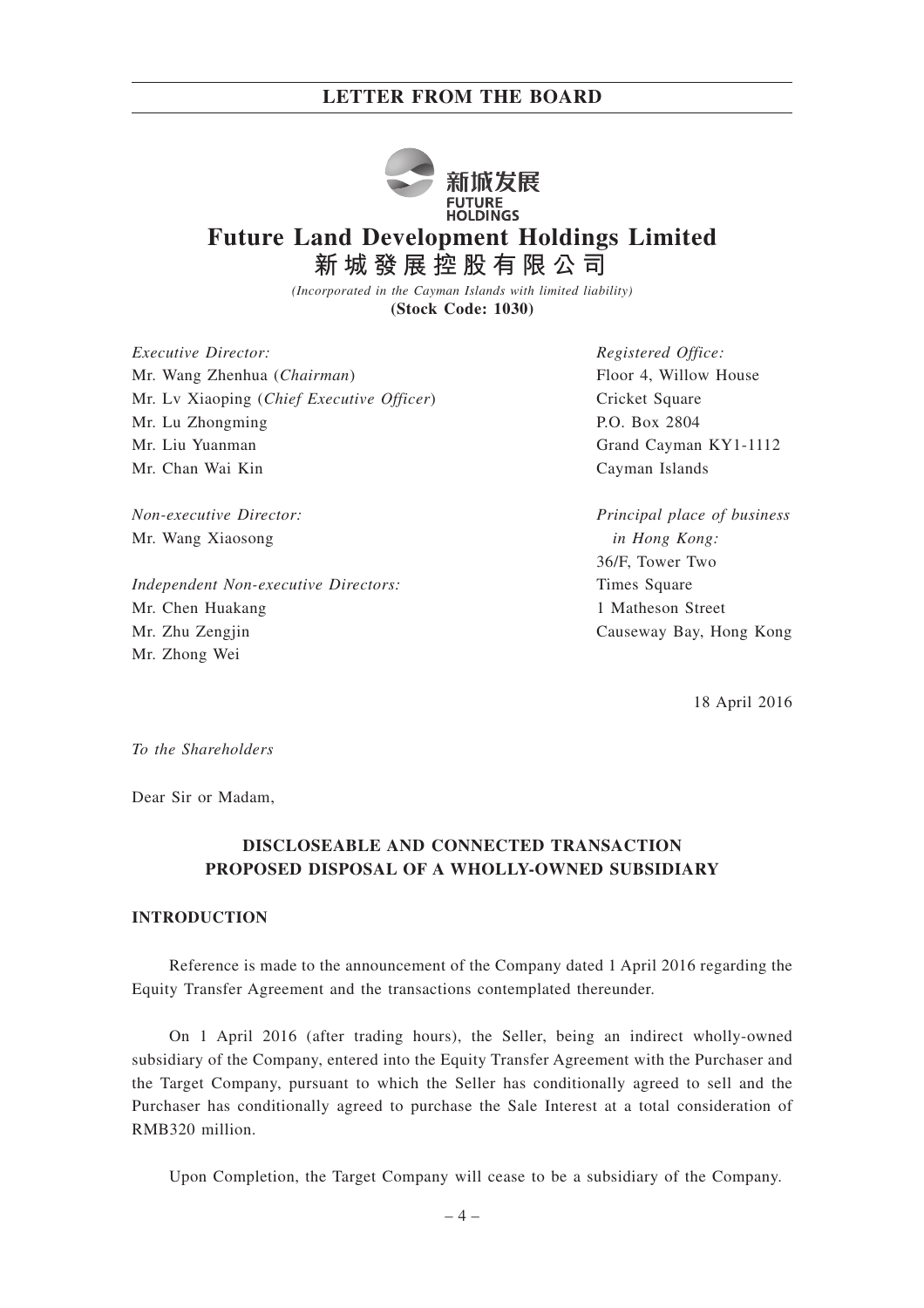The purpose of this circular is to provide you with, among other things, (i) further details of the Equity Transfer Agreement and the transactions contemplated thereunder; (ii) DTZ's valuation report of the Target Company; (iii) the recommendation from the Independent Board Committee to the Independent Shareholders in relation to the Equity Transfer Agreement and the transactions contemplated thereunder; (iv) the letter of advice from Somerley to the Independent Board Committee and the Independent Shareholders; and (v) the notice of the EGM to the Shareholders.

#### **THE EQUITY TRANSFER AGREEMENT**

Set out below are the principal terms of the Equity Transfer Agreement.

| Date                  |   | 1 April 2016                                                                                                                            |
|-----------------------|---|-----------------------------------------------------------------------------------------------------------------------------------------|
| <b>Seller</b>         |   | Hong Kong Chuangzhi Development Limited (香港創智發展有限<br>公司), an indirect wholly-owned subsidiary of the Company                            |
| <b>Purchaser</b>      |   | Wealth Zone Hong Kong Investments Limited (富域香港投資有限<br>$\langle \hat{\mathcal{E}}^{\dagger}  $ , which is an investment holding company |
| <b>Target Company</b> | ÷ | Changzhou Chuangyue Consultancy Co., Ltd* (常州創悦諮詢管理<br>有限公司)                                                                            |

#### **Subject matter**

Pursuant to the Equity Transfer Agreement, the Seller conditionally agreed to sell and the Purchaser conditionally agreed to purchase the Sale Interest, being the entire equity interest of the Target Company.

#### **Consideration**

The consideration for the Disposal shall be RMB320 million, which shall be paid in cash before the completion of the industrial and commercial registration of the transfer in respect of the Sale Interest or within 30 days after the fulfillment of the conditions precedent as set out in the section headed "Conditions precedent" below (whichever is the earlier).

The consideration for the Disposal was determined and agreed between the parties to the Equity Transfer Agreement after arm's length negotiations based on normal commercial terms, with reference to the valuation of the Target Company of RMB295 million as at 29 February 2016 by the independent valuer, DTZ, by market approach with reference to comparable market transactions. DTZ's valuation report of the Target Company is set out in Appendix II to this circular. The Directors have considered the assumptions in the valuation of DTZ and are of view that such resumptions are fair and reasonable. The valuation by the independent valuer has been the primary consideration for the Directors in determining the consideration, in addition to other usual commercial considerations, including transaction costs and intended use of proceeds.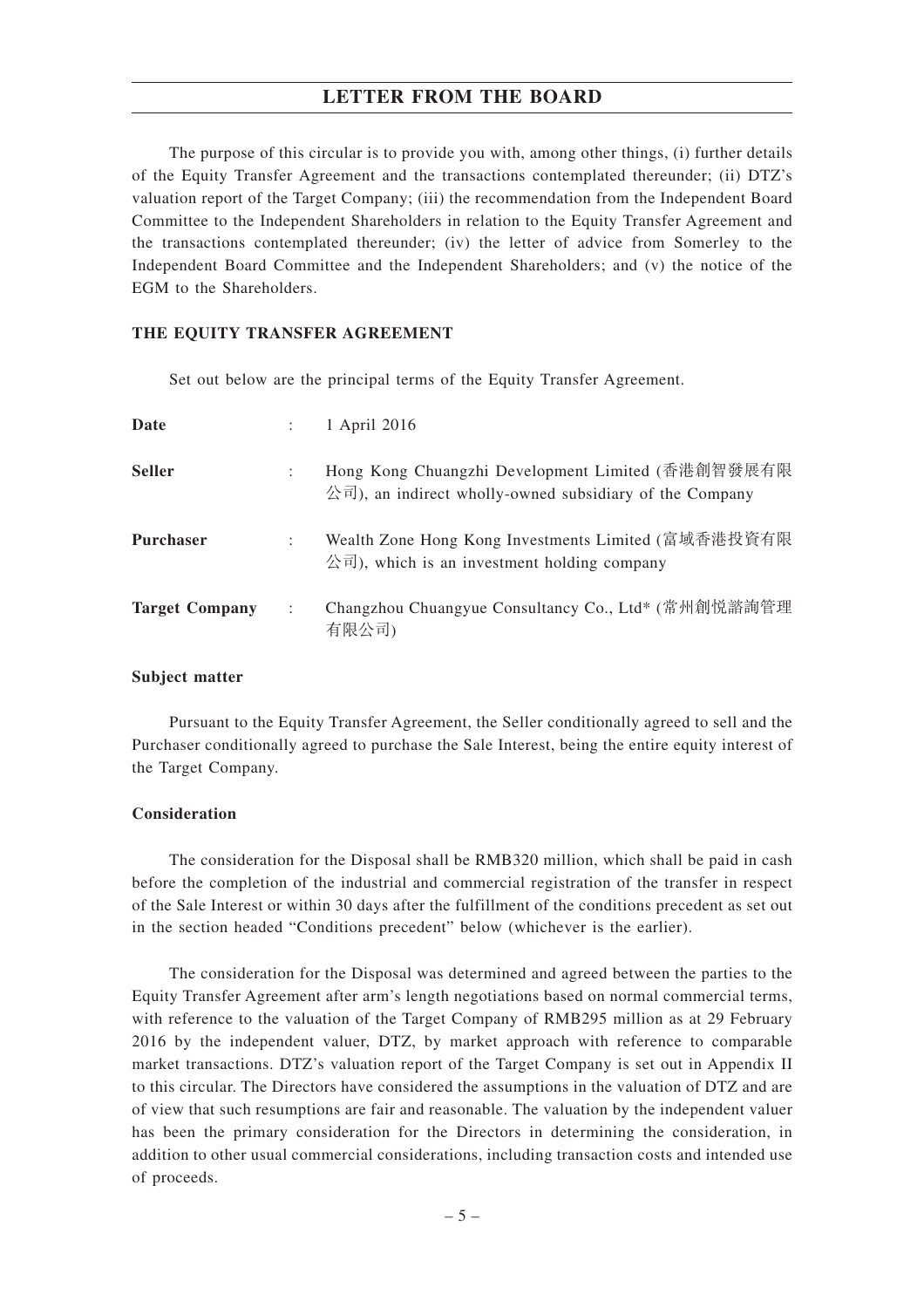### **Conditions precedent**

Completion is conditional upon the satisfaction of the following conditions precedent:

- (a) the Independent Shareholders having approved the Equity Transfer Agreement and the transactions contemplated thereunder at the EGM; and
- (b) the relevant PRC authority having approved the Equity Transfer Agreement and the transactions contemplated thereunder in accordance with the applicable laws.

#### **Completion**

Completion shall take place upon completion of the industrial and commercial registration of the transfer in respect of the Sale Interest in accordance with the terms of the Equity Transfer Agreement. The parties to the Equity Transfer Agreement agree to submit the application for the aforesaid registration within 30 days after the fulfillment of the conditions precedent as set out in the section headed "Conditions precedent" above. There is no long stop date for the Disposal under the Equity Transfer Agreement.

#### **FINANCIAL EFFECT OF THE EQUITY TRANSFER AGREEMENT**

The unaudited gain (subject to audit and tax, if any) from the Disposal is estimated to be approximately RMB334.6 million, representing the consideration for the Disposal of RMB320 million less the sum of (i) the consolidated audited net liabilities attributable to shareholders of the Target Company prepared in accordance with the PRC GAAP of approximately RMB15.9 million as at 31 December 2015; and (ii) the estimated transaction costs of approximately RMB1.3 million. The net proceeds from the Disposal after expenses are expected to be approximately RMB 318.7 million which will be used by the Group for development of the Group's other businesses, including children's entertainment, cinema and smart storage, and working capital. Upon Completion, the Target Company will cease to be a subsidiary of the Company.

#### **INFORMATION ON THE TARGET COMPANY**

The Target Company is a company established in the PRC with limited liability and its only asset as at the Latest Practicable Date is the 93.75% equity interests in Future Land Property Services, a company incorporated in the PRC with limited liability whose principal business is residential property management in the PRC. The remaining 6.25% interest in Future Land Property Services is held by a PRC company owned by two PRC individuals independent from the Company and its connected persons.

Future Land Property Services managed 79 residential property projects located in, among others, Changzhou, Shanghai, Nanjing, Wuxi and Suzhou with the total gross floor areas under management of approximately 20.4 million sq.m. as at 31 December 2015. The substantial part of the businesses of Future Land Property Services is to provide traditional residential property management services, such as security, repair and maintenance, cleaning, garden landscape maintenance, to mass residential properties.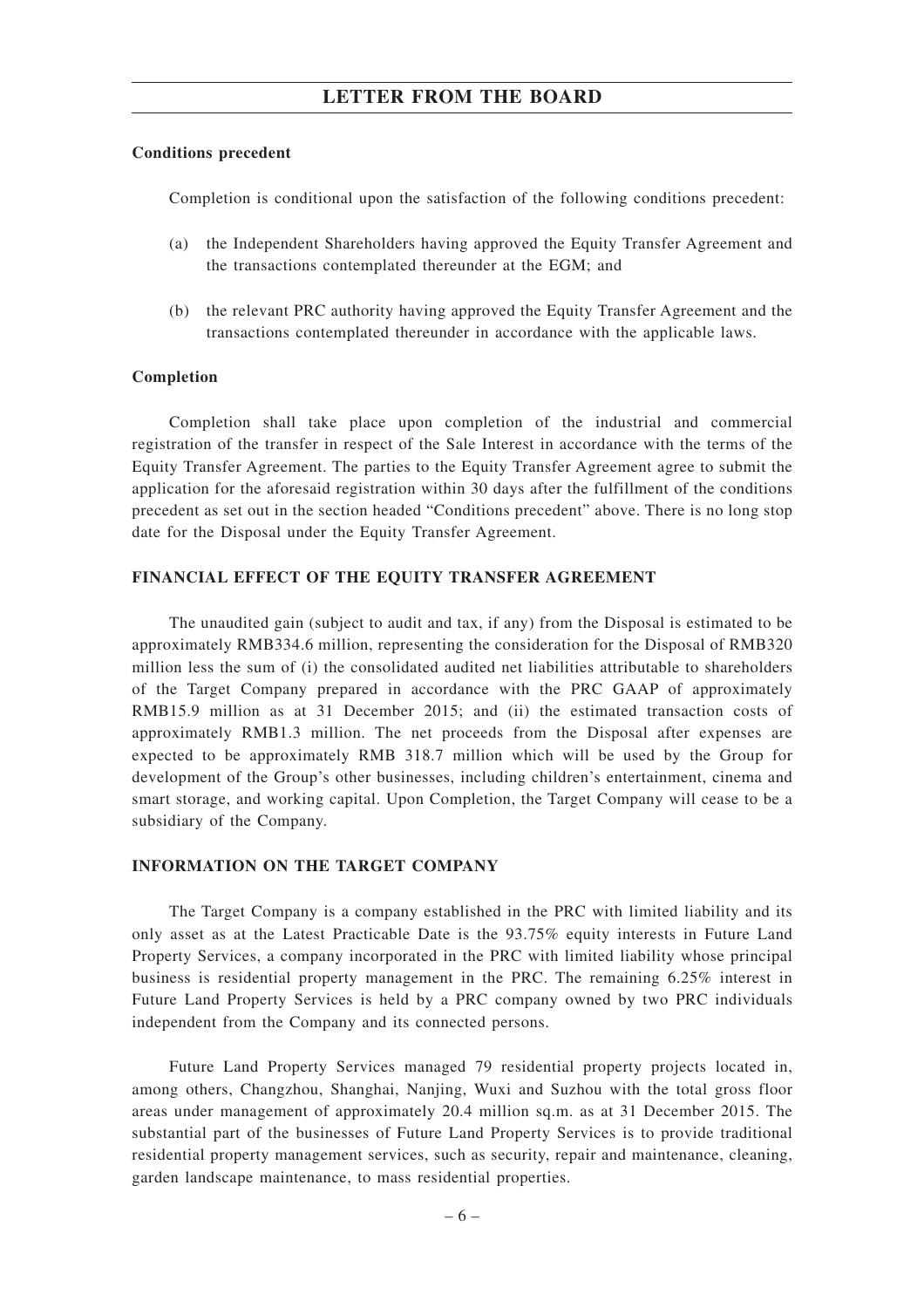### **Financial information of the Target Company**

Please see below the Target Company's audited financial information for the years ended 31 December 2015 and 2014 prepared in accordance with the PRC GAAP.

|                       | For the year ended     | For the year ended     |
|-----------------------|------------------------|------------------------|
|                       | 31 December 2015       | 31 December 2014       |
|                       | <i>(approximately)</i> | <i>(approximately)</i> |
|                       | RMB'000                | RMB'000                |
| Net profit before tax | 40,348                 | 7,619                  |
| Net profit after tax  | 34,097                 | 7,358                  |

As at 31 December 2015, the consolidated audited net liabilities of the Target Company was approximately RMB12.7 million.

## **CONTINUING CONNECTED TRANSACTIONS PURSUANT TO RULE 14A.60 OF THE LISTING RULES**

As at the date of the Equity Transfer Agreement, the Company (through its subsidiaries) has 50 Services Agreements with Future Land Property Services, pursuant to which Future Land Property Services provides residential property management services, including cleaning, security and maintenance, to the sales offices of various residential development projects of the Group. All the Services Agreements have one year term that starts from 1 January 2016 and ends on 31 December 2016 and the total consideration thereunder is approximately RMB59 million. Upon Completion, Future Land Property Services will become a subsidiary of the Purchaser (being a controlling shareholder of the Company), hence a connected person of the Company and therefore the Services Agreements will constitute continuing connected transactions under Chapter 14A of the Listing Rules. All terms of the Services Agreements will remain unchanged upon Completion.

## **REASONS FOR THE DISPOSAL**

The Company is principally engaged in property development and property investment business in the PRC. To a lesser extent, the Group also engages in property management business, children's entertainment business, cinema business and smart storage business. The Target Company and Future Land Property Services are the Group's operation subsidiaries for residential property management business.

The Board considers that the Disposal represents a good opportunity for the Group to optimize its resources and achieve its strategic blueprint after taking into account the following considerations:

(i) unlike the Group's core property development and investment business, the profit contribution of residential property management business to the Group was insignificant while the labour intensive nature of residential property management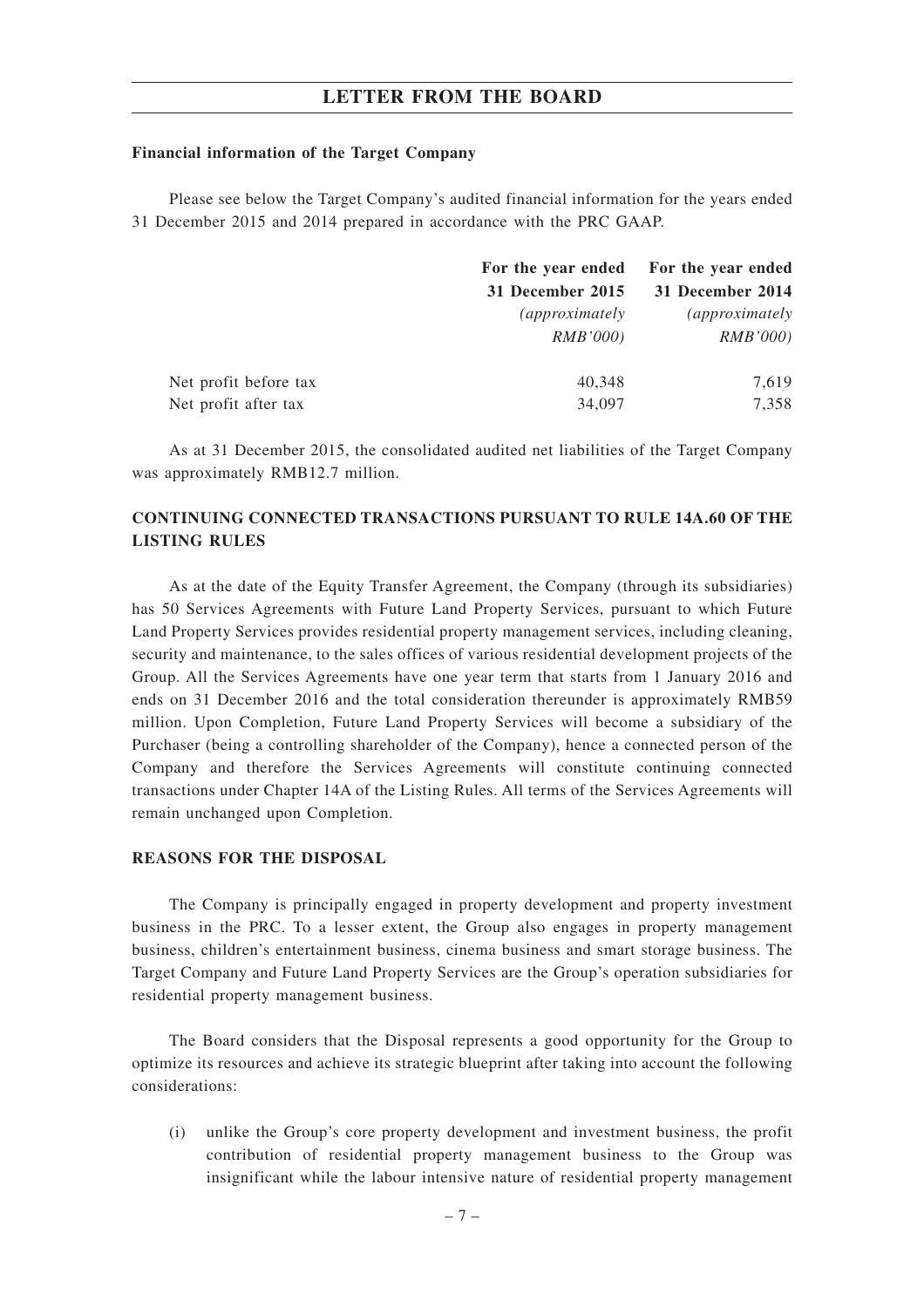business resulted in a significant number of employees being tied up in this business segment, which became a source of inefficiency and an administrative and operational burden for the Group; and

(ii) children's entertainment business, cinema business and smart storage business have better industry environments and prospects and therefore would be the future development focus of the Group and that the net proceeds from the Disposal would provide financial resources for future investments in these selected areas when opportunities arise.

The Company will not engage in residential property management business after the Completion. The children's entertainment business and smart storage business have started operation in early 2015 and the Company commenced preparation for the cinema business since early 2016. The children's entertainment business will focus on the Yangtze River Delta Region. The smart storage business is strategically planned to have a national coverage. The cinema business will mainly be an extension of the Group's commercial development projects. All these businesses are still in development stage and are expected to be mature in three to five years.

In late 2015 and early 2016, the Company had some very preliminary discussions with representatives of two Hong Kong listed companies in relation to the sale of the Target Company. However, these two listed companies both strongly resisted the proposal of all cash settlement for the transaction, and instead counter-proposed settlement by way of capital injection or issue of consideration shares. The Company has also considered the potential implications of disclosure, length of negotiation and purchaser's due diligence exercises, given all parties involved are Hong Kong listed companies. Taking into account all relevant facts and circumstances, the Company decided not to proceed further with such discussions and no definitive commercial agreement was reached. On the other hand, the Purchaser agreed to pay the Consideration in cash entirely and the Consideration was determined after arm's length negotiation between the parties with reference to the appraised value of the Target Company as at 29 February 2016 by the independent valuer, DTZ. The executive Directors were of the view that negotiations with the Purchaser could proceed in complete confidence without disturbing the market and the commitments and resources of the Purchaser gave the Company a higher degree of certainty in the Completion without undue delay.

In view of the above, the Directors (including the independent non-executive Directors) consider that the terms of the Equity Transfer Agreement are fair and reasonable, on normal commercial terms and in the interest of the Company and the Shareholders as a whole.

#### **IMPLICATIONS UNDER THE LISTING RULES**

As the applicable percentage ratios (as defined under the Listing Rules) in respect of the Disposal and the Equity Transfer Agreement exceed 5% but are less than 25%, the Disposal and the Equity Transfer Agreement constituted a discloseable transaction for the Company under Chapter 14 of the Listing Rules which is subject to reporting and announcement requirements under the Listing Rules.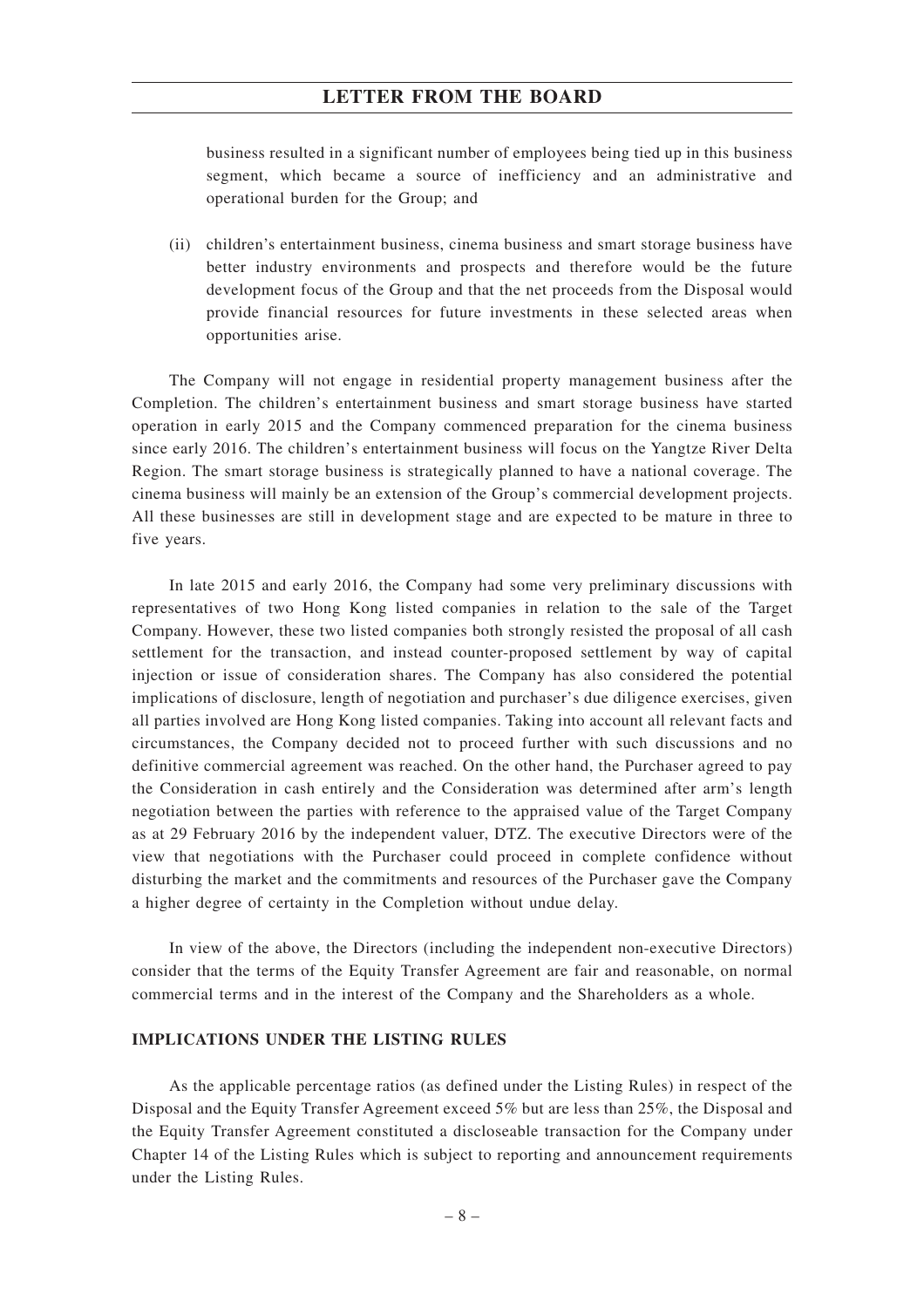The Purchaser is a controlling shareholder of the Company and therefore is a connected person of the Company under Chapter 14A of the Listing Rules.

As such, the Disposal and the Equity Transfer Agreement also constituted a connected transaction for the Company, which is subject to, among other things, the Independent Shareholders' approval requirement under Chapter 14A of the Listing Rules.

Upon Completion, Future Land Property Services will become a subsidiary of the Purchaser and therefore a connected person of the Company. The existing Services Agreements between the Group and Future Land Property Services will constitute continuing connected transactions under Chapter 14A of the Listing Rules, but all terms will remain unchanged. Pursuant to Rule 14A.60 of the Listing Rules, the Company is required to comply with the applicable reporting and disclosure requirements under Chapter 14A of the Listing Rules regarding such continuing connected transactions. The Company will comply in full with all reporting, disclosure and, if applicable, independent shareholders' approval requirements under Chapter 14A of the Listing Rules upon any variation or renewal of the Services Agreements.

## **ESTABLISHMENT OF INDEPENDENT BOARD COMMITTEE AND APPOINTMENT OF INDEPENDENT FINANCIAL ADVISER**

The Board has established an Independent Board Committee comprising all independent non-executive Directors, namely Mr. Chen Huakang, Mr. Zhu Zengjin and Mr. Zhong Wei to advise the Independent Shareholders in respect of the Equity Transfer Agreement and the transactions contemplated thereunder and to advise the Independent Shareholders on how to vote on the relevant resolution at the EGM taking into account the recommendations of Somerley. The Independent Board Committee has approved the appointment of Somerley as the Independent Financial Adviser to advise the Independent Board Committee and the Independent Shareholders on the Equity Transfer Agreement and the transactions contemplated thereunder, and to advise the Independent Shareholders on how to vote on the relevant resolution at the EGM.

### **GENERAL**

The EGM will be held at 10:00 a.m. on Wednesday, 4 May 2016 at Kowloon Room I, Mezzanine Floor, Kowloon Shangri-la, Hong Kong, 64 Mody Road, Kowloon, Hong Kong, at which an ordinary resolution will be proposed to consider and, if thought fit, approve the Equity Transfer Agreement and the transactions contemplated thereunder. The notice of the EGM is set out on pages 46 to 47 in this circular and a form of proxy for use at the EGM is enclosed.

The resolution to be put to vote at the EGM will be taken by way of poll in accordance with the Listing Rules.

The Purchaser is beneficially owned by Hua Sheng Trust, a discretionary trust set up by Mr. Wang Zhenhua, a controlling shareholder, an executive Director and the chairman of the Company, in favour of his family members, and Mr. Wang Xiaosong, an non-executive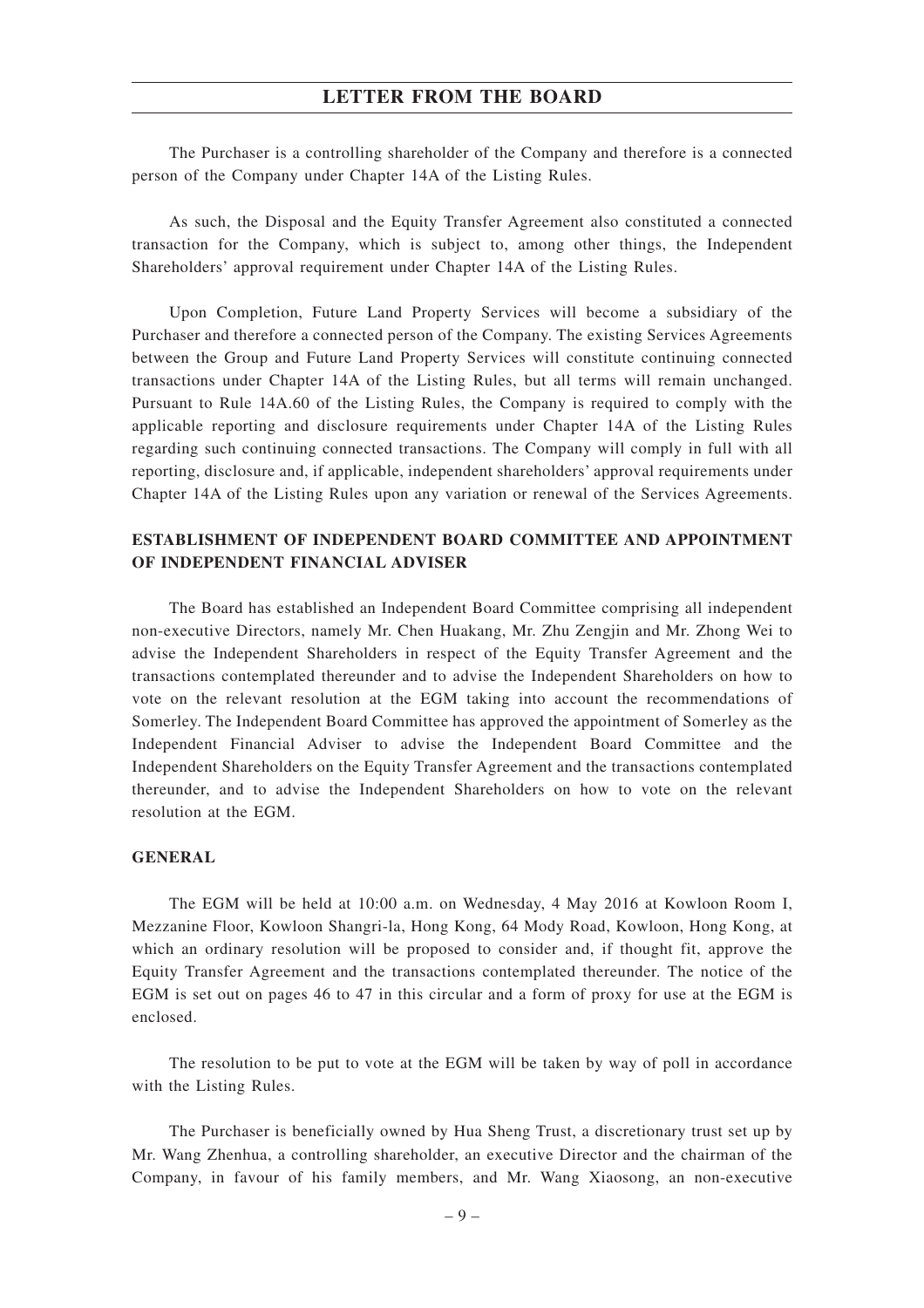Director, is the son of Mr. Wang Zhenhua. Therefore, each of Mr. Wang Zhenhua and Mr. Wang Xiaosong is an associate of the Purchaser. Mr. Wang Zhenhua is also a director of Wellink, a Shareholder, and therefore Wellink is considered to have material interests under the Equity Transfer Agreement and the transactions contemplated thereunder. As at the Latest Practicable Date, the Purchaser, Mr. Wang Xiaosong and Wellink were interested in 4,105,450,000 Shares, 22,800,000 Shares and 39,850,000 Shares respectively. Given that the Purchaser, Mr. Wang Xiaosong and Wellink have material interests in the Equity Transfer Agreement and the transaction contemplated thereunder, the Purchaser, Mr. Wang Xiaosong and Wellink, holding an aggregate of 4,168,100,000 Shares (as at the Latest Practicable Date representing approximately 73.67% of the issued share capital of the Company), together with their respective associates, will be required to abstain from voting in relation to the resolution to approve the Equity Transfer Agreement and the transactions contemplated thereunder at the EGM.

Mr. Wang Zhenhua and Mr. Wang Xiaosong were considered to have material interests in the Equity Transfer Agreement and the transactions contemplated thereunder and have abstained from voting on the Board resolutions for approving the Equity Transfer Agreement and the transactions contemplated thereunder.

Whether or not you are able to attend the EGM, you are requested to complete the accompanying form of proxy, in accordance with the instructions printed thereon and deposit the same to the Hong Kong branch share registrar and transfer office of the Company, Computershare Hong Kong Investor Services Limited, at 17M Floor, Hopewell Centre, 183 Queen's Road East, Wanchai, Hong Kong as soon as possible and in any event not less than 48 hours before the time appointed for the holding of the EGM or any adjournment thereof. Completion and return of the form of proxy will not preclude you from attending and voting in person at the EGM or any adjournment thereof should you so wish.

#### **RECOMMENDATION**

Your attention is drawn to the letter from the Independent Board Committee set out on page 12 in this circular which contains its recommendation to the Independent Shareholders as to voting at the EGM in relation to the Equity Transfer Agreement and the transactions contemplated thereunder.

Your attention is also drawn to the letter from Somerley set out on pages 13 to 32 in this circular which contains its advice and recommendation to the Independent Board Committee and the Independent Shareholders as regards to the Equity Transfer Agreement and the transactions contemplated thereunder.

The Directors (including the independent non-executive Directors) consider that Equity Transfer Agreement and the transactions contemplated thereunder are on normal commercial terms and in the interests of the Company and the Shareholders as a whole and the terms of the Equity Transfer Agreement and the transactions contemplated thereunder are fair and reasonable as far as the Independent Shareholders are concerned. Accordingly, the Directors recommend the Independent Shareholders to vote in favour of the resolution approving the Equity Transfer Agreement and the transactions contemplated thereunder at the EGM.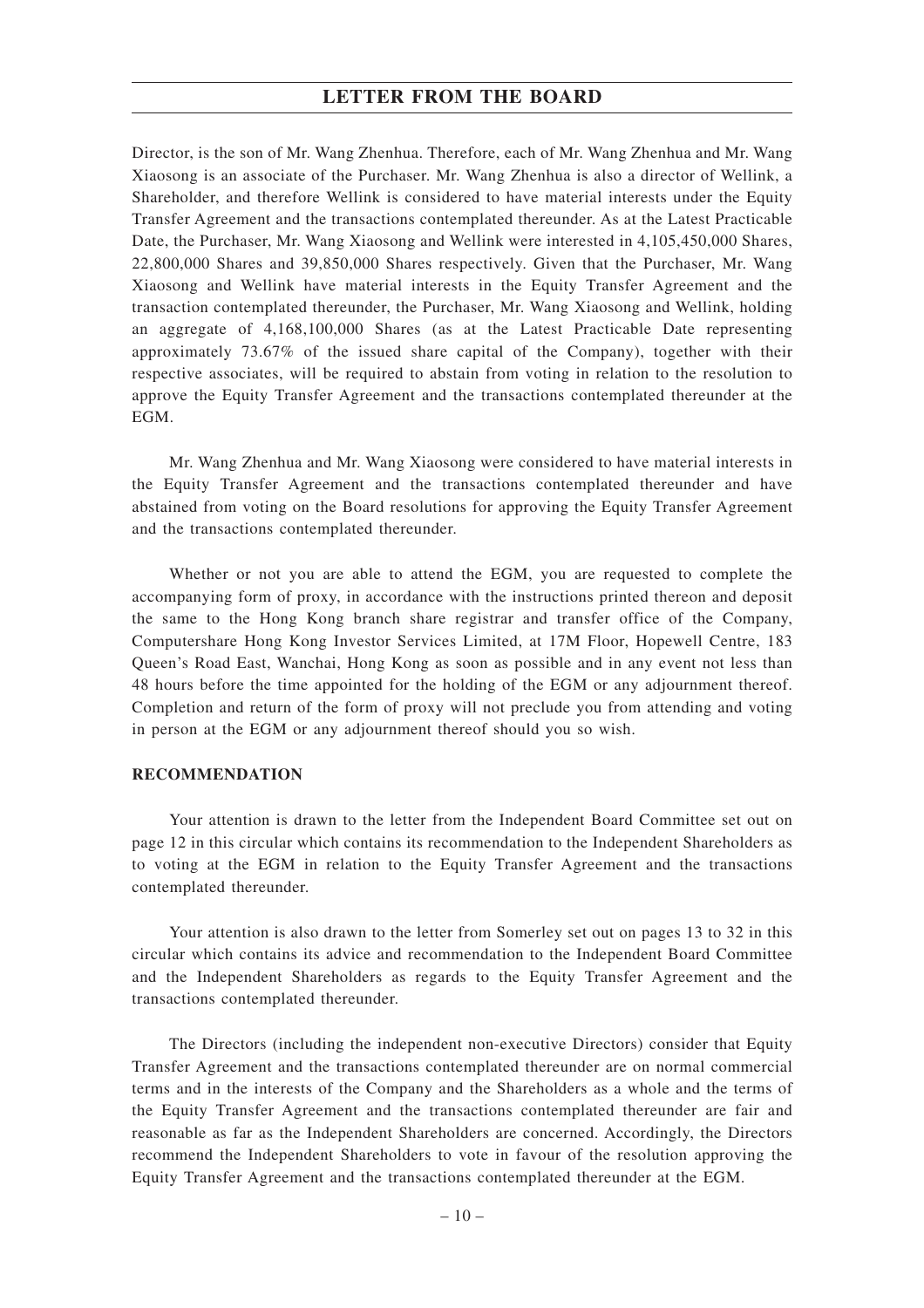You are advised to read the letter from the Independent Board Committee and the letter from Somerley mentioned above before deciding how to vote on the resolution to be proposed at the EGM.

> By order of the Board **Future Land Development Holdings Limited WANG Zhenhua** *Chairman*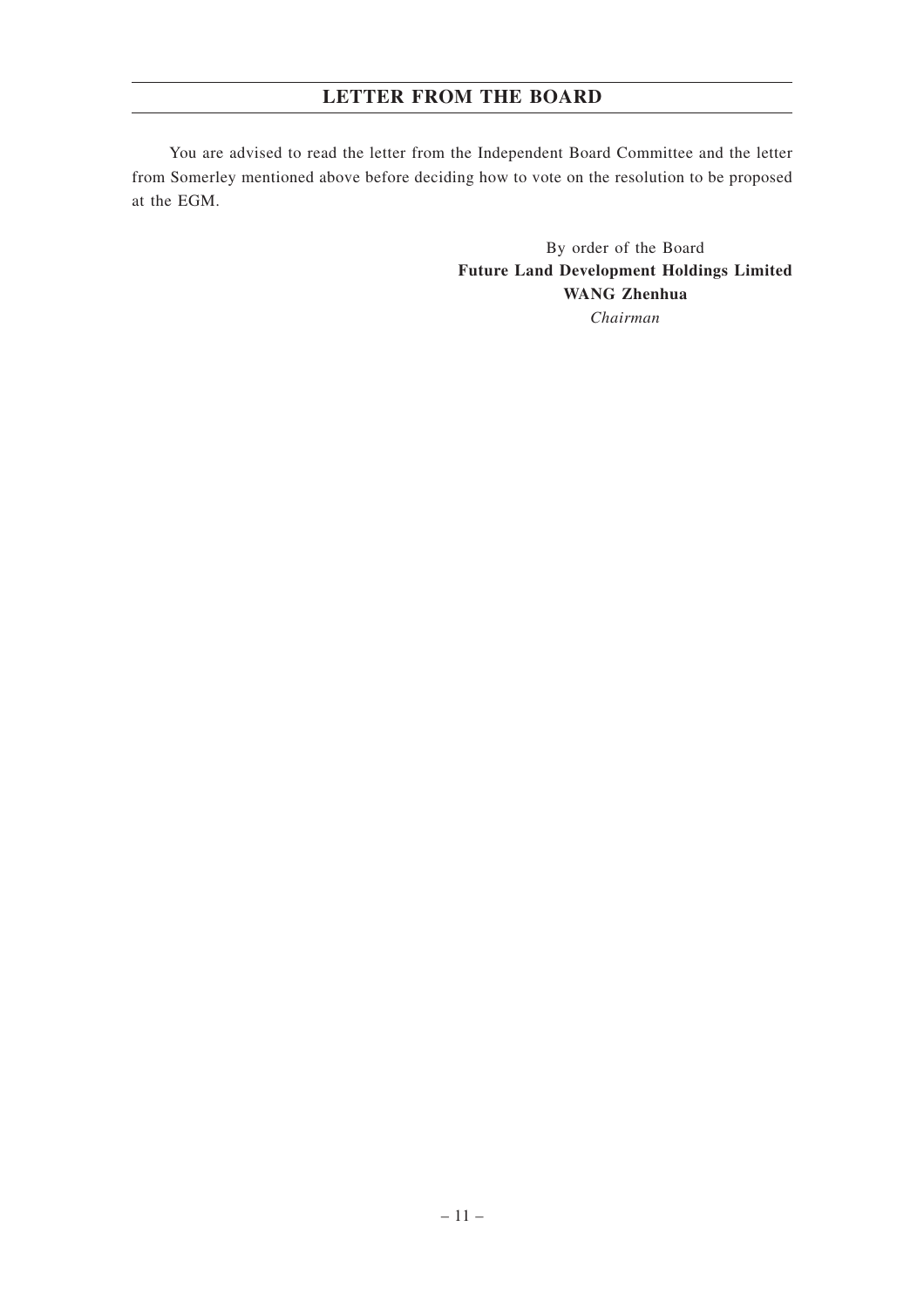## **LETTER FROM THE INDEPENDENT BOARD COMMITTEE**



# **Future Land Development Holdings Limited 新城發展控股有限公司**

*(Incorporated in the Cayman Islands with limited liability)* **(Stock Code: 1030)**

18 April 2016

*To the Independent Shareholders*

Dear Sir or Madam,

## **DISCLOSEABLE AND CONNECTED TRANSACTION PROPOSED DISPOSAL OF A WHOLLY-OWNED SUBSIDIARY**

We refer to the circular of the Company to the Shareholders dated 18 April 2016 (the "**Circular**"), of which this letter forms part. Terms defined in the Circular shall bear the same meanings when used herein unless the context requires otherwise.

We have been appointed to form the Independent Board Committee to consider and advise the Independent Shareholders on the Equity Transfer Agreement and the transactions contemplated thereunder and to recommend whether or not you should approve them at the EGM. Somerley has been appointed as the Independent Financial Adviser to advise you and us in the same respect.

Your attention is drawn to the letter from the Board and the letter from Somerley containing its advice to us and the Independent Shareholders as set out in this circular.

Having considered, among other things, the factors and reasons considered by, and the opinion of Somerley, we are of the opinion that the Equity Transfer Agreement and the transactions contemplated thereunder, though not in the ordinary and usual course of business of the Group, are on normal commercial terms and in the interests of the Company and the Shareholders as a whole and the terms of the Equity Transfer Agreement and the transactions contemplated thereunder are fair and reasonable as far as the Independent Shareholders are concerned. Accordingly, we recommend the Independent Shareholders to vote in favour of the resolution approving the Equity Transfer Agreement and the transactions contemplated thereunder at the EGM.

> Yours faithfully For and on behalf of Independent Board Committee of **Future Land Development Holdings Limited**

**Mr. Chen Huakang Mr. Zhu Zengjin Mr. Zhong Wei** *Independent Non-executive Directors*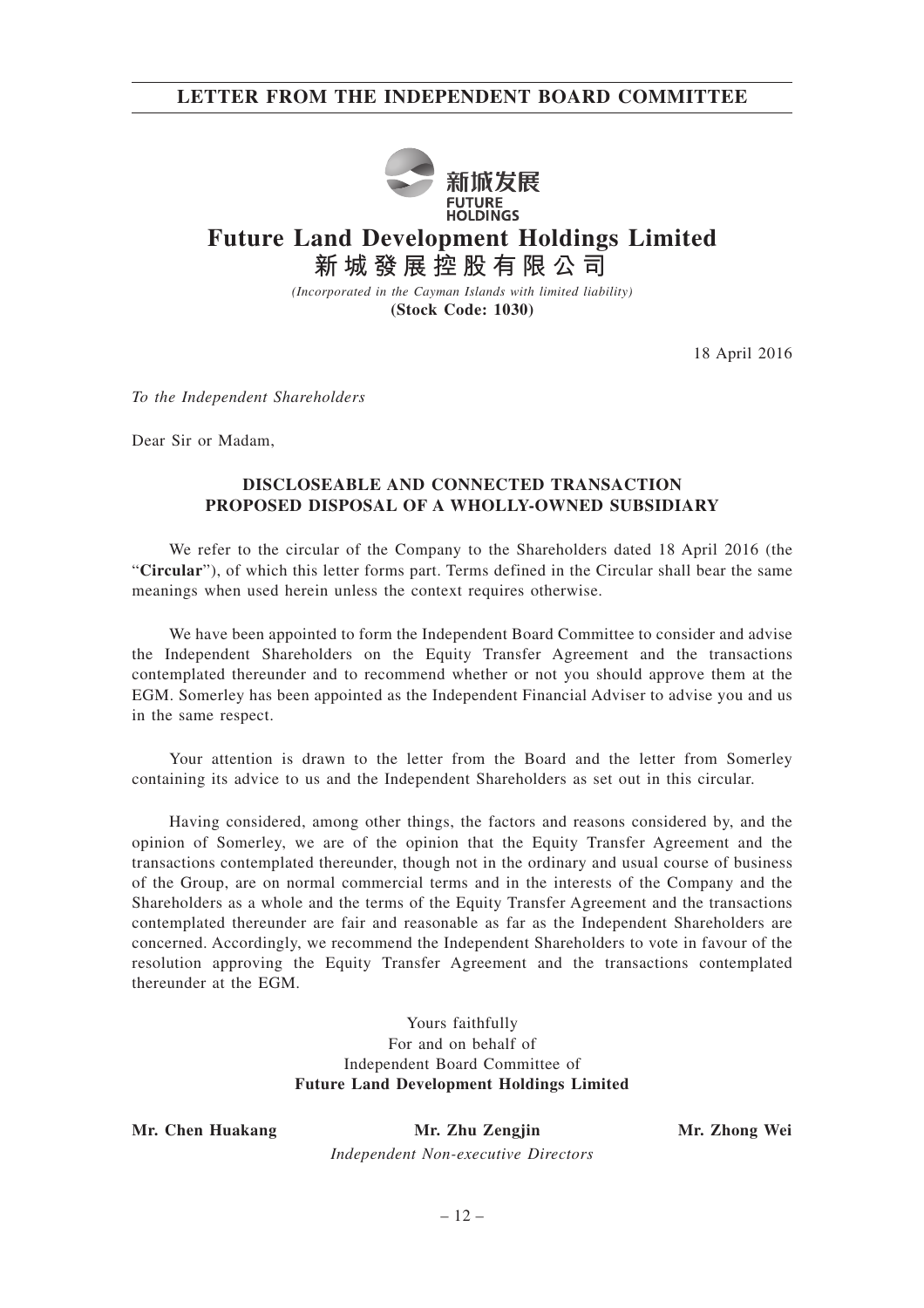*Set out below is the letter of advice from the Independent Financial Adviser, Somerley Capital Limited, to the Independent Board Committee and the Independent Shareholders, which has been prepared for the purpose of inclusion in this circular.*



#### **SOMERLEY CAPITAL LIMITED**

20th Floor China Building 29 Queen's Road Central Hong Kong

18 April 2016

*To: The Independent Board Committee and the Independent Shareholders of Future Land Development Holdings Limited*

Dear Sirs,

## **DISCLOSEABLE AND CONNECTED TRANSACTION PROPOSED DISPOSAL OF A WHOLLY-OWNED SUBSIDIARY**

## **INTRODUCTION**

We refer to our appointment as the independent financial adviser to advise the Independent Board Committee and the Independent Shareholders in relation to the Disposal and the Equity Transfer Agreement. Details of the Disposal and the Equity Transfer Agreement are set out in the circular issued by the Company to the Shareholders dated 18 April 2016 (the "**Circular**"), of which this letter forms part. Unless the context otherwise requires, capitalised terms used in this letter shall have the same meanings as those defined in the Circular.

On 1 April 2016, the Seller, being an indirect wholly-owned subsidiary of the Company, entered into the Equity Transfer Agreement with the Purchaser and the Target Company, pursuant to which the Seller conditionally agreed to sell and the Purchaser conditionally agreed to purchase the Sale Interest at a consideration of RMB320.0 million.

As the applicable percentage ratios (as defined in the Listing Rules) in respect of the Disposal and the Equity Transfer Agreement exceed 5% but are less than 25%, the Disposal and the Equity Transfer Agreement constituted a discloseable transaction for the Company under Chapter 14 of the Listing Rules which is subject to reporting and announcement requirements under the Listing Rules.

The Purchaser is a controlling shareholder of the Company and therefore a connected person of the Company under Chapter 14A of the Listing Rules. As such, the Disposal and the Equity Transfer Agreement also constituted a connected transaction for the Company, which is subject to, among other things, the Independent Shareholders' approval requirement under Chapter 14A of the Listing Rules.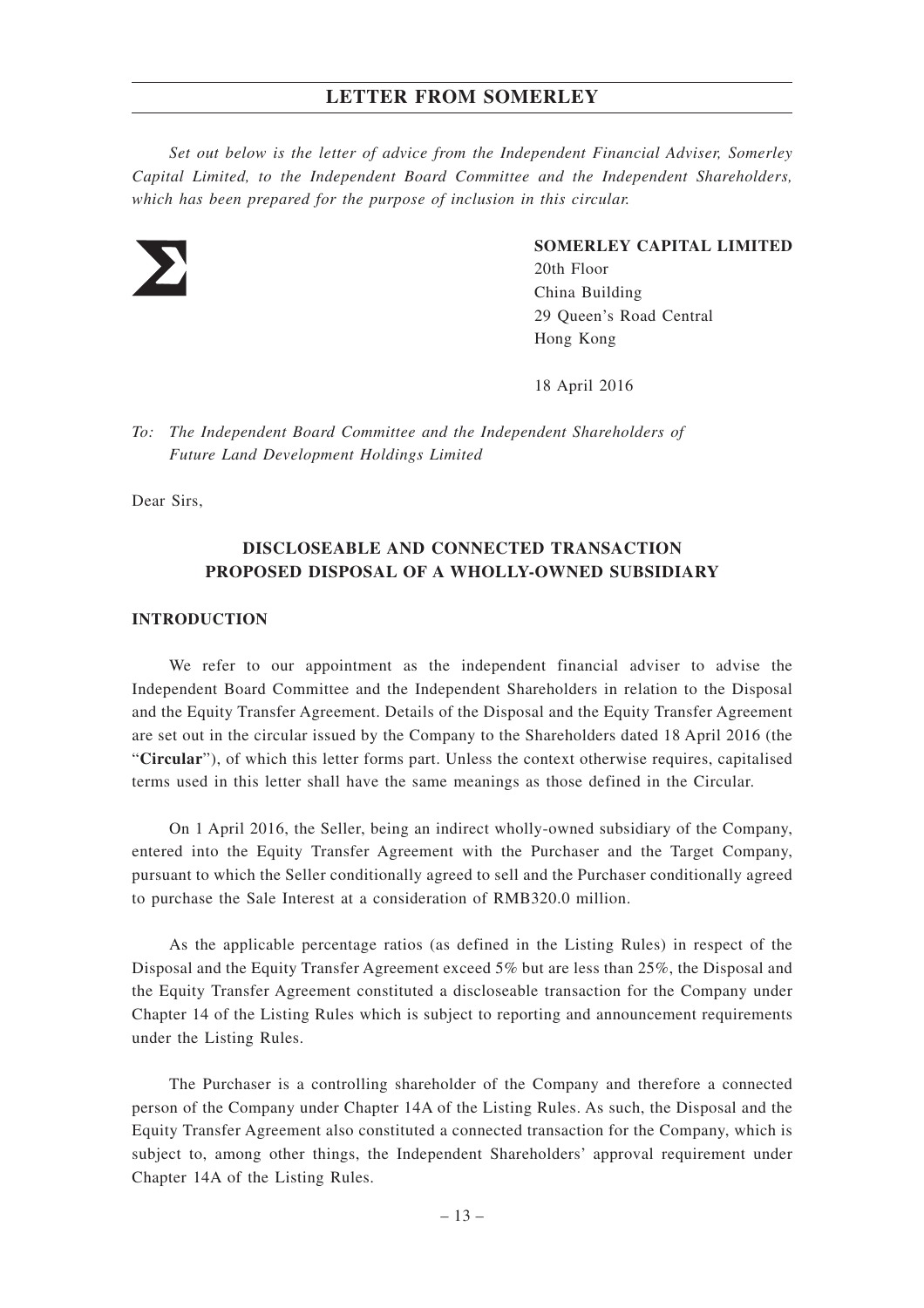The Purchaser is beneficially owned by Hua Sheng Trust, a discretionary trust set up by Mr. Wang Zhenhua ("**Mr. Wang**"), a controlling Shareholder, an executive Director and the chairman of the Company, in favour of his family members, and Mr. Wang Xiaosong, an non-executive Director and the son of Mr. Wang. Therefore, each of Mr. Wang and Mr. Wang Xiaosong is an associate of the Purchaser. Mr. Wang is also a director of Wellink, a Shareholder, and therefore Wellink is considered to have material interests under the Equity Transfer Agreement and the transactions contemplated thereunder. Mr. Wang, Mr. Wang Xiaosong and Wellink, together with their respective associates, are required to abstain from voting on the resolution to be proposed at the EGM to approve the Disposal and the Equity Transfer Agreement.

The Independent Board Committee comprising all of the independent non-executive Directors, namely Mr. Chen Huakang, Mr. Zhu Zengjin and Mr. Zhong Wei, has been established to advise the Independent Shareholders on the terms of the Disposal and the Equity Transfer Agreement and to make a recommendation as to voting. We, Somerley, have been appointed as the Independent Financial Adviser to advise the Independent Board Committee and the Independent Shareholders in the same regard.

We are not associated with the Company, the Seller, the Purchaser, the Target Company or their respective core connected persons, close associates or associates and accordingly are considered eligible to give independent advice on the above matters. Apart from normal professional fees payable to us in connection with this and similar appointments, no arrangement exists whereby we will receive any fees or benefits from the Company, the Seller, the Purchaser, the Target Company or their respective core connected persons, close associates or associates.

In formulating our opinion, we have reviewed, among other things, the Equity Transfer Agreement, the annual report of the Company for the year ended 31 December 2015 (the "**2015 Annual Report**"), certain financial information of the Target Company and its subsidiaries, including but not limited to the Future Land Property Services (the "**Target Group**"), a business valuation report on the 100% equity interest in the Target Company prepared by DTZ as set out in appendix II to the Circular (the "**Valuation Report**") and the information as set out in the Circular. We have also discussed the Target Group with the management of the Group and the future prospects of the remaining business of the Group after Completion. We have also discussed with DTZ the business valuation of the Target Group.

We have relied on the information and facts supplied, and the opinions expressed, by the Directors and management of the Group and have assumed that they are true, accurate and complete. We have also sought and received confirmation from the Directors that no material facts have been omitted from the information supplied and opinions expressed to us. We have no reason to believe that any material information has been withheld from us, or to doubt the truth or accuracy of the information provided. We have relied on such information and consider that the information we have received is sufficient for us to reach an informed view. We have not, however, conducted any independent investigation into the business and affairs of the Group or the Target Group, nor have we carried out any independent verification of the information supplied.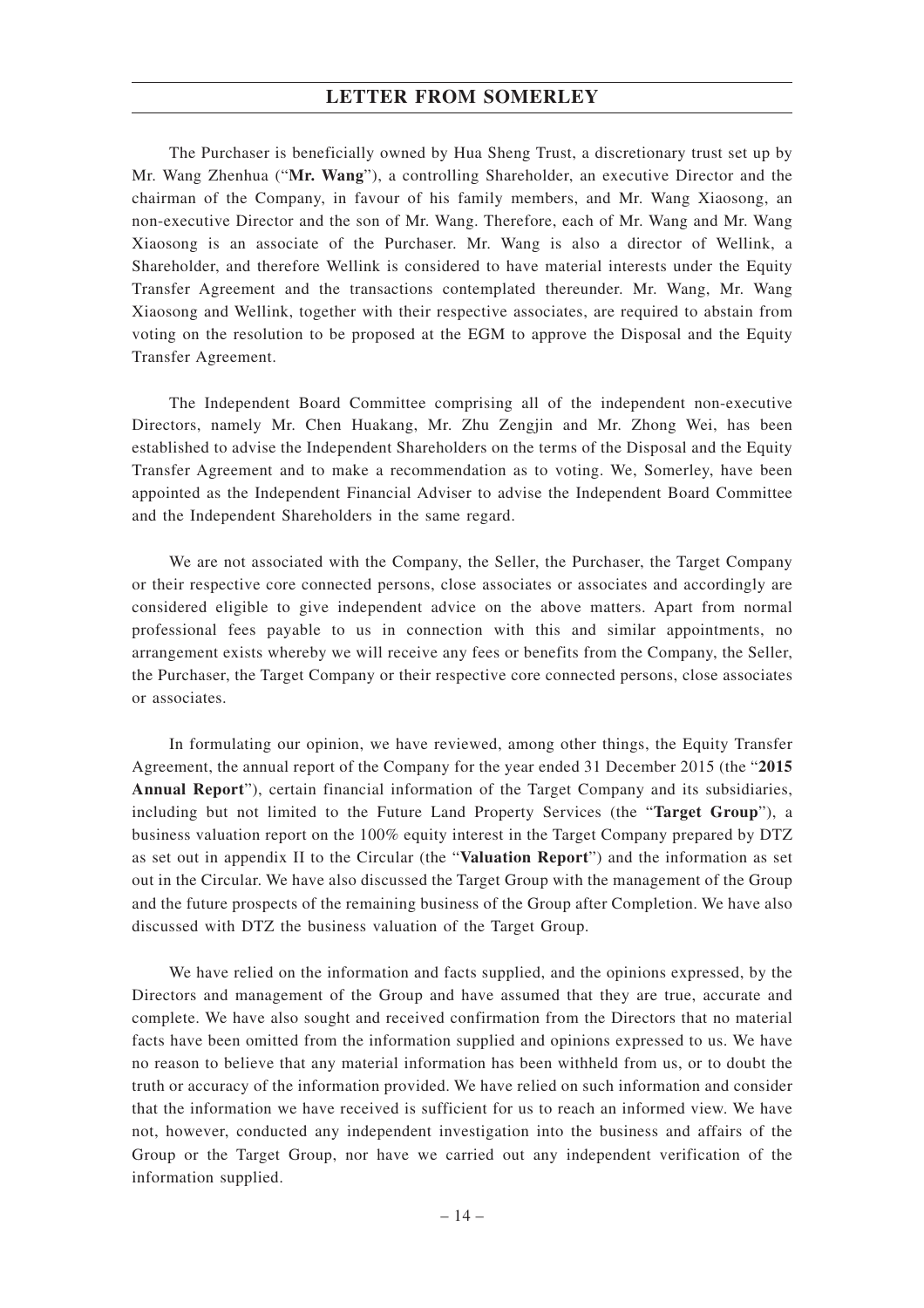#### **PRINCIPAL FACTORS AND REASONS CONSIDERED**

In formulating our opinion and recommendation, we have taken into account the principal factors and reasons set out below:

#### **1. Business of the Group**

The Company was listed on the Stock Exchange on 29 November 2012. The Company is principally engaged in property development and property investment business in the PRC. To a lesser extent, the Group also engages in residential property management business, children's entertainment business, cinema business and smart storage business.

Following a large scale corporate restructuring exercise (the "**Restructuring**") completed in December 2015, Jiangsu Future Land Co., Ltd., the then approximately 58.86%-owned subsidiary of the Company and whose B shares were then listed on the Shanghai Stock Exchange (stock code: 900950) ("**Jiangsu Future Land**"), through a merger and absorption through share swap, became wholly owned by the Company's 68.27%-owned Future Land Holdings Co., Ltd. ("**Future Land Holdings**"), whose A shares were subsequently listed on the Shanghai Stock Exchange (stock code: 601155) on 4 December 2015. The B shares of Jiangsu Future Land were also subsequently delisted from the Shanghai Stock Exchange following the Restructuring. The Restructuring was recognised as the first of its kind involving a Chinese real estate company restructuring one's B shares to A shares. As recognised by the management of the Group, through the Restructuring and listing of the A shares of Future Land Holdings on the Shanghai Stock Exchange, the residential property development and operation of commercial projects of the Group were integrated into a single platform under Future Land Holdings, which can be seen as a key milestone in improving the Group's operating structure and operation efficiency and saving operating, marketing and administrative costs. It is also an important step in the long run to facilitate the access of the Group to the financing channels of the Chinese capital market.

Two operating segments clearly emerged following the Restructuring, being (i) Future Land Holdings, which is the Company's flagship A Share listed company mainly engaged in development of residential properties and mixed-use complexes for sale and investment; and (ii) residential property management and other service companies of the Group not held within Future Land Holdings which are mainly engaged in residential property management and other services including certain newly established businesses which are currently at start-up stage (the "**Non-A Share Companies**").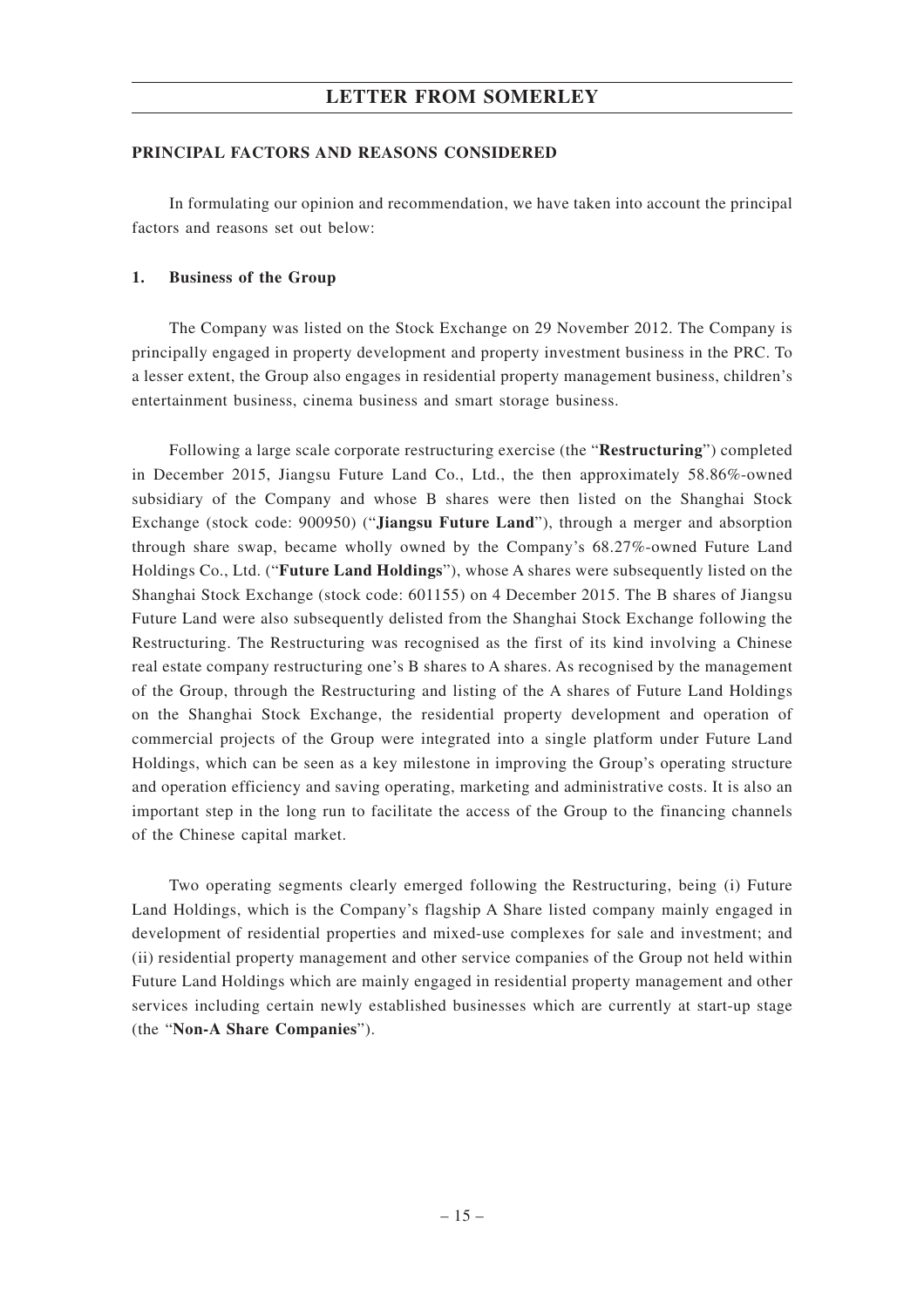Set out below is a brief discussion on these key operating segments:

#### *Future Land Holdings*

As stated in the 2015 Annual Report, this segment is the main revenue and profit driver for the Group and the largest segment of the Group in terms of asset scale. For the year ended 31 December 2015 ("**FY2015**"), with a segment revenue and segment profit of approximately RMB23,568.8 million and RMB3,925.4 million respectively, Future Land Holdings accounted for approximately 98.4% and 114.9% of the total segment revenue and total segment profit of the Group (before elimination) respectively. As at 31 December 2015, this segment's total assets of approximately RMB67,802.1 million accounted for approximately 89.0% of the Group's total segment assets (before elimination).

For FY2015, through Future Land Holdings, the Group achieved contracted sales of approximately RMB31,928.6 million, representing an increase of approximately 30.3% as compared to that for the year ended 31 December 2014 ("**FY2014**"). The Group sold approximately 3,460,000 sq.m. in gross floor area ("**GFA**"), representing an increase of approximately 25.0% over that for FY2014. The Group's contracted sales target for 2016 is RMB40 billion.

During FY2015, the Group acquired 35 land parcels in 17 cities, which added to the Group's land reserve by an additional GFA of approximately 7,590,000 sq.m.. As at 31 December 2015, the Group had 116 real estate projects in 25 major cities in the PRC, of which 73 were under construction and/or held for future development. The Group had a land bank of a total GFA of 22.74 million sq.m., which was enough to support its development in the next four to five years as expected by the management of the Group.

As at 31 December 2015, the Group had investment properties of 940,097.8 sq.m. which have already commenced operations. Rental income from these investment properties was approximately RMB172.0 million for FY2015, representing an increase of approximately 34.5% over that for FY2014.

#### *Non-A Share Companies*

Unlike Future Land Holdings, the Non-A Share Companies contributed to the financial performance and financial position of the Group to a much lesser extent. As stated in the 2015 Annual Report, for FY2015, with a segment revenue of approximately RMB376.2 million, the Non-A Share Companies accounted for approximately 1.6% of the total segment revenue of the Group (before elimination). In terms of the earnings contribution, the Non-A Share Companies recorded a segment loss of approximately RMB510.4 million. As at 31 December 2015, the segment assets of the Non-A Share Companies of approximately RMB8,346.0 million accounted for approximately 11.0% of the Group's total segment assets (before elimination). The Target Group are the Group's operating subsidiaries for residential property management business, which form part of the Non-A Share Companies. The Non-A Share Companies also include other businesses comprising children's entertainment business, cinema business, smart storage business and overseas property investments.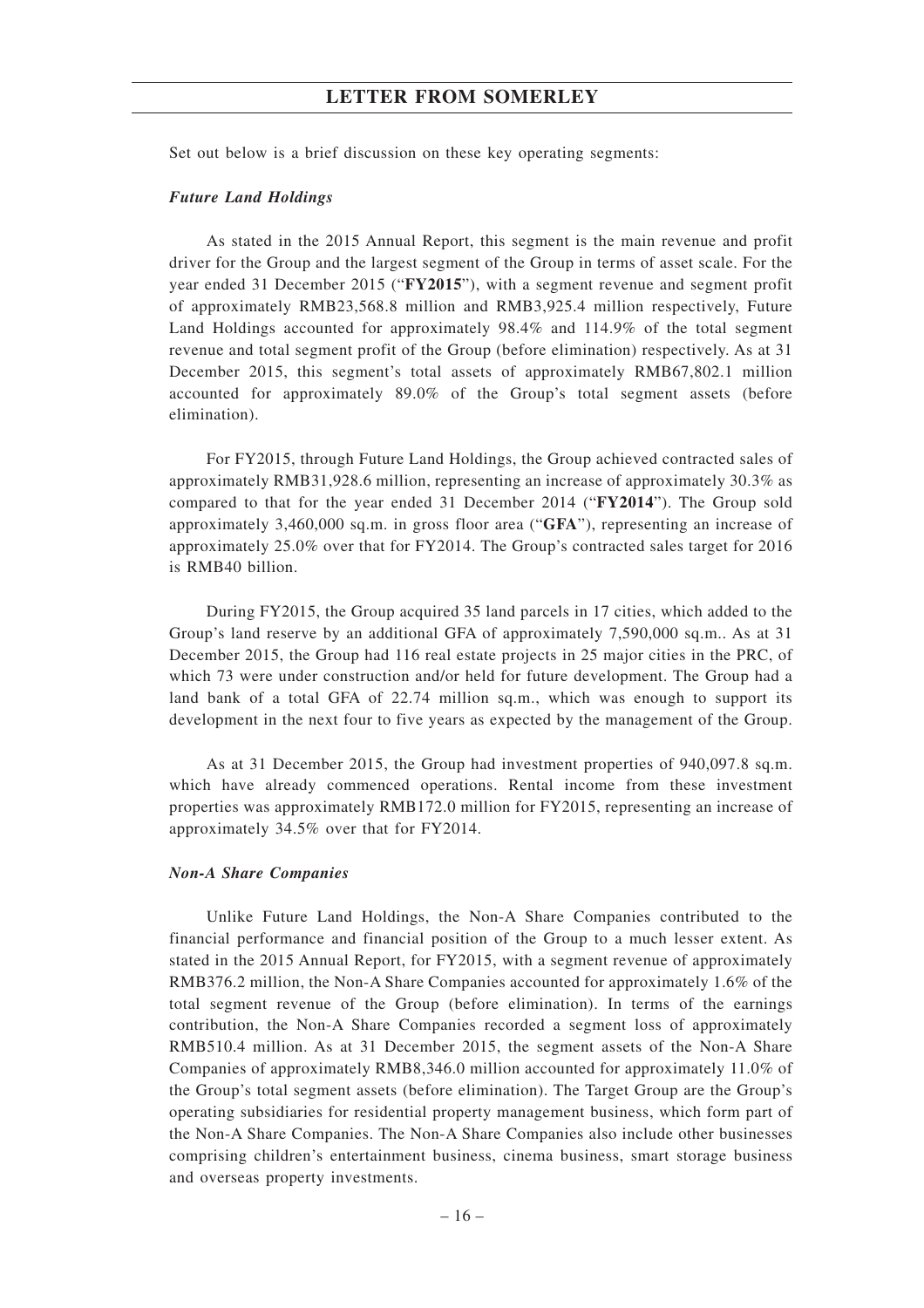#### **2. Information on the Target Company**

The Target Company is a company established in the PRC with limited liability and its principal asset as at the Latest Practicable Date was the 93.75% equity interests in Future Land Property Services, a company established in the PRC with limited liability whose principal business is residential property management in the PRC. The remaining 6.25% equity interest in Future Land Property Services was held by a PRC company owned by two PRC individuals independent of the Company and its connected persons.

Future Land Property Services managed 79 residential property projects located in, among others, Changzhou, Shanghai, Nanjing, Wuxi and Suzhou with total GFA under management of approximately 20.4 million sq.m. as at 31 December 2015. Almost 90% of the aforesaid GFA under management were located in second to third tier Chinese cities. The Target Group was staffed with around 40% of the Group's total number of personnel as at 31 December 2015.

The Target Group derived a substantial part of its revenue and profit (around  $80\% - 85\%$ ) during FY 2015 from the provision of traditional residential property management services such as security, repair and maintenance, cleaning, garden landscape maintenance to mass residential properties. Almost all of these residential properties were developed by the Group (i.e. Future Land Holdings).

Set out below is a summary of the audited consolidated financial information of the Target Company prepared in accordance with the PRC GAAP for FY2015 and FY2014:

|                       | <b>FY2015</b>                     | <b>FY2014</b>                     |
|-----------------------|-----------------------------------|-----------------------------------|
|                       | <i>(approximately)</i><br>RMB'000 | <i>(approximately)</i><br>RMB'000 |
| Net profit before tax | 40,348                            | 7,619                             |
| Net profit after tax  | 34,097                            | 7,358                             |

Total consolidated revenue of the Target Company for FY2015 increased to approximately RMB399.5 million, representing an increase of approximately 54.2% over that for FY2014. Based on our discussion with management of the Target Group, such increase was broadly as a result of the strong property contracted sales by Future Land Holdings recorded in FY2015, which spurred the increasing demand for intra-group residential property management services, of approximately RMB31,928.6 million for FY2015, representing a year-on-year increase of approximately 30.3%. The consolidated net profit after tax attributable to the shareholders of the Target Company for FY2015 also increased to approximately RMB32.0 million, representing an increase by more than 3 times over that for FY2014 for which RMB7.5 million was recorded. Such growth in net profit for FY2015 was mainly attributable to the aforesaid increase in revenue.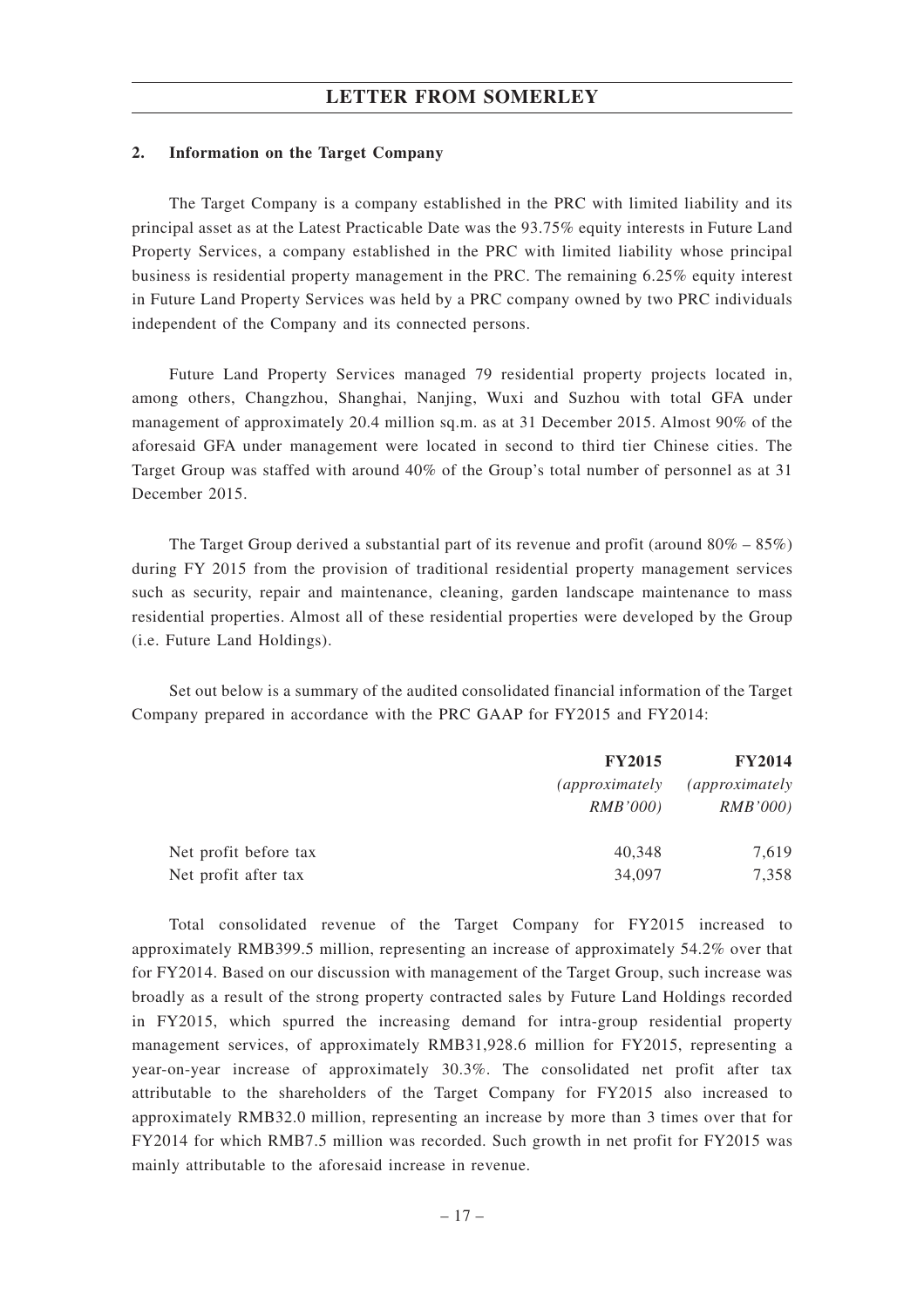As at 31 December 2015, the audited consolidated net liabilities of the Target Company was approximately RMB12.7 million and the portion attributable to the shareholders of the Target Company was approximately RMB15.9 million. As at 31 December 2015, total assets of the Target Company were approximately RMB461.9 million, which chiefly comprised cash of approximately RMB120.8 million and other receivables of approximately RMB308.3 million. Total liabilities as at 31 December 2015 were approximately RMB474.6 million, which mainly consisted of advance payments of approximately RMB78.3 million and other payables of approximately RMB363.0 million*.* The Target Company carried very little fixed assets and had no debt, which is typical of companies in the residential property management industry to be both asset-light and debt-light and is labour intensive for its operation.

Out of the above other receivables of approximately RMB308.3 million, approximately RMB294.1 million were intra-group loan balance owed to the Target Group from other members of the Group. Out of the above other payables of approximately RMB363.0 million, approximately RMB63.6 million were intra-group loan balance owed from the Target Company to other members of the Group while the remaining balances were payables in relation to utilities and supplies owed to third party vendors. Based on representation by management of the Group, we understand the aforesaid intra-group loan balances together with the interests accrued will be subject to set-off prior to Completion (the "**Set-Off**") whereby the aforesaid other payables of approximately RMB63.6 million will be extinguished after the Set-Off. As a result, the outstanding intra-group loan balance after the Set-Off will be fully owed from the Group to the Target Group and will be interest-free and not secured by any assets of the Group.

#### **3. Reasons for and benefits of the Disposal**

In rationalising the Disposal, the Board considers that the Disposal represents a good opportunity for the Group to optimise its resources and achieve its strategic blueprint after taking into account the following considerations:

- (a) unlike the Group's core property development and investment business, the profit contribution of residential property management business to the Group was insignificant while the labour-intensive nature of residential property management business resulted in a significant number of employees being tied up in this business segment, which became a source of inefficiency and an administrative and operational burden for the Group; and
- (b) children's entertainment business, cinema business and smart storage business have better industry environments and prospects and therefore would be the future development focus of the Group and that the net proceeds from the Disposal would provide financial resources for future investments in these selected areas when opportunities arise.

The Board estimates that, for illustrative purposes only, the Group would record an estimated gain of approximately RMB334.6 million as a result of the Disposal. Such gain represents the consideration for the Disposal of RMB320.0 million less the sum of (i) the consolidated audited net liabilities attributable to shareholders of the Target Company as at 31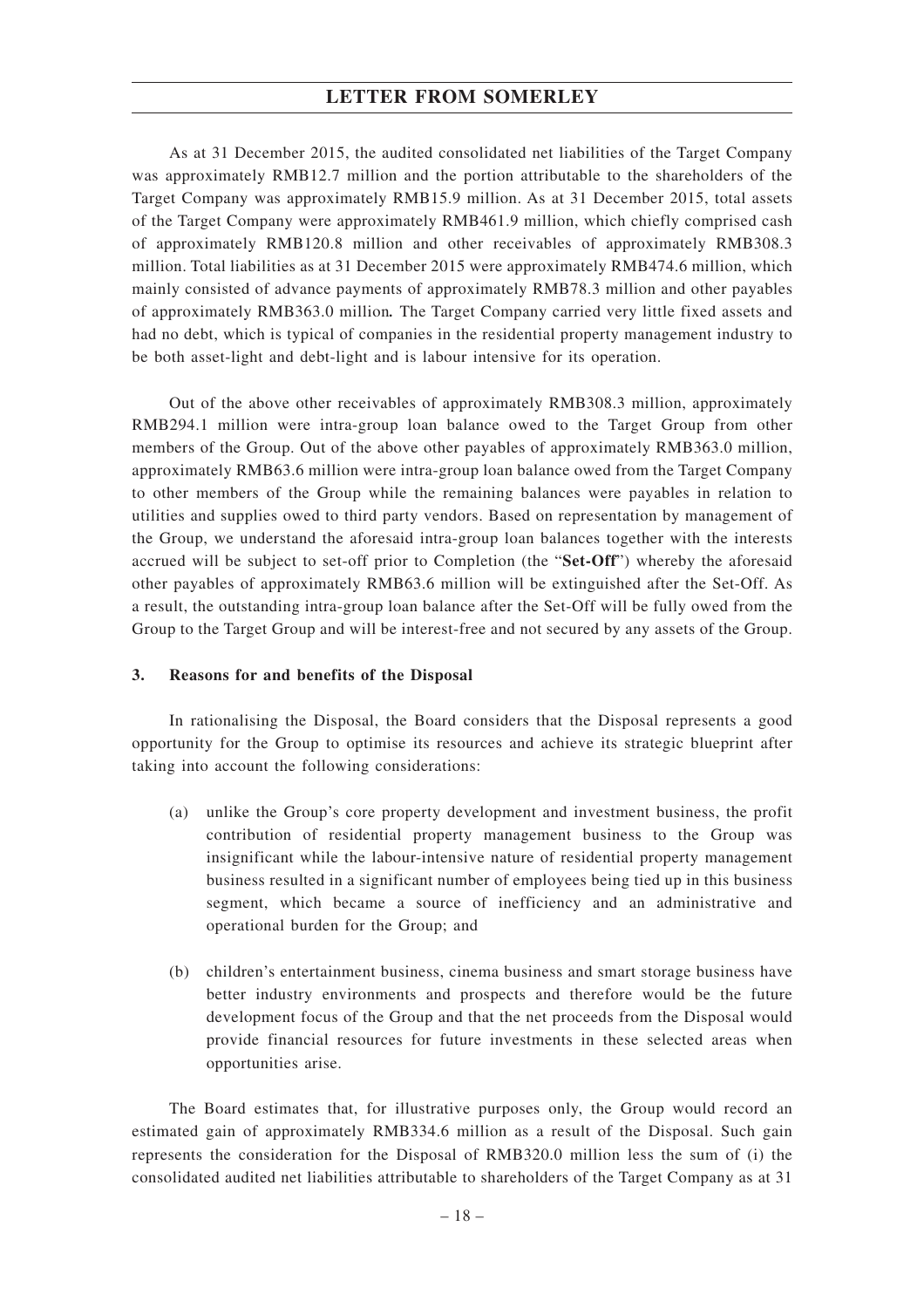December 2015 prepared in accordance with the PRC GAAP of approximately RMB15.9 million; and (ii) the estimated transaction costs of approximately RMB1.3 million. The actual amount of gain on the Disposal will be subject to audit and any tax that the Group may be subject.

As stated in the 2015 Annual Report, the Group will closely and prudently identify cooperation, acquisition and other market opportunities, seek cooperation with other outstanding enterprises, explore new business models in domestic and overseas markets, to further optimise the Company's diversification strategy and enhance the Group's adaptability to changes so as to provide new driving force for the Group's middle and long-term development.

The Directors (excluding the independent non-executive Directors, whose views are set out in the letter from the Independent Board Committee in the Circular) consider that the terms of the Equity Transfer Agreement are fair and reasonable, on normal commercial terms and in the interests of the Company and the Shareholders as a whole.

On the above bases, we are of the view that the Disposal represents an opportunity for the Group to dispose of its non-core business and to focus on the Company's exploration of new business models and diversification which is in line with the Group's announced business strategies stated above. The Disposal also represents a good opportunity for the Group to realise its investment in the Target Group, which carried net liabilities as at 31 December 2015, at an estimated gain of approximately RMB334.6 million (subject to audit and tax, if any).

As discussed in the letter from the Board in the Circular, the Company will not engage in residential property management business after Completion. The children's entertainment business and smart storage business have started operation in early 2015 and the Company commenced preparation for the cinema business since early 2016. The children's entertainment business will focus on the Yangtze River Delta Region. The smart storage business is strategically planned to have a national coverage. The cinema business will mainly be an extension of the Group's commercial development projects. All these businesses are still in development stage and are expected to be mature in three to five years.

As discussed in the letter from the Board in the Circular, in late 2015 and early 2016, the Company had some very preliminary discussions with representatives of two Hong Kong listed companies in relation to the sale of the Target Company. However, these two listed companies both strongly resisted the proposal of all cash settlement for the transaction, and instead counter-proposed settlement by way of capital injection or issue of consideration shares. The Company has also considered the potential implications of disclosure, length of negotiation and purchaser's due diligence exercises, given all parties involved are Hong Kong listed companies. Taking into account all relevant facts and circumstances, the Company decided not to proceed further with such discussions and no definitive commercial agreement was reached. On the other hand, the Purchaser agreed to pay the Consideration in cash entirely and the Consideration was determined after arm's length negotiation between the parties to the Equity Transfer Agreement by reference to the appraised value of the Target Company as at 29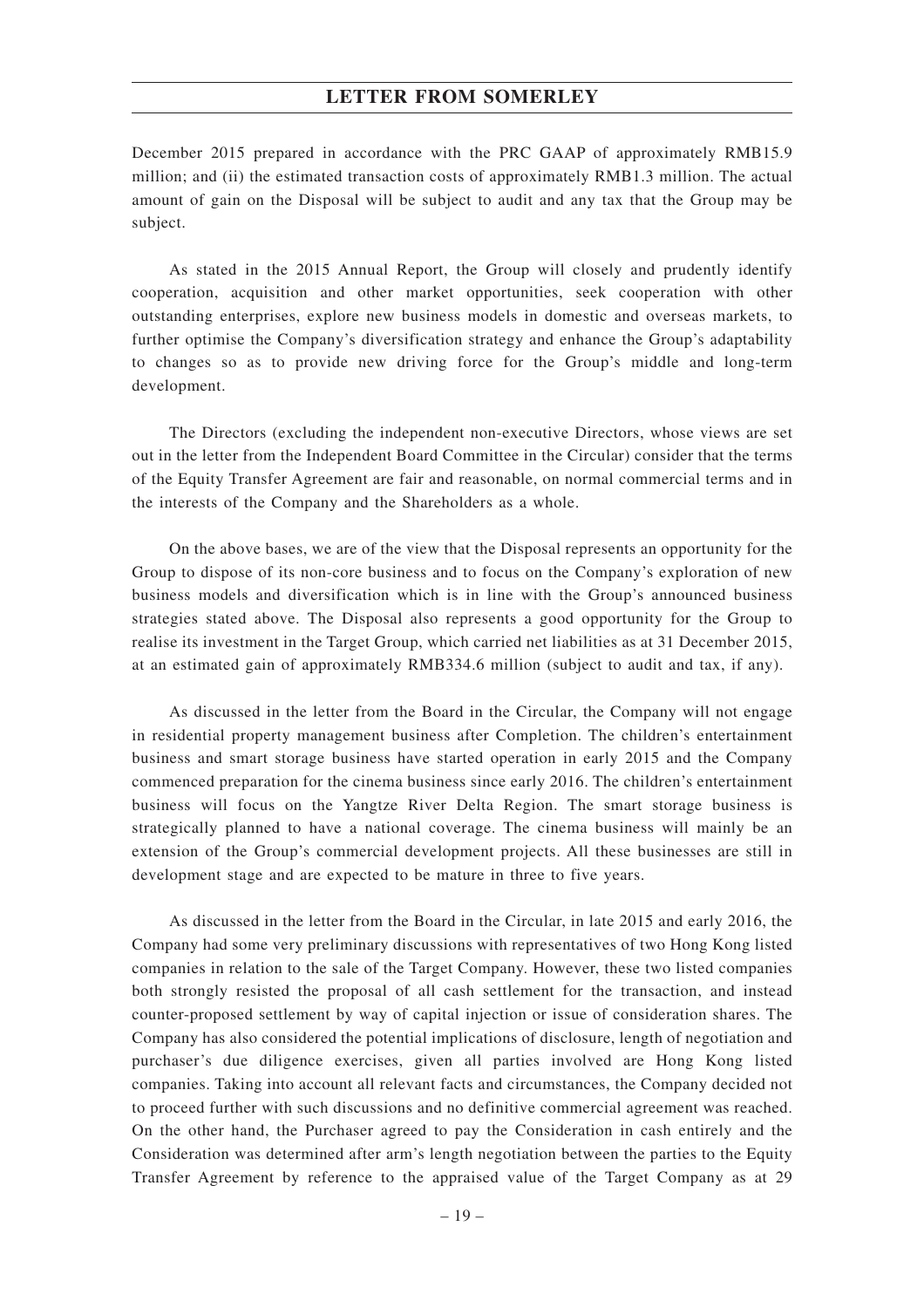February 2016 by independent valuer, DTZ. The executive Directors were of the view that negotiations with the Purchaser could proceed in complete confidence without disturbing the market and the commitments and resources of the Purchaser gave the Company a higher degree of certainty in Completion without undue delay. We consider the entering into of the Equity Transfer Agreement with the Purchaser but not other independent third parties to be acceptable, based on the executive Directors' consideration of the then circumstances as set out above.

### **4. Principal terms of the Equity Transfer Agreement**

A summary of principal terms of the Equity Transfer Agreement is set out below.

*Date*

1 April 2016

#### *Parties*

Seller: Hong Kong Chuangzhi Development Limited\* (香港創智發展有限公司), an indirect wholly-owned subsidiary of the Company

Purchaser: Wealth Zone Hong Kong Investments Limited (富域香港投資有限公司), which is an investment holding company

Target Company: Changzhou Chuangyue Consultancy Co., Ltd.\* (常州創悅諮詢管 理有限公司)

#### *Subject matter*

Pursuant to the Equity Transfer Agreement, the Seller conditionally agreed to sell and the Purchaser conditionally agreed to purchase the Sale Interest, being the entire equity interest of the Target Company.

#### *Consideration*

The consideration for the Disposal shall be RMB320.0 million, which shall be paid in cash before completion of the industrial and commercial registration of the transfer in respect of the Sale Interest or within 30 days after the fulfilment of the conditions precedent as set out in the paragraph headed "Conditions precedent" below (whichever is the earlier).

The consideration for the Disposal was determined and agreed between the parties to the Equity Transfer Agreement after arm's length negotiations based on normal commercial terms, with reference to the valuation of the Target Company of RMB295.0 million as at 29 February 2016 prepared by the independent valuer, DTZ, by market approach with reference to comparable market transactions.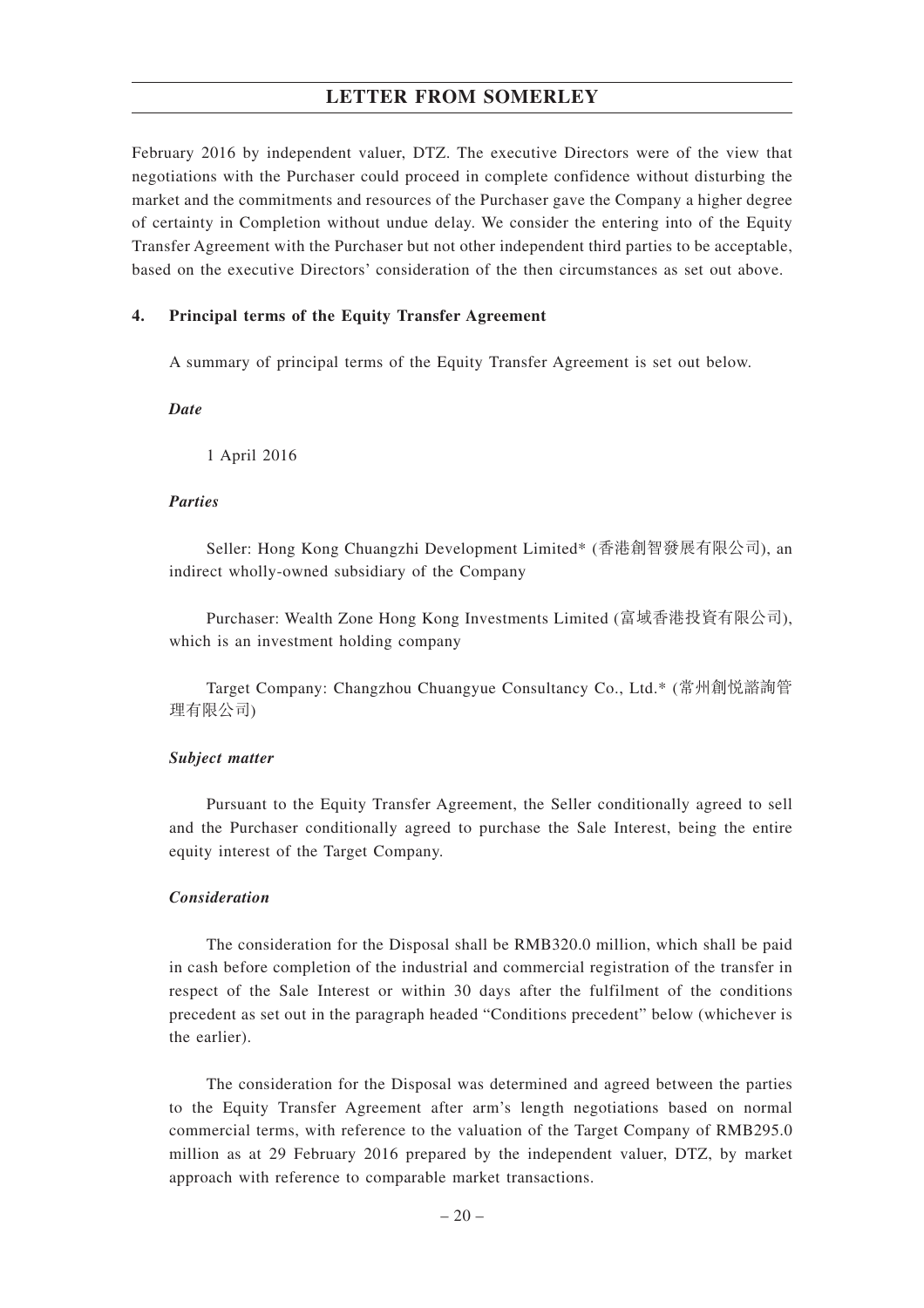#### *Conditions precedent*

Completion is conditional upon the satisfaction of the following conditions precedent:

- (a) the Independent Shareholders having approved the Equity Transfer Agreement and the transactions contemplated thereunder at the EGM; and
- (b) the relevant PRC authority having approved the Equity Transfer Agreement and the transactions contemplated thereunder in accordance with the applicable laws.

#### *Completion*

Completion shall take place upon completion of the industrial and commercial registration of the transfer in respect of the Sale Interest in accordance with the terms of the Equity Transfer Agreement. The parties to the Equity Transfer Agreement agree to submit the application for the aforesaid registration within 30 days after the fulfilment of the conditions precedent as set out in the paragraph headed "Condition precedent" above. There is no long stop date for the Disposal under the Equity Transfer Agreement.

#### *Other terms*

During the period from 1 January 2016 to Completion, the Purchaser shall be entitled to the profit or loss of the Target Company.

#### **5. Evaluation of the consideration for the Disposal**

#### *(a) Independent business valuation of the Target Company*

As discussed in the letter from the Board in the Circular, the consideration of the Disposal was determined and agreed between the parties after arm's length negotiations based on normal commercial terms, having regard to the valuation of 100% of the equity interest in the Target Company (the "**Valuation**") as at 29 February 2016 (the "**Valuation Date**") of RMB295.0 million prepared by DTZ. Details of the Valuation is set out in the Valuation Report enclosed in appendix II to the Circular. The Valuation Report has been prepared in compliance with the International Valuation Standards.

DTZ valued the Target Company at RMB295.0 million as at the Valuation Date. The consideration for the Disposal amounts to RMB320.0 million, which represents a premium of approximately 8.5% over the Valuation.

We have reviewed the Valuation Report and the relevant valuation workings of DTZ and interviewed the relevant staff of DTZ with particular attention to (i) DTZ's terms of engagement with the Company; (ii) DTZ's qualification and experience in relation to the preparation of the Valuation; and (iii) the steps and due diligence measures taken by DTZ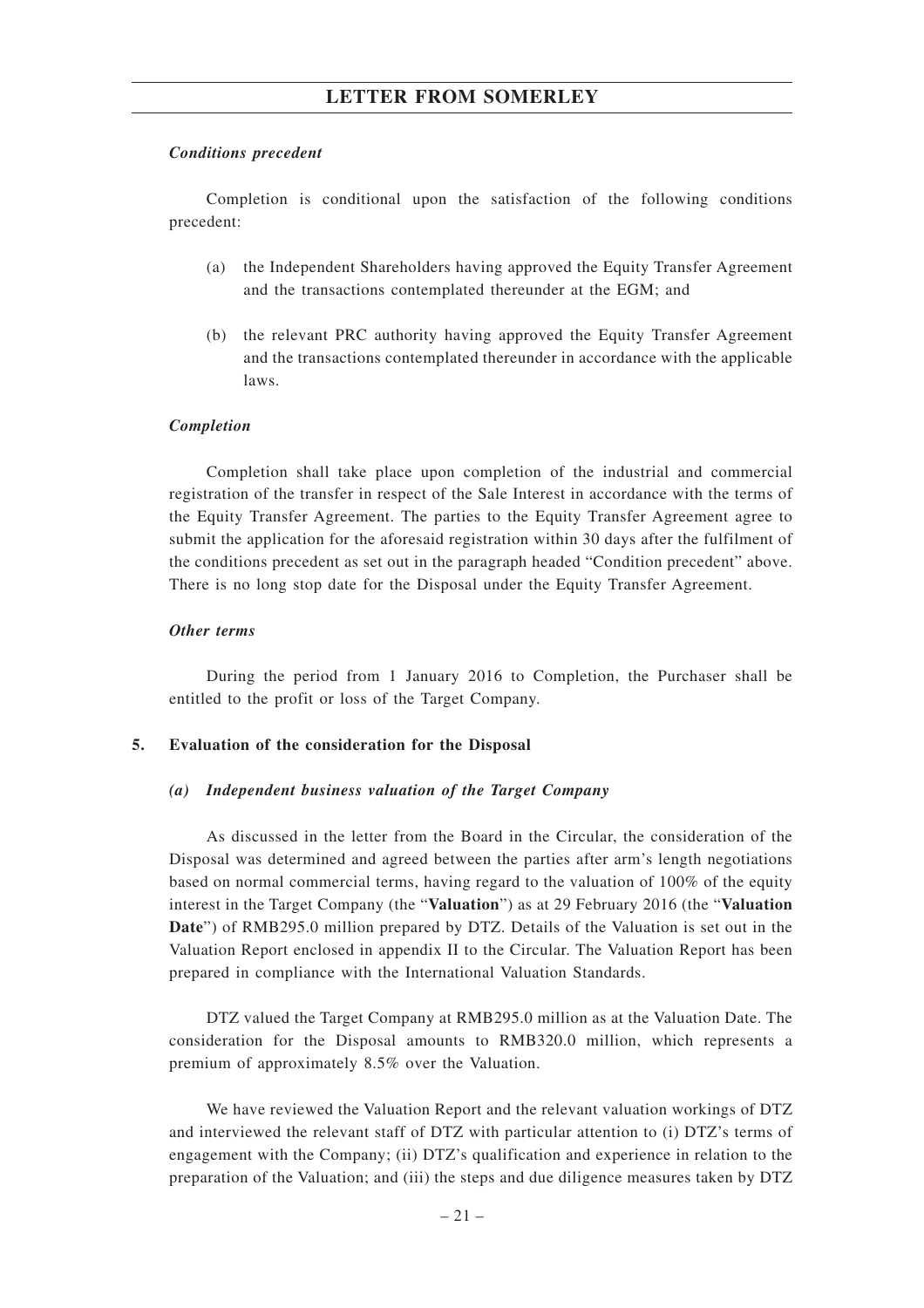in performing the Valuation. For our review of the engagement letter between the Company and DTZ, we are satisfied that the terms of engagement between the Company and DTZ are appropriate for the opinion DTZ is required to give. DTZ has confirmed that it is independent from the Company, the Seller, the Purchaser and the Target Company and their respective core connected persons, close associates and associates. We further understand that DTZ is certified with the relevant professional qualifications required to perform the Valuation and the person in-charge of the Valuation has approximately 28 years' experience in conducting valuation services to clients in the property industry. We note that DTZ mainly carried out its due diligence through management interviews and conducted its own proprietary research and has relied on publicly available information obtained through its own research as well as the financial information provided by the management of the Group. We are advised by DTZ that it has assumed such information to be true, complete and accurate and has accepted it without verification. Based on the above, we confirmed that we have complied with the requirements under Rule 13.80(2)(b) Note 1(d) of the Listing Rules.

We note that the Valuation was primarily based on market approach, which is one of the three generally accepted valuation approaches. The market approach values a business entity by comparing prices at which other business entities in a similar nature changed hands in arm's length transactions. The market approach focuses on analysing the data and valuation multiples of companies/transactions that can be considered comparable to those being valued. Adjustments are made to the comparable companies/transactions to compensate for differences between those companies/transactions and the company being valued. Finally, appropriate valuation multiples are applied to the subject company's normalised financial data to arrive at an indication of the value of the subject company. We have discussed with DTZ the methodologies, bases and assumptions adopted during the course of conducting market approach. As discussed with DTZ, it considers market approach to be the more appropriate valuation approach over the other two generally accepted valuation approaches, namely the cost approach and the income approach, as (i) cost approach is generally not considered applicable to the valuation of a going concern, as it does not capture future earning potential of the business; and (ii) income approach requires detailed financial forecast of the Target Company in the projected period, which involves adoption of much more subjective assumptions than market approach and cost approach, not all of which can be easily quantified or ascertained.

DTZ had attempted to identify the companies engaging property management service in the PRC and are listed on the Stock Exchange in the course of conducting the market approach. However, after reviewing the published information on those companies, given that (i) the business scale of most of those companies are significantly larger than the Target Company; and/or (ii) those companies provide certain value-added services such as engineering and community leasing which are not directly comparable with the Target Company, DTZ was of the view that taking those companies to form a conclusive view on the valuation of the Target Company was inappropriate. This is similar to our findings in sub-section (b) below.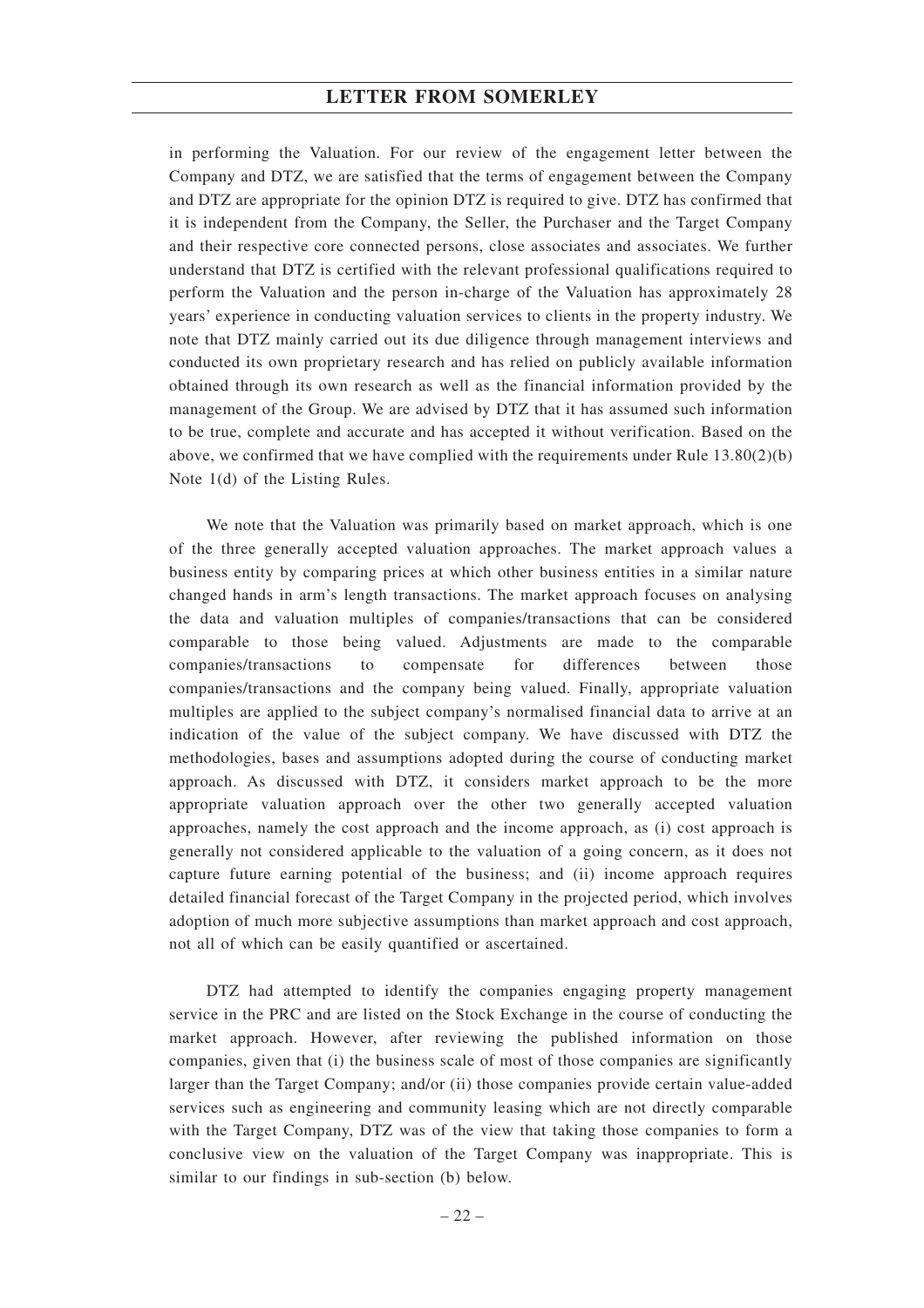As such, in conducting the market approach, DTZ identified 5 comparable transactions announced by companies listed on the stock exchanges of Shenzhen, Shanghai or Hong Kong for the period from 1 January 2013 to the Valuation Date (the "**Selection Period**") that acquired controlling stake of companies principally engaging in property management services in the PRC that were profitable for the year before the relevant the transaction. DTZ conducted its search for comparable transactions through Bloomberg and Mergermarket, which are considered commonly used and reliable sources for valuation purpose. DTZ also cross-checked the selection results with the relevant announcements published by the companies to ensure data accuracy. We have discussed with DTZ its selection criteria and assessed the appropriateness of the comparables selected and are satisfied with the selection of the 5 comparable transactions to form the basis of the Valuation. Details of the 5 comparable transactions are set out in the Valuation Report in appendix II to the Circular.

For the selection of the valuation multiple, DTZ opted for the measure of price to earnings multiples (the "**PER(s)**") in view of the asset-light and debt-light characteristic of property management service business. In arriving the estimated PER of the Target Company, DTZ adjusted the weighting of the PERs of the 5 comparable transactions (the "Weighting") with two criteria, namely (i) the date when the transaction was announced, where a higher weighting was assigned to the relevant PERs if the announcement date was closer to the Valuation Date ("**Criterion 1**"); and (ii) the similarity of business scale to the Target Company ("**Criterion 2**"), where a higher weighting was assigned to the relevant PERs if the business scale was comparable to the Target Company. An illustration of the Weighting and criteria are set out below:

| <b>Target/Disposal company</b> | Announcement<br>Date<br>(i.e. Criterion 1) | Latest reported<br>sales prior to<br>announcement<br>(i.e. Criterion 2)<br><b>RMB</b> | Latest reported<br>net profit after<br>tax prior to<br>announcement<br>(i.e. Criterion 2)<br><b>RMB</b> | <b>PER</b><br>(times) | Weighting |
|--------------------------------|--------------------------------------------|---------------------------------------------------------------------------------------|---------------------------------------------------------------------------------------------------------|-----------------------|-----------|
| 70% equity interest in         |                                            |                                                                                       |                                                                                                         |                       |           |
| Eastern Harbour                |                                            |                                                                                       |                                                                                                         |                       |           |
| <b>Engineering Management</b>  |                                            |                                                                                       |                                                                                                         |                       |           |
| Limited (東方海港工程管<br>理有限公司)     |                                            |                                                                                       |                                                                                                         |                       |           |
| ("Eastern Harbour")            | 5 February 2016                            | Not available                                                                         | 4,833,000                                                                                               | 3.57                  | $20\%$    |
| 100% equity interest in        |                                            |                                                                                       |                                                                                                         |                       |           |
| Shenzhen Han's Property        |                                            |                                                                                       |                                                                                                         |                       |           |
| Management Company             |                                            |                                                                                       |                                                                                                         |                       |           |
| Limited (深圳市大族物業               |                                            |                                                                                       |                                                                                                         |                       |           |
| 管理有限公司)                        |                                            |                                                                                       |                                                                                                         |                       |           |
| ("Shenzhen Han's")             | 27 April 2015                              | 33,993,800                                                                            | 1,416,700                                                                                               | 7.66                  | $20\%$    |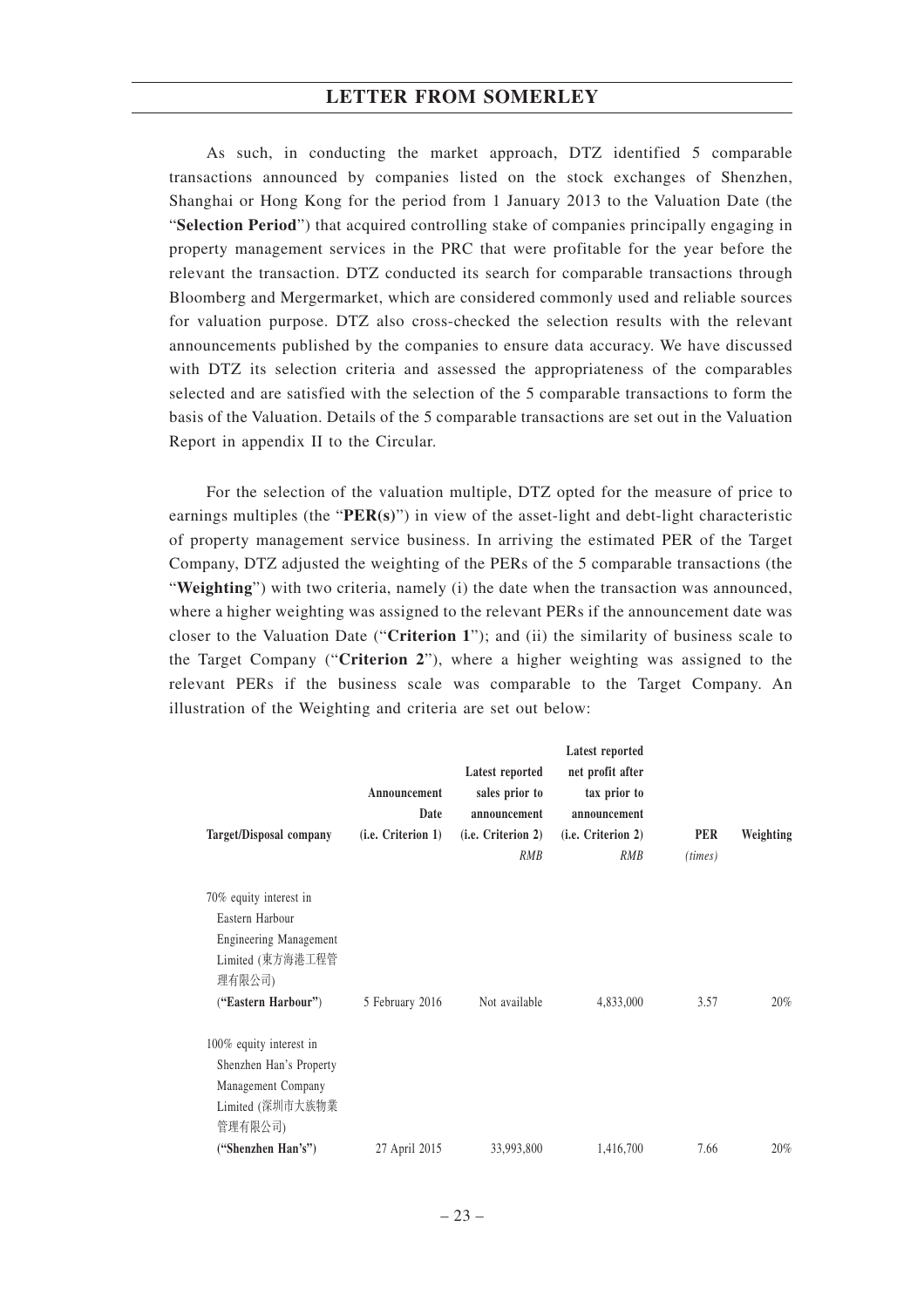|                                |                      | <b>Latest reported</b>         | <b>Latest reported</b><br>net profit after |            |           |
|--------------------------------|----------------------|--------------------------------|--------------------------------------------|------------|-----------|
|                                | Announcement<br>Date | sales prior to<br>announcement | tax prior to<br>announcement               |            |           |
| <b>Target/Disposal company</b> | (i.e. Criterion 1)   | (i.e. Criterion 2)             | (i.e. Criterion 2)                         | <b>PER</b> | Weighting |
|                                |                      | RMB                            | RMB                                        | (times)    |           |
| 100% equity interest in        |                      |                                |                                            |            |           |
| Shenzhen Kaiyuan               |                      |                                |                                            |            |           |
| <b>International Property</b>  |                      |                                |                                            |            |           |
| Management Company             |                      |                                |                                            |            |           |
| Limited (深圳市開元國際               |                      |                                |                                            |            |           |
| 物業管理有限公司)                      | 16 February          |                                |                                            |            |           |
| ("Shenzhen Kaiyuan")           | 2015                 | Not available                  | 21,269,000                                 | 15.52      | 30%       |
| 100% equity interest in        |                      |                                |                                            |            |           |
| Beijing Yuehao Property        |                      |                                |                                            |            |           |
| Management Company             |                      |                                |                                            |            |           |
| Limited (北京悦豪物業管               |                      |                                |                                            |            |           |
| 理有限公司)                         | 13 November          |                                |                                            |            |           |
| ("Beijing Yuehao")             | 2013                 | 91,554,454                     | 8,056,669                                  | 5.67       | $15\%$    |
| 60% equity interest in         |                      |                                |                                            |            |           |
| Beijing Anxinhang              |                      |                                |                                            |            |           |
| Property Management            |                      |                                |                                            |            |           |
| Company Limited (北京            |                      |                                |                                            |            |           |
| 安信行物業管理有限公司)                   |                      |                                |                                            |            |           |
| ("Beijing Anxinhang")          | 22 August 2013       | 149, 131, 200                  | 13,913,700                                 | 9.76       | 15%       |
| <b>Target Company</b>          | 1 April 2016         | 399,467,000                    | 34,097,000                                 |            |           |

Based on the discussion with DTZ, we understand that it considers some of the transactions should be given higher weighting, as opposed to an equal weighting of 20%, for the reasons set out below.

The sale and purchase of 100% equity interest in Shenzhen Kaiyuan took place in 2015, being a more recent transaction (around one year from the date of announcing the Disposal), and the business scale of Shenzhen Kaiyuan (in terms of net profit after tax, being the closest to that of the Target Company) is the most comparable to that of the Target Company. Therefore a higher weighting of 30% was deemed reasonable by DTZ and the extra 10% of weighting was taken from the remaining comparable transactions.

For the sale and purchase of 70% equity interest in Eastern Harbour and 100% equity interest in Shenzhen Han's, as explained by DTZ, they are most relevant in terms of transaction time as they took place within a year preceding the Valuation Date. However, since these two subject companies are much smaller than the Target Company in terms of the business scale, a lower weighting of 20% was assigned to each of these two transactions.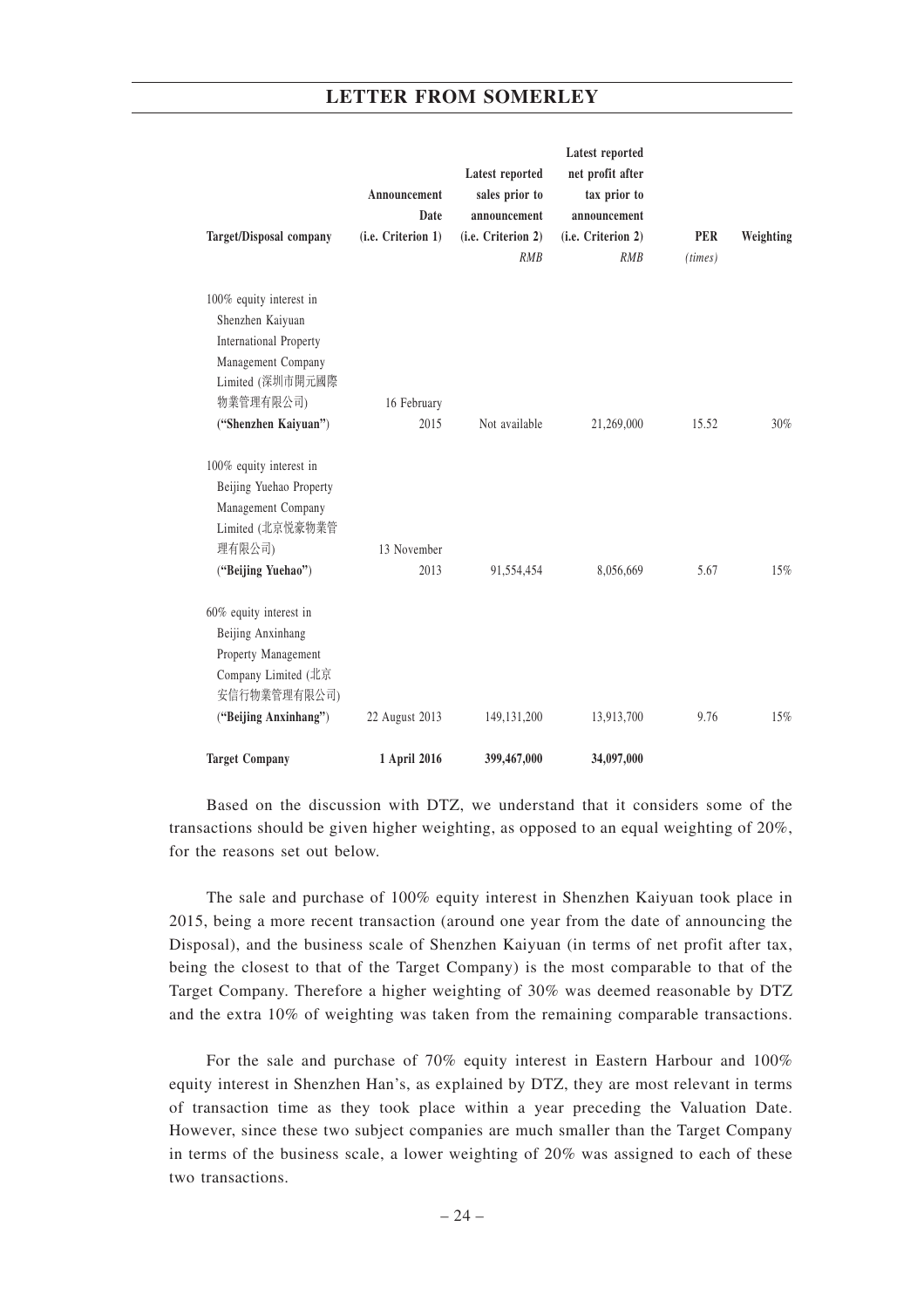The business scales of Beijing Yuehao and Beijing Anxinhang are slightly more comparable than that of Eastern Harbour and Shenzhen Han's. The sale and purchase of Beijing Yuehao and Beijing Anxinhang are, however, as explained by DTZ, to be less relevant in terms of transaction time since they were conducted more than two years ago. A lower weighting of 15% was applied to each of these last two transactions.

We have gathered the relevant public information regarding Criterion 1 and Criterion 2 of the relevant comparable transactions as per the table above and evaluated them against the reasons given by DTZ, we are of the view that the Weighting assigned by DTZ with reference to Criterion 1 and Criterion 2 are reasonable.

Based on the above bases and assumptions, DTZ used the weighted average of the PERs of the 5 comparable transactions of approximately 9.22 times to multiply with the net profit attributable to the shareholders of the Target Company for FY2015 of approximately RMB32.0 million, and to arrive at the appraised value of the Target Company of approximately RMB295.0 million.

Having discussed the above market approach and reviewed with DTZ the reasons for adopting such valuation methodology, bases and assumptions, we are of the opinion that the chosen valuation methodology in establishing the Valuation is appropriate.

#### *(b) PERs of the Comparable Companies*

The Target Company, through Future Land Property Services, is principally engaged in residential property management in the PRC. In assessing the fairness and reasonableness of the consideration for the Disposal, we have attempted to compare the PERs represented by the consideration for the Disposal against the market valuation of companies listed on the Stock Exchange with principal activities of residential property management in the PRC (the "**Comparable Companies**") and a majority of revenue and profit generated from activities conducted in the PRC in the latest financial year. Based on the above criteria, we identified three Comparable Companies, namely Colour Life Services Group Company Limited (stock code: 1778) ("**Colour Life**"), Zhong Ao Home Group Limited (stock code: 1538) ("**Zhong Ao Home**") and China Overseas Property Holdings Limited (stock code: 2669) ("**China Overseas**"), which we consider to be exhaustive based on the selection criteria as set out above. The Comparable Companies identified by us and the comparable transactions identified by DTZ as set out in section (a) above are different by their nature as those comparable transactions identified by DTZ as their comparable transactions are market transactions involving sale and purchase of PRC property management companies took place in the recent past.

After our review of the published information on Colour Life and China Overseas, we are of view that Colour Life and China Overseas are not comparable to the Target Company for the reasons set out below.

Based on the annual reports of Colour Life and China Overseas for FY2015, the total contracted GFA managed by or under the consultancy agreements with Colour Life and the total GFA of the properties under the management by China Overseas on 31 December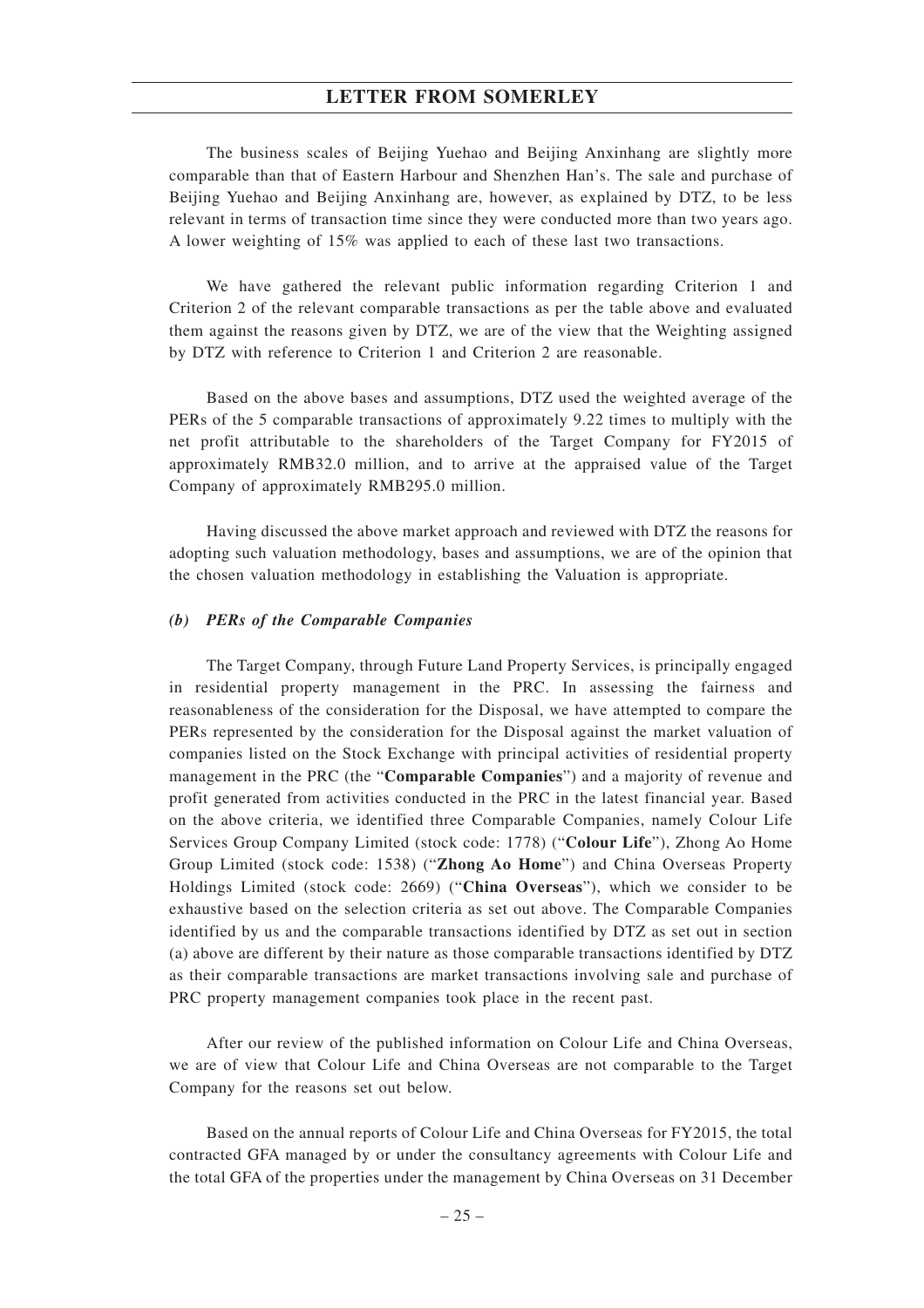2015 were 322.1 million sq.m. and 82.6 million sq.m. respectively, which represented almost 16 times and around 4 times of those of Future Land Property Services respectively. Similarly, the number of residential communities managed by or entered into consultancy services contracts with Colour Life and the number of properties managed by China Overseas were 2,001 and 427 respectively, which represented over 24 times and around 5 times of that of Future Land Property Services respectively, on the same date. Furthermore, nearly 40% of Colour Life's segment profit for FY2015 was generated from provisions of engineering services and community leasing, sales and other services, and approximately one-third of China Overseas' segment profit for FY2015 was generated from provision of value-added services, both of which were different from Future Land Property Services, the significant majority of the profit of which was generated from the provision of traditional residential property management services. Last but not least, according to the "2015 China Property Management Service TOP100 Enterprise Research" (the "**Research**") published by China Real Estate TOP10 Research, an independent research institute, Colour Life and China Overseas ranked 7th and 10th in the Research respectively, while Future Land Property Services was only at 23rd place.

On the other hand, based on its annual results announcement, Zhong Ao Home, with contracted GFA of approximately 33.8 million sq.m. and 167 properties under management as at 31 December 2015 and a significant majority (approximately 80.2% for FY2015) of gross profit contribution from the traditional residential property management services, is considered relatively more comparable to the Target Company for the purpose of assessing the consideration for the Disposal.

Based on the market capitalisation value of Zhong Ao Home of approximately HK\$1,072.0 million as at the Latest Practicable Date and the net profit attributable to the shareholders of Zhong Ao Home, after excluding (i) listing expenses of approximately RMB35.9 million; (ii) one-off expenses comprising share-based payment expenses relating to the grant of pre-initial public offering (the "**Pre-IPO**") share options granted by Zhong Ao Home of approximately RMB14.6 million; and (iii) a change in the fair value of Pre-IPO investment of approximately RMB6.3 million, of Zhong Ao Home for FY2015 (as set out in the annual results announcement of the Zhong Ao Home for FY2015) of approximately RMB67.7 million, the historical PER of Zhong Ao Home was approximately 13.2 times, which was above the implied PER of approximately 10.0 times of the consideration for the Disposal (based on the consideration for the Disposal of RMB320.0 million divided by the profit attributable to the shareholders of the Target Company for FY2015 of approximately RMB32.0 million) (the "**Implied PER**").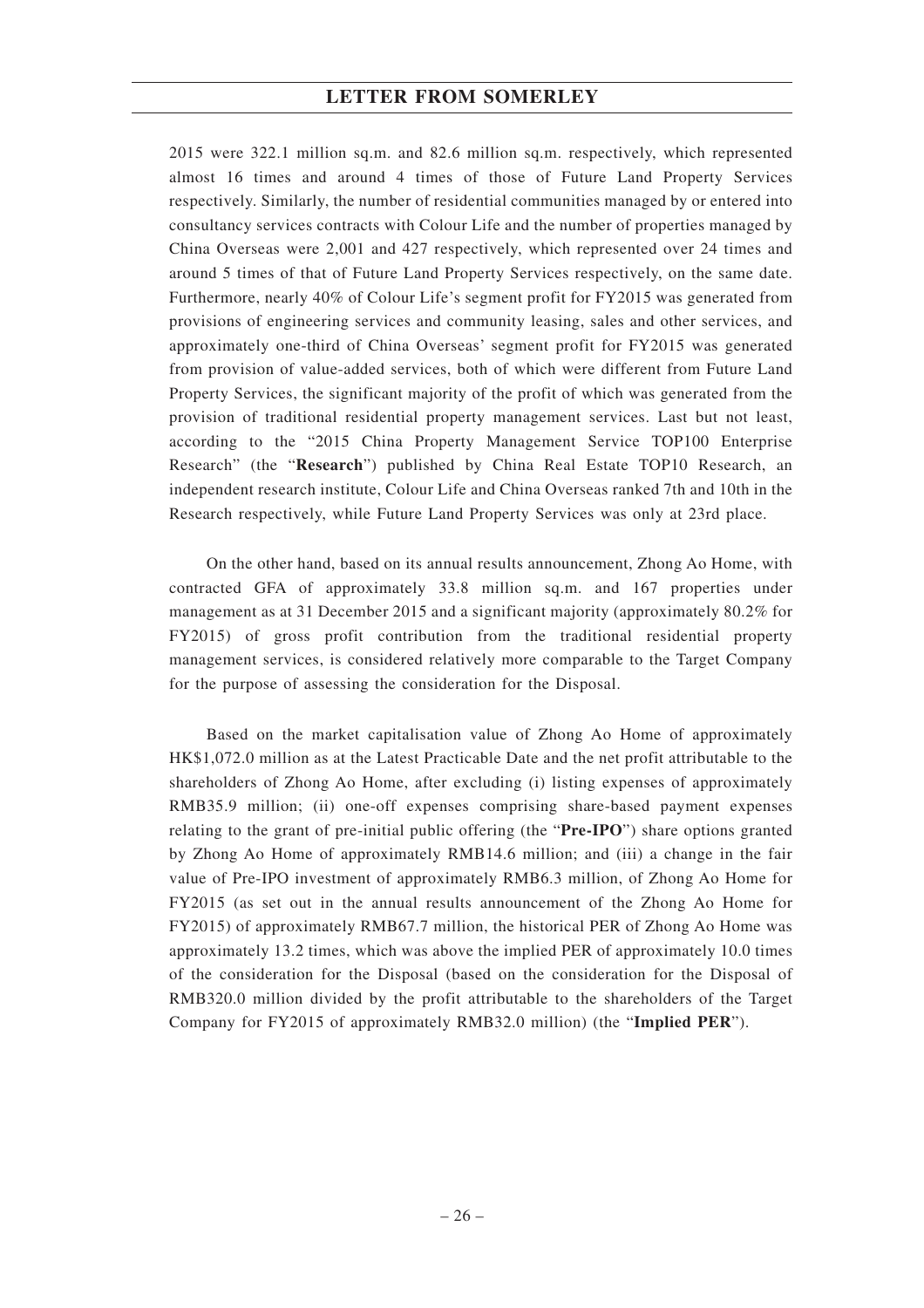It should be noted that Zhong Ao Home has only listed on the Stock Exchange since late November 2015 and a significantly amount of net proceeds raised from its initial public offering (the "**IPO**") remain unutilised, being RMB230.2 million, as at 31 December 2015. As such, the current market capitalisation value of Zhong Ao Home may not only reflect the value of operations of Zhong Ao Home but also the value of such idle and unutilised cash. In the event that such unutilised cash is deducted from the market capitalisation value of Zhong Ao Home on a dollar-for-dollar basis, the "ex-cash" implied historical PER of Zhong Ao Home would become approximately 9.8 times, which was almost at par with the Implied PER of approximately 10.0 times.

### *(c) Comparable Transactions*

In order to assess the fairness of the consideration for the Disposal of RMB320.0 million, we have identified and reviewed, to the best of our knowledge and ability, the PERs of the market transactions in respect of the sale and purchase of controlling stake (i.e. over 50%) of property management companies in the PRC (the "**Comparable Transactions**") which took place since 2013 and until the Latest Practicable Date involving listed companies as either the purchaser or vendor. We consider the Comparable Transactions (to be exhaustive based on the selection criteria as set out above), in general, would serve as a fair and representative sample for the purpose of drawing a meaningful comparison to the consideration for the Disposal. We also consider the period of selecting the Comparable Transactions (i.e. since 2013 and until the Latest Practicable Date), a period that covered market transactions that took place around three years preceding the Latest Practicable Date, to be a more recent and reasonable period to select the Comparable Transactions in order to draw a meaningful comparison with the consideration for the Disposal.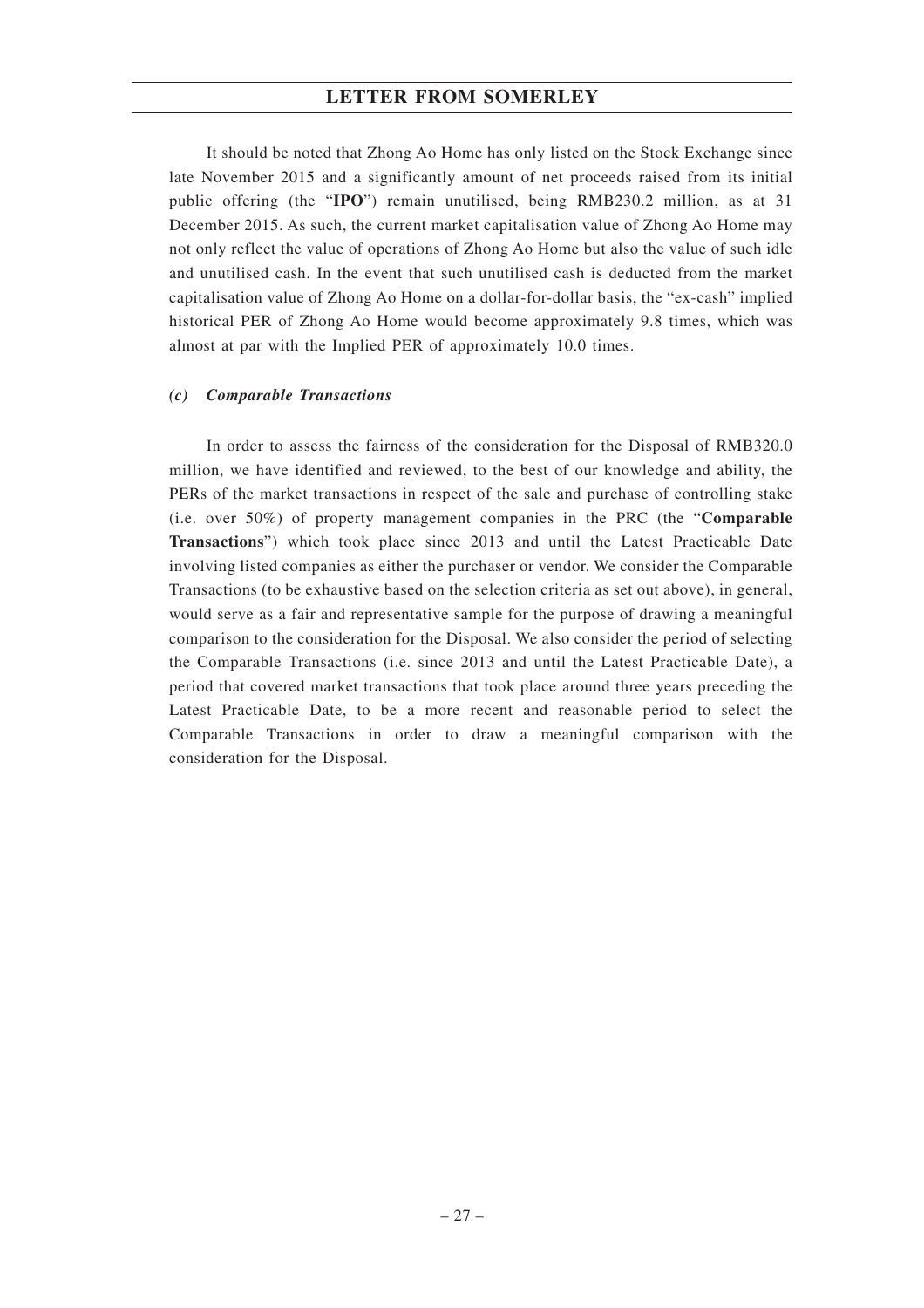| Date of<br>announcement | Purchaser/Vendor<br>(stock code)<br>(Note 1)                                                                                    | Stock exchange<br>of the purchaser/<br>vendor | Acquisition/<br><b>Disposal</b>                                | Target/Disposal<br>company                                     | Price<br>(RMB)<br>million) | <b>PER</b><br>(Note 2)<br>(times) |
|-------------------------|---------------------------------------------------------------------------------------------------------------------------------|-----------------------------------------------|----------------------------------------------------------------|----------------------------------------------------------------|----------------------------|-----------------------------------|
| 5 February 2016         | Zhong Ao Home<br>(1538)                                                                                                         | The Stock<br>Exchange                         | Acquisition                                                    | 70% equity interest in<br>Eastern Harbour                      | 12.1                       | 3.6                               |
| 27 April 2015           | Han's Laser<br>Technology<br><b>Industry Group</b><br>Company<br>Limited (大族激<br>光科技產業集團<br>股份(有限公司))<br>(002008)               | The Shenzhen<br>Stock Exchange                | Disposal                                                       | 100% equity interest in<br>Shenzhen Han's                      | 12.1                       | 7.7                               |
| 16 February 2015        | Colour Life (1778)<br>as purchaser and<br>Fantasia<br>Holdings Group<br>Company,<br>Limited (1777)<br>("Fantasia") as<br>vendor | The Stock<br>Exchange                         | Acquisition for<br>Colour Life<br>and disposal<br>for Fantasia | 100% equity interest in<br>Shenzhen Kaiyuan<br>(Note 3)        | 330.0                      | 15.5                              |
| 13 November 2013        | Macrolink Real<br><b>Estate Company</b><br>Limited (新華聯<br>不動產股份有限<br>公司) (000620)                                              | The Shenzhen<br>Stock Exchange                | Acquisition                                                    | 100% equity interest in<br>Beijing Yuehao                      | 109.0                      | 13.5                              |
| 22 August 2013          | Shenzhen World<br>Union Properties<br>Consultancy<br>Company<br>Limited (深圳世<br>聯地產顧問股份<br>有限公司)<br>(002285)                    | The Shenzhen<br>Stock Exchange                | Acquisition                                                    | 60% equity interest in<br>Beijing Anxinhang                    | 78.0                       | 9.3                               |
|                         |                                                                                                                                 |                                               |                                                                | Average<br>Median<br>Minimum<br><b>Maximum</b><br>The Disposal |                            | 9.9<br>9.3<br>3.6<br>15.5<br>10.0 |

### Details of the Comparable Transactions are set out as below:

*Source: Bloomberg and Mergermarket (http://www.mergermarket.com/)*

*Notes:*

- (1) Includes the listed company's subsidiaries.
- (2) Based on the actual or implied valuation for the 100% equity interest in the target or disposal company divided by the latest published full-year net profit attributable to the shareholders of the target or disposal company.

*(Note 4)*

- (3) Although we are of the view that Colour Life is not comparable to the Target Company as set out in sub-section (b) above, we are of view that the sale and purchase of the 100% equity interest in Shenzhen Kaiyuan, being the acquisition subject, nevertheless met the selection criteria for the Comparable Transactions and should be included for the purpose of our analysis above.
- (4) Based on the consideration for the Disposal of RMB320.0 million divided by the net profit attributable to the shareholders of the Target Company for the year ended 31 December 2015 of approximately RMB32.0 million (i.e. the Implied PER).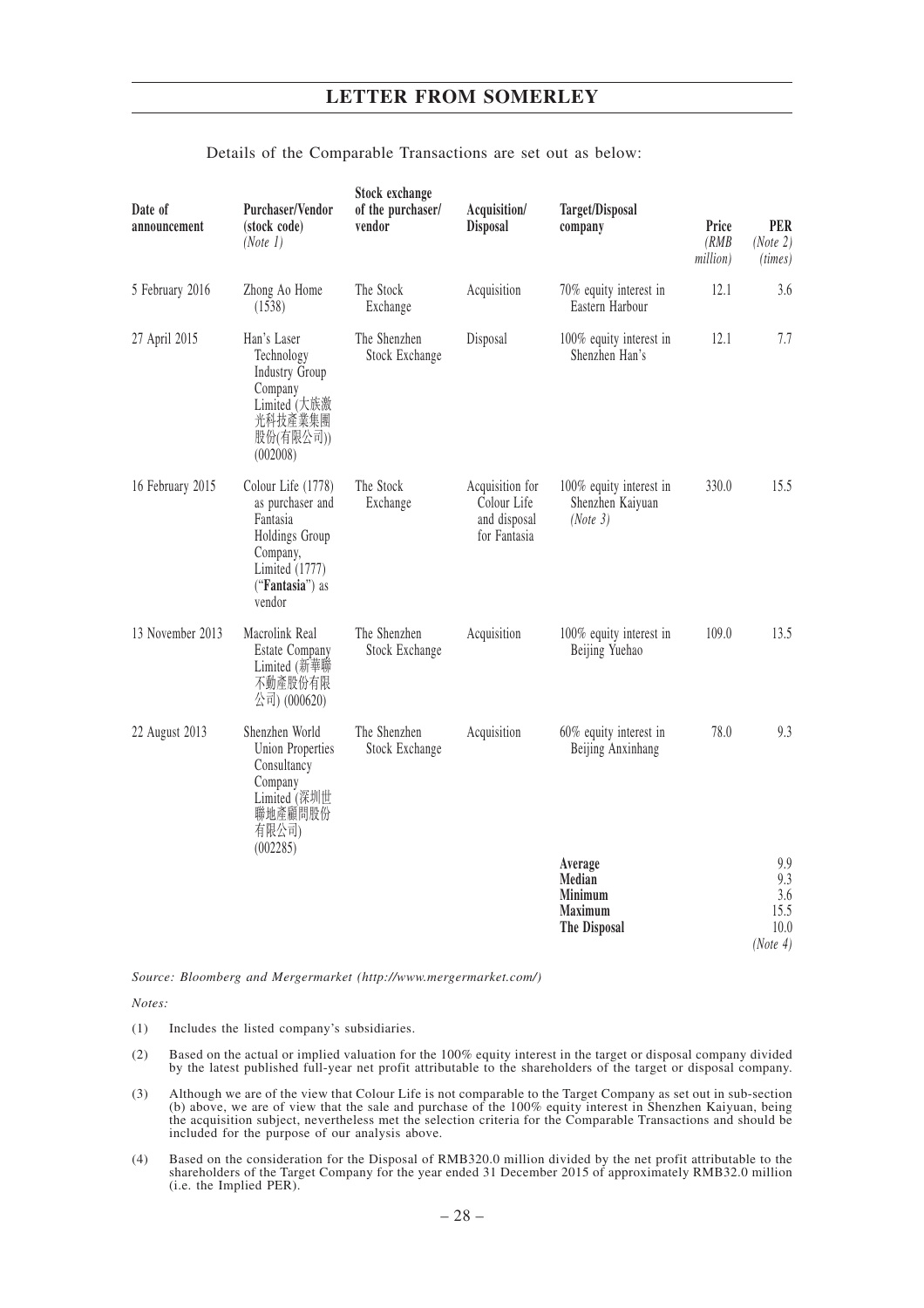As illustrated above, the PERs of the Comparable Transactions are calculated based on the respective consideration and the latest published full-year results of the target/disposal companies. The PERs of the Comparable Transactions range from approximately 3.6 times to 15.5 times, with an average and a median of approximately 9.9 times and 9.3 times respectively. The Implied PER is within the range of the PERs and almost at par with the average PER of the Comparable Transactions.

#### **6. Financial effects of the Disposal on the Group**

#### *(a) Earnings attributable to the Shareholders*

Upon Completion, the Company will not hold any equity interest in the Target Company and the Target Company will cease to be a subsidiary of the Company. The financial results of the Target Company will, therefore, be deconsolidated from those of the Group.

The consolidated net profit attributable to the shareholders of the Target Company was approximately RMB32.0 million for FY2015 and the consolidated net profit attributable to the Shareholders was approximately RMB1,030.9 million for FY2015.

Assuming Completion took place on 1 January 2015, the estimated gain on the Disposal would be approximately RMB308.5 million (subject to audit and tax, if any), which was derived from the consideration for the Disposal of RMB320.0 million less the sum of (i) the consolidated net assets attributable to the shareholders of the Target Company of approximately RMB10.2 million (prepared in accordance with the PRC GAAP) as at 31 December 2014; and (ii) the estimated transaction costs of approximately RMB1.3 million. Based on the estimated one-off gain on the Disposal above and assuming Completion took place on 1 January 2015, the consolidated net profit attributable to the Shareholders for FY2015 would increase by approximately 26.8% to approximately RMB1,307.4 million.

#### *(b) Net assets attributable to the Shareholders*

Upon Completion, the Target Company will cease to be a subsidiary of the Company and, accordingly, all assets and liabilities of the Target Company will be deconsolidated from those of the Group.

As at 31 December 2015, the consolidated net assets attributable to the Shareholders was approximately RMB8,170.4 million and the consolidated net liabilities attributable to the shareholders of the Target Company was approximately RMB15.9 million (prepared in accordance with the PRC GAAP).

Assuming Completion took place on 31 December 2015, the estimated gain on the Disposal would be approximately RMB334.6 million (subject to audit and tax, if any) (the "**Estimated Gain on the Disposal**"), which was derived from the consideration for the Disposal of RMB320.0 million less the sum of (i) the consolidated audited net liabilities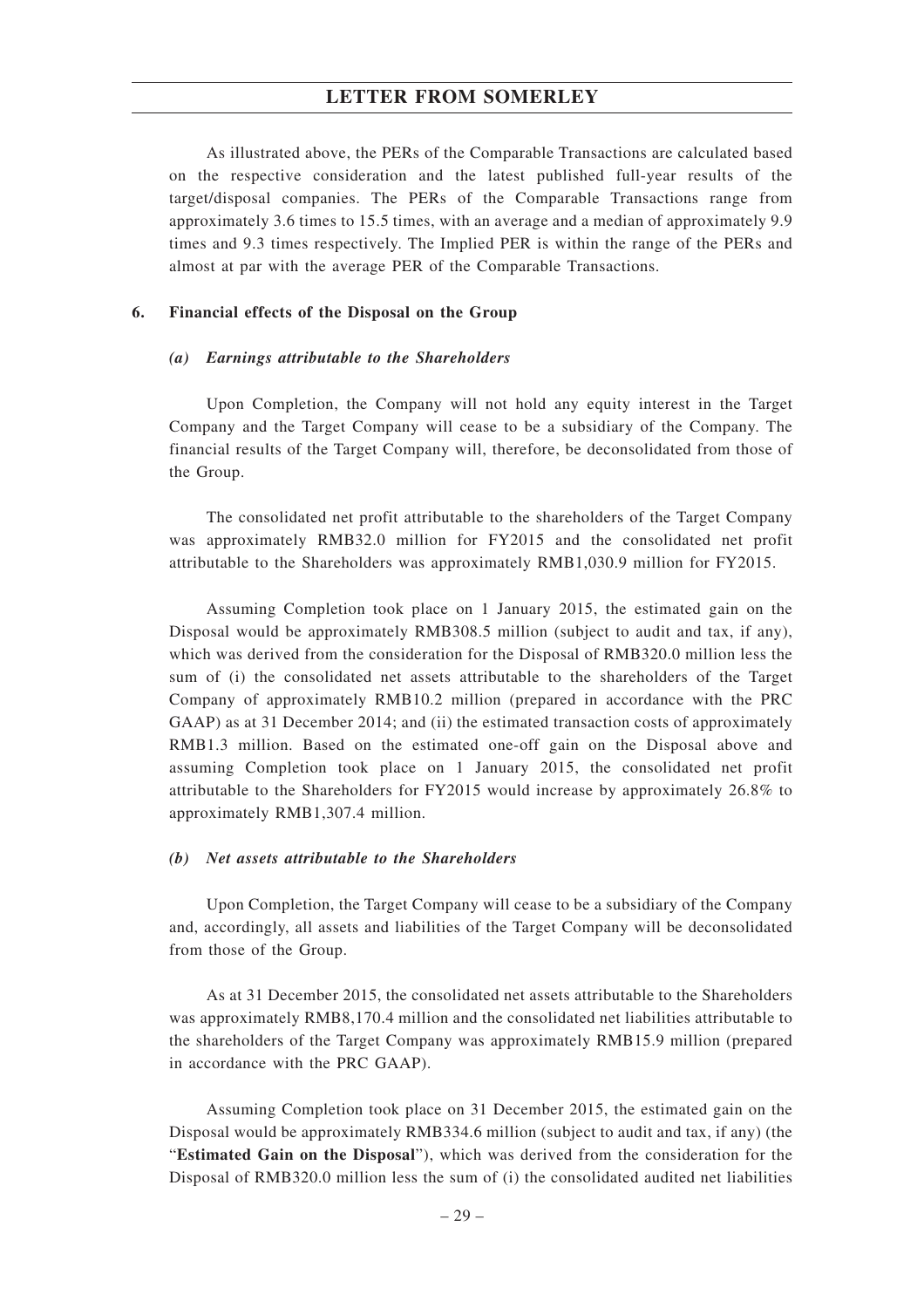attributable to the shareholders of the Target Company of approximately RMB15.9 million (prepared in accordance with the PRC GAAP) as at 31 December 2015; and (ii) the estimated transaction costs of approximately RMB1.3 million. Based on the Estimated Gain on the Disposal and assuming Completion took place on 31 December 2015, the consolidated net assets attributable to the Shareholders as at 31 December 2015 would increase by approximately 4.1% to approximately RMB8,505.0 million.

#### *(c) Gearing and liquidity*

As at 31 December 2015, the gearing ratio of the Group was approximately 83.3%, representing the net debt of approximately RMB11,218.0 million (i.e. total borrowings of approximately RMB18,980.5 million less the sum of cash and cash equivalents and restricted cash of approximately RMB7,762.5 million) divided by total equity of approximately RMB13,463.3 million. Assuming Completion took place on 31 December 2015, the net debt of the Group would reduce to approximately RMB11,020.0 million after taking into account (i) the net cash proceed from the Disposal of approximately RMB318.7 million (the "**Net Cash Proceed**"), being the consideration for the Disposal RMB320.0 million less the estimated transaction costs of approximately RMB1.3 million; and (ii) the consolidated cash balance of the Target Company of approximately RMB120.7 million as 31 December 2015. Similarly, the total equity of the Group would increase to approximately RMB13,794.8 million, after taking into account the Estimated Gain on the Disposal of approximately RMB334.6 million and the consolidated equity attributable to the non-controlling interest of the Target Company of approximately RMB3.1 million as at 31 December 2015. Based on the above, the gearing ratio of the Group upon Completion would reduce by approximately 3.4% to approximately 79.9%, which was determined based on the net debt of approximately RMB11,020.0 million divided by the aforesaid total equity of approximately RMB13,794.8 million.

As at 31 December 2015, the Group had net working capital, i.e. total current assets less total current liabilities, of approximately RMB12,232.7 million. Assuming Completion took place on 31 December 2015 and after taking into account (i) the Net Cash Proceed of approximately RMB318.7 million; and (ii) the consolidated net negative working capital of the Target Company as at 31 December 2015 of approximately RMB19.5 million, the net working capital of the Group as at 31 December 2015 would increase by approximately 2.8% to approximately RMB12,570.9 million.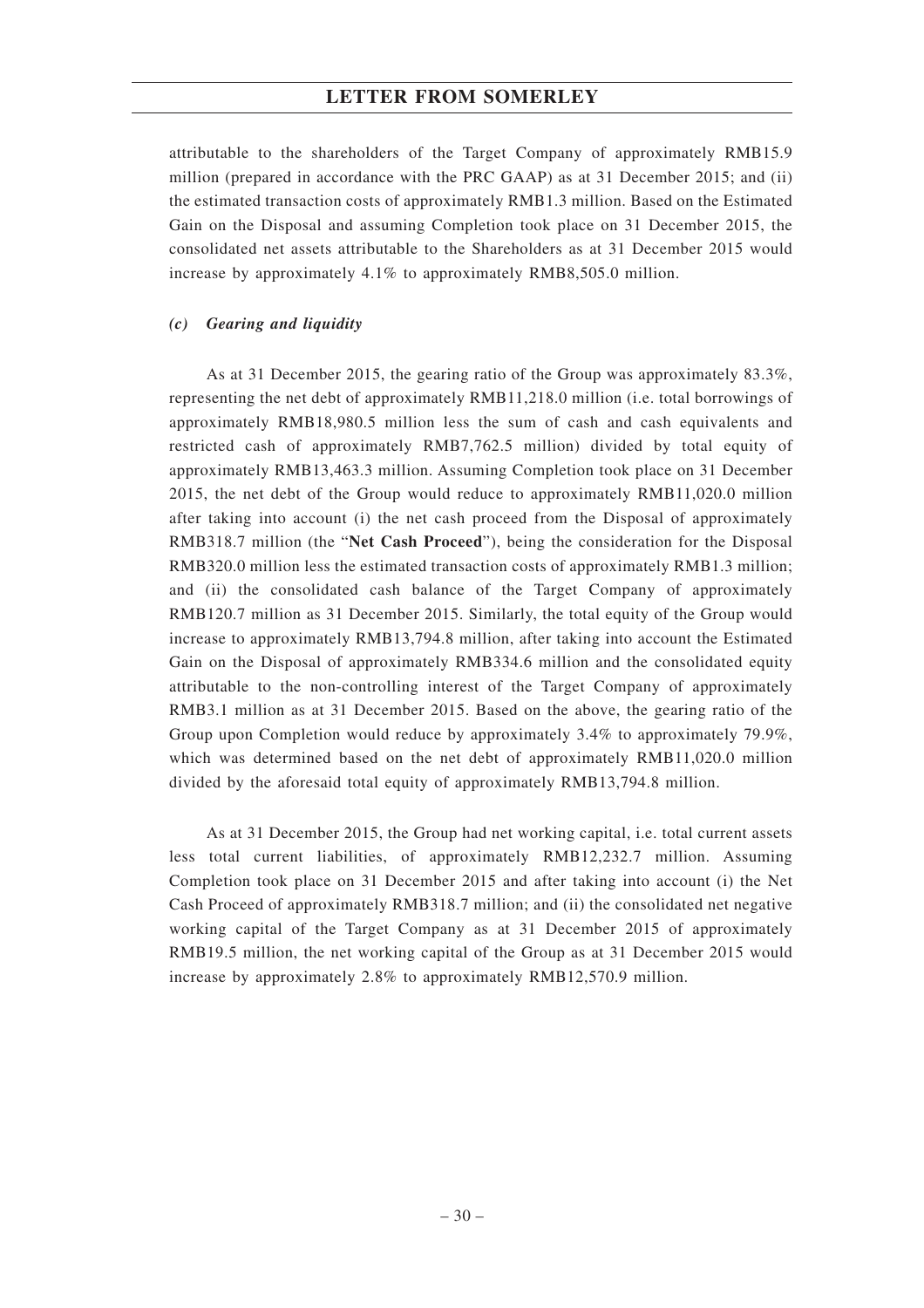#### **DISCUSSION AND ANALYSIS**

Following completion of the Restructuring in December 2015, two operating segments of the Company clearly emerged, being (i) Future Land Holdings, which is the Company's flagship A Share listed company mainly engaged in development of residential properties and mixed-use complexes for sale and investment; and (ii) residential property management and other service companies of the Group not held within Future Land Holdings which are mainly engaged in residential property management and other services including certain newly established businesses which are currently at start-up stage. Future Land Holdings is the main revenue and profit driver for the Group and the largest segment of the Group in terms of asset scale. On the other hand, the Non-A Share Companies contributed to the financial performance and financial position of the Group to a much lesser extent.

The Target Group is principally engaged in the provision of traditional residential property management services in mass residential properties mainly in the Yangtze River Delta region of the PRC with a significant majority of these properties under management are located in second to third tier Chinese cities. While the profit contribution of the Target Group to the Group was insignificant, the number of staff employed by the Target Group accounts for around 40% of that of the Group, which was identified by management of the Group as a source of inefficiency and an administrative and operational burden for the Group.

Given the Group has plans for exploring new business models, further optimising the Company's diversification strategy and eliminating the administrative and operational inefficiencies from the residential property management business, the Disposal is an opportunity for the Group to dispose of the residential property management business, being its non-core business, and to focus on the development of other businesses, including children's entertainment business, cinema business and smart storage business, and the exploration of new business models. Furthermore, the Disposal represents a good opportunity for the Group to realise its investment in the Target Company, which carried net liabilities as at 31 December 2015, at an estimated gain of approximately RMB334.6 million (subject to audit and tax, if any).

The consideration for the Disposal of RMB320.0 million was determined and agreed between the parties to the Equity Transfer Agreement after arm's length negotiations based on normal commercial terms, with reference to the valuation of the Target Company of RMB295.0 million as at the Valuation Date (i.e. 29 February 2016) prepared by the independent valuer, DTZ, by market approach with reference to comparable market transactions. The consideration for the Disposal represents a premium of approximately 8.5% over the appraised value.

The Implied PER was approximately 10.0 times, which was below the PER of Zhong Ao Home of approximately 13.2 times. Having considered the newly listed status and adjusted for the substantial balance of unutilised IPO proceed of Zhong Ao Home, the "ex-cash" implied historical PER of Zhong Ao Home would become approximately 9.8 times, which was almost at par with the Implied PER of approximately 10.0 times.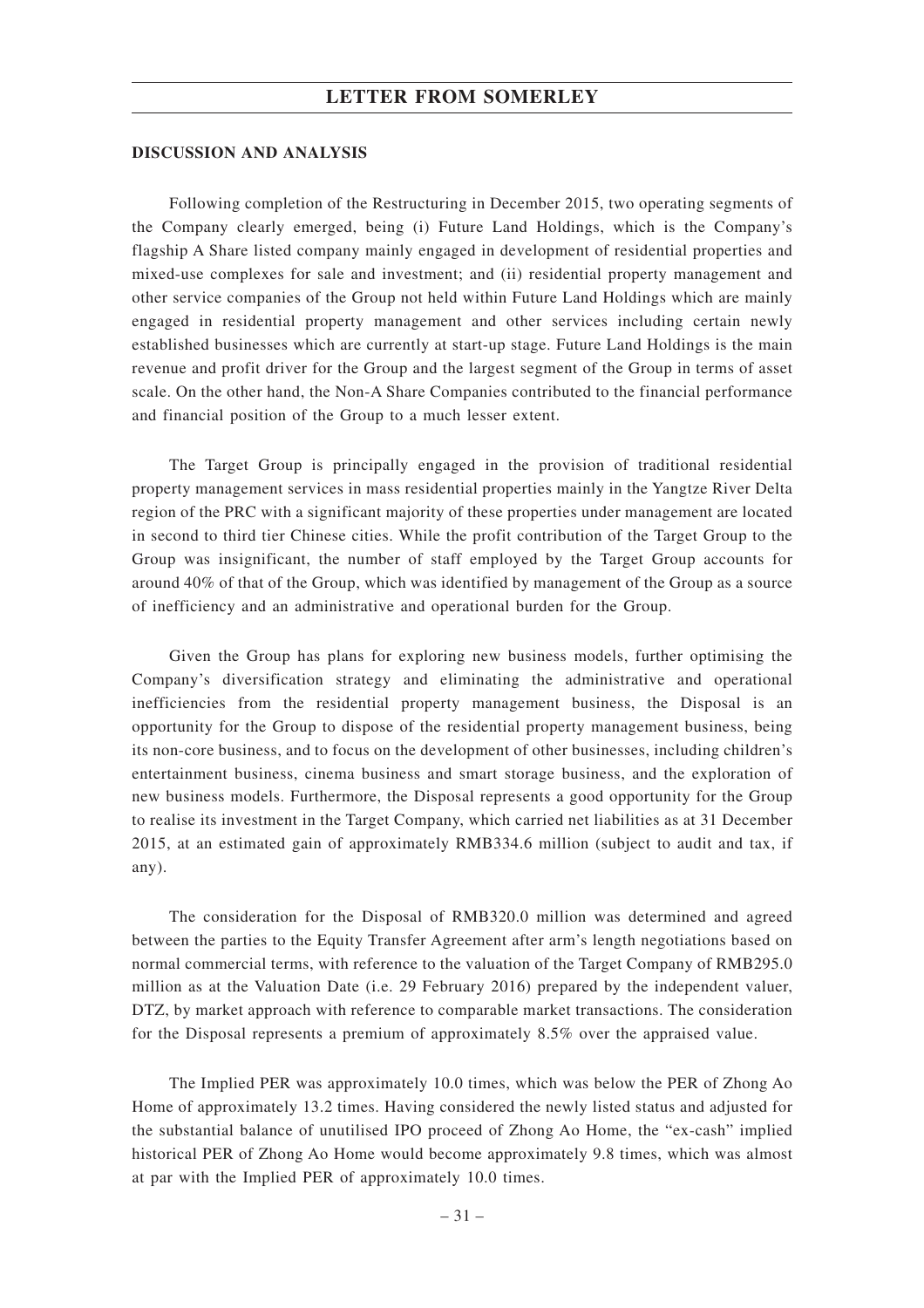Based on the Comparable Transactions, the PERs of the Comparable Transactions range from 3.6 times to 15.5 times, with an average and median of approximately 9.9 times and 9.3 times respectively. The Implied PER is within the range of the PERs and almost at par with the average PER of the Comparable Transactions.

The financial effects of the Disposal on the Group are expected to be positive. The estimated gain on the Disposal is expected to increase both of the consolidated earnings and consolidated net assets attributable to the Shareholders. Also, both the working capital and gearing of the Group are expected to improve as a result of the Disposal.

## **OPINION AND RECOMMENDATION**

Having taken into account the above principal factors and reasons, we consider that the Disposal, though not in the ordinary and usual course of business of the Group, are on normal commercial terms and in the interests of the Company and the Shareholders as a whole and the terms of the Disposal are fair and reasonable as far as the Independent Shareholders are concerned. We therefore advise the Independent Board Committee to recommend, and we ourselves recommend, the Independent Shareholders to vote in favour of the resolution to be proposed at the EGM to approve the Disposal.

> Yours faithfully, for and on behalf of **SOMERLEY CAPITAL LIMITED Danny Cheng** *Director*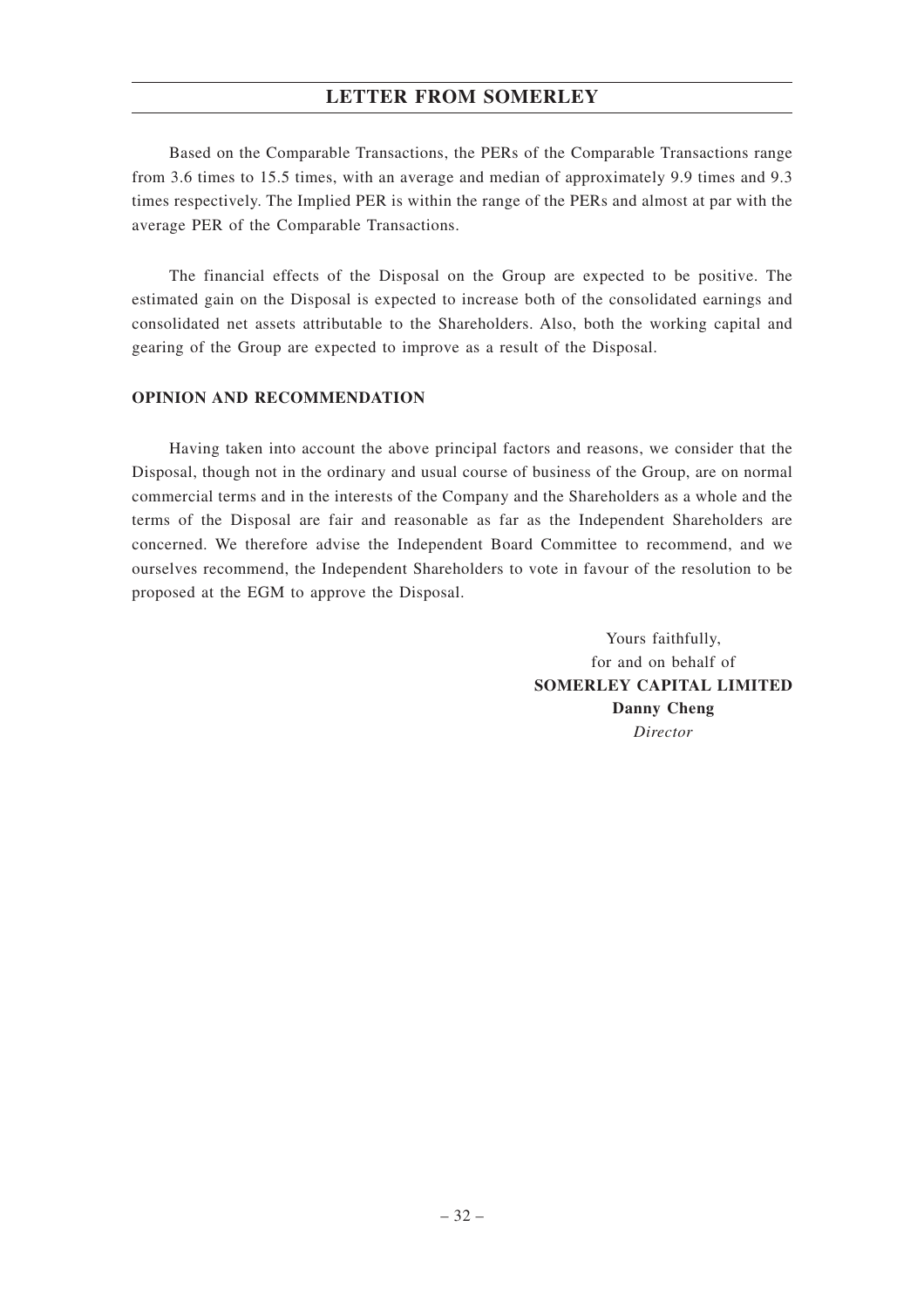**Approximate**

#### **RESPONSIBILITY STATEMENT**

This circular, for which the Directors collectively and individually accept full responsibility, includes particulars given in compliance with the Listing Rules for the purpose of giving information with regard to the Group. The Directors, having made all reasonable enquiries, confirm that to the best of their knowledge and belief the information contained in this circular is accurate and complete in all material respects and not misleading or deceptive, and there are no other matters the omission of which would make any statement therein or this circular misleading.

## **DIRECTORS' AND CHIEF EXECUTIVE'S INTERESTS AND SHORT POSITIONS IN THE SECURITIES OF THE COMPANY AND ITS ASSOCIATED CORPORATIONS**

As at the Latest Practicable Date, the interests of the Directors in the Shares which were required to be notified to the Company and the Stock Exchange pursuant to Divisions 7 and 8 of Part XV of the SFO (including interests and short positions which he/she was deemed or taken to have under such provisions of the SFO), or which were required, pursuant to Section 352 of the SFO, to be entered in the register referred to therein, or which were required, pursuant to the Model Code for Securities Transactions by Directors of Listed Issuers (the "Model Code"), to be notified to the Company and the Stock Exchange, were as follows:

| <b>Name of Director</b> | <b>Nature of interest</b>                                       | Number of<br><b>Shares held</b> | Approximate<br>percentage of<br>shareholding |
|-------------------------|-----------------------------------------------------------------|---------------------------------|----------------------------------------------|
| Wang Zhenhua            | Founder of a<br>discretionary trust <sup><math>(2)</math></sup> | $4,105,450,000$ (L)             | 72.56%                                       |
| Liu Yuanman             | Beneficiary of a<br>trust <sup>(3)</sup>                        | $1,250,000$ (L)                 | $0.02\%$                                     |
|                         | Beneficial owner $(5)$                                          | $3,750,000$ (L)                 | $0.07\%$                                     |
| Lv Xiaoping             | Beneficiary of a<br>trust <sup>(3)</sup>                        | $3,000,000$ (L)                 | $0.05\%$                                     |
|                         | Beneficial owner <sup>(5)</sup>                                 | $9,000,000$ (L)                 | $0.16\%$                                     |
| Wang Xiaosong           | Interest in a controlled<br>corporation $(4)$                   | $16,800,000$ (L)                | $0.30\%$                                     |
|                         | Beneficial owner <sup>(5)</sup>                                 | $6,000,000$ (L)                 | 0.11%                                        |
| Liang Zhicheng          | Beneficiary of a<br>trust <sup>(3)</sup>                        | $950,000$ (L)                   | $0.02\%$                                     |
|                         | Beneficial owner <sup>(5)</sup>                                 | $2,850,000$ (L)                 | $0.05\%$                                     |
| Chan Wai Kin            | Interest of spouse <sup><math>(6)</math></sup>                  | $300,000$ (L)                   | $0.01\%$                                     |

*Notes:*

(1) The letter "L" denotes the long position in Shares.

- (2) Mr. Wang Zhenhua is the founder of the Hua Sheng Trust, through which Standard Chartered Trust (Singapore) Limited held long position in 4,105,450,000 Shares through its controlled corporation in its capacity as trustee.
- (3) These Directors are grantees under the pre-IPO share award scheme.
- (4) Mr. Wang Xiaosong is the beneficial owner of all the issued share capital of Dynasty Snow (PTC) Ltd., which in turn held 16,800,000 Shares. Mr. Wang Xiaosong is also interested in 2,000,000 Shares out of the 16,800,000 Shares held by Dynasty Snow (PTC) Ltd., by virtue of his interest in the Shares granted to him under the pre-IPO share award scheme.
- (5) The Shares were vested on these Directors on 31 December 2013, 31 December 2014 and 31 December 2015 pursuant to the pre-IPO share award scheme.
- (6) Such 300,000 Shares are held by Ms. Chan Wing Yan, the spouse of Mr. Chan Wai Kin, and accordingly, Mr. Chan Wai Kin was deemed to be interested in such 300,000 Shares.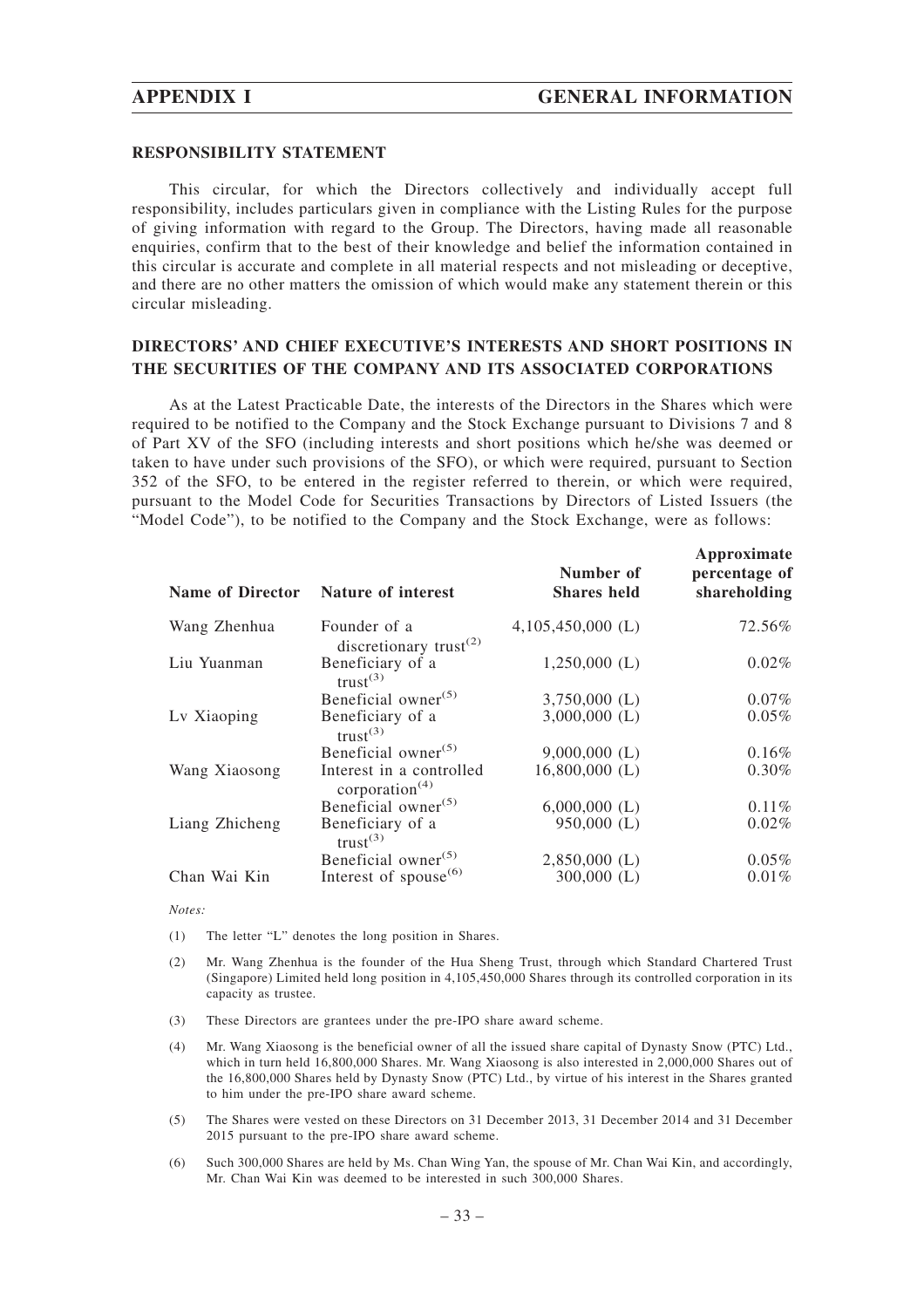### **APPENDIX I GENERAL INFORMATION**

Save as disclosed above, as at the Latest Practicable Date, none of the Directors and the chief executive of the Company had or was deemed to have any interest or short position in the shares, underlying shares or debentures of the Company or its associated corporations (within the meaning of Part XV of the SFO) that was required to be recorded in the register of the Company required to be kept under Section 352 of the SFO, or as otherwise notified to the Company and the Stock Exchange pursuant to the Model Code.

As at the Latest Practicable Date, so far as was known to the Directors, none of the Directors was also directors or employees of a company which has an interest or short position in the Shares and underlying Shares, which would fall to be disclosed to the Company under the provisions of Divisions 2 and 3 of Part XV of the SFO.

## **DIRECTORS' SERVICE CONTRACTS AND LETTER OF APPOINTMENT**

None of the Directors has a service contract which is not terminable by the Group within one year without payment of compensation (other than statutory compensation).

#### **COMPETING INTERESTS**

As at the Latest Practicable Date, none of the Directors or their respective associates had engaged in or had any interest in any business which competes or may compete with the businesses of the Group.

Upon Completion, Mr. Wang Zhenhua will be interested in the entire equity interests of the Target Company which is principally engaged in the residential property management business in the PRC. Meanwhile, the Group will continue to carry out its commercial property management business in the PRC, which is an integrated part of the Group's commercial property development business. Due to the clear delineation of businesses and different target customers, the Directors consider that the operations of the Target Company will not affect or be in direct or indirect competition with the Group's businesses and will not constitute a breach of the deed of non-competition dated 15 November 2012 entered into by Mr. Wang Zhenhua in favour of the Company.

## **DIRECTORS' INTEREST IN CONTRACT AND ASSETS**

None of the Directors was materially interested in any contract or arrangement subsisting as at the Latest Practicable Date and significant in relation to the businesses of the Group.

As at the Latest Practicable Date, none of the Directors had any direct or indirect interest in any assets which had been, since 31 December 2015, being the date to which the latest published audited accounts of the Company were made up, acquired or disposed of by, or leased to the Company or any member of the Group, or were proposed to be acquired or disposed of by, or leased to, any member of the Group.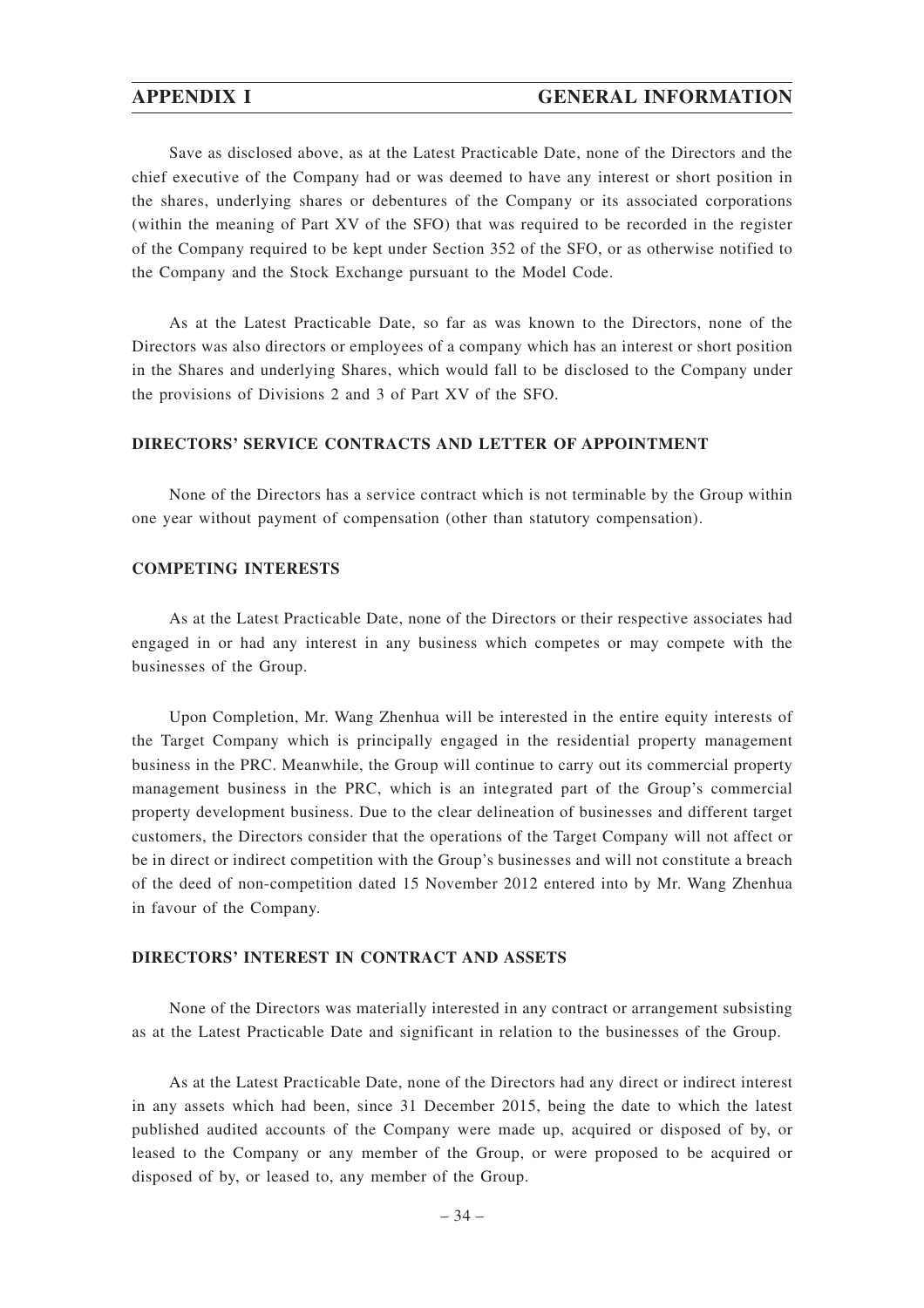### **EXPERT AND CONSENT**

The following are the qualifications of the experts, who have given opinions contained in and referred to in this circular:

| <b>Name</b> | <b>Oualification</b>                                                                                                                                 |
|-------------|------------------------------------------------------------------------------------------------------------------------------------------------------|
| Somerley    | a corporation licensed to conduct Type 1 (dealing in<br>securities) and Type 6 (advising on corporate finance)<br>regulated activities under the SFO |
| <b>DTZ</b>  | an independent valuer                                                                                                                                |

Each of Somerley and DTZ has given and has not withdrawn its written consent to the issue of this circular, with the inclusion thereof and the references to its name and/or its opinions in the form and context in which they are included.

As at the Latest Practicable Date, Somerley and DTZ had no shareholding in any member of the Group or any right (whether legally enforceable or not) to subscribe for or to nominate persons to subscribe for securities in any member of the Group.

As at the Latest Practicable Date, Somerley and DTZ have no direct or indirect interest in any assets which had been acquired, or disposed of by, or leased to any member of the Group, or was proposed to be acquired, or disposed of by, or leased to any member of the Group since 31 December 2015, the date to which the latest published audited consolidated financial statements of the Group were made up.

The letter from Somerley and DTZ's valuation report were issued on the date of this circular for incorporation herein.

### **MATERIAL ADVERSE CHANGE**

As at the Latest Practicable Date, the Directors confirm that there was no material adverse change in the financial or trading position of the Group since 31 December 2015, the date to which the latest published audited consolidated financial statements of the Group were made up.

## **DOCUMENTS AVAILABLE FOR INSPECTION**

Copies of the following documents will be available for inspection during normal business hours (except Saturdays and public holidays) at Units 7801-03, 78/F, The Centre, 99 Queen's Road Central, Hong Kong for a period of 14 days from the date of this circular:

- (a) this circular;
- (b) the Equity Transfer Agreement;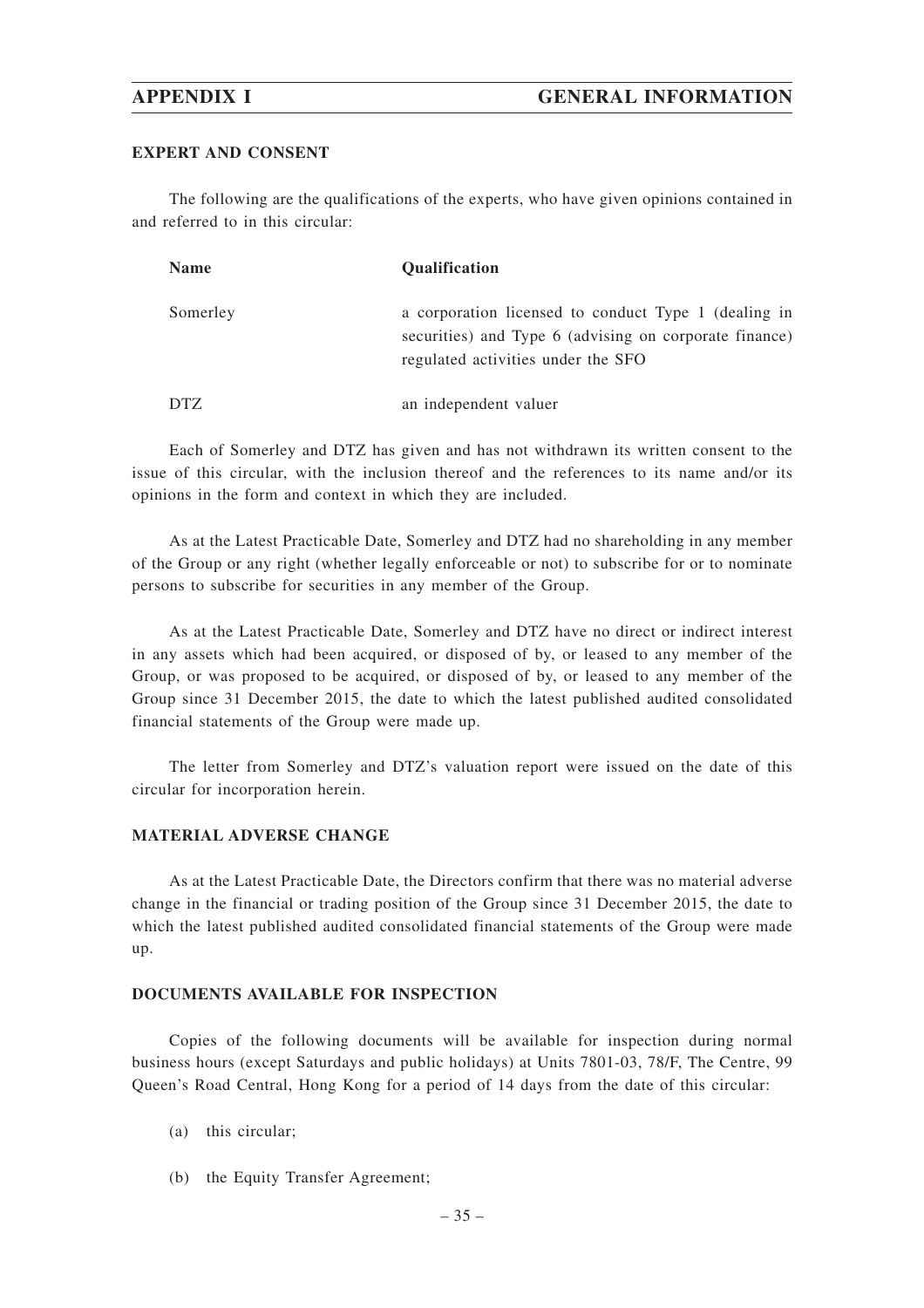- (c) the letter from the Independent Board Committee as set out in this circular;
- (d) the letter from Somerley as set out in this circular;
- (e) the valuation report of the Target Company from DTZ as set out in this circular;
- (f) the written consent of Somerley; and
- (g) the written consent of DTZ.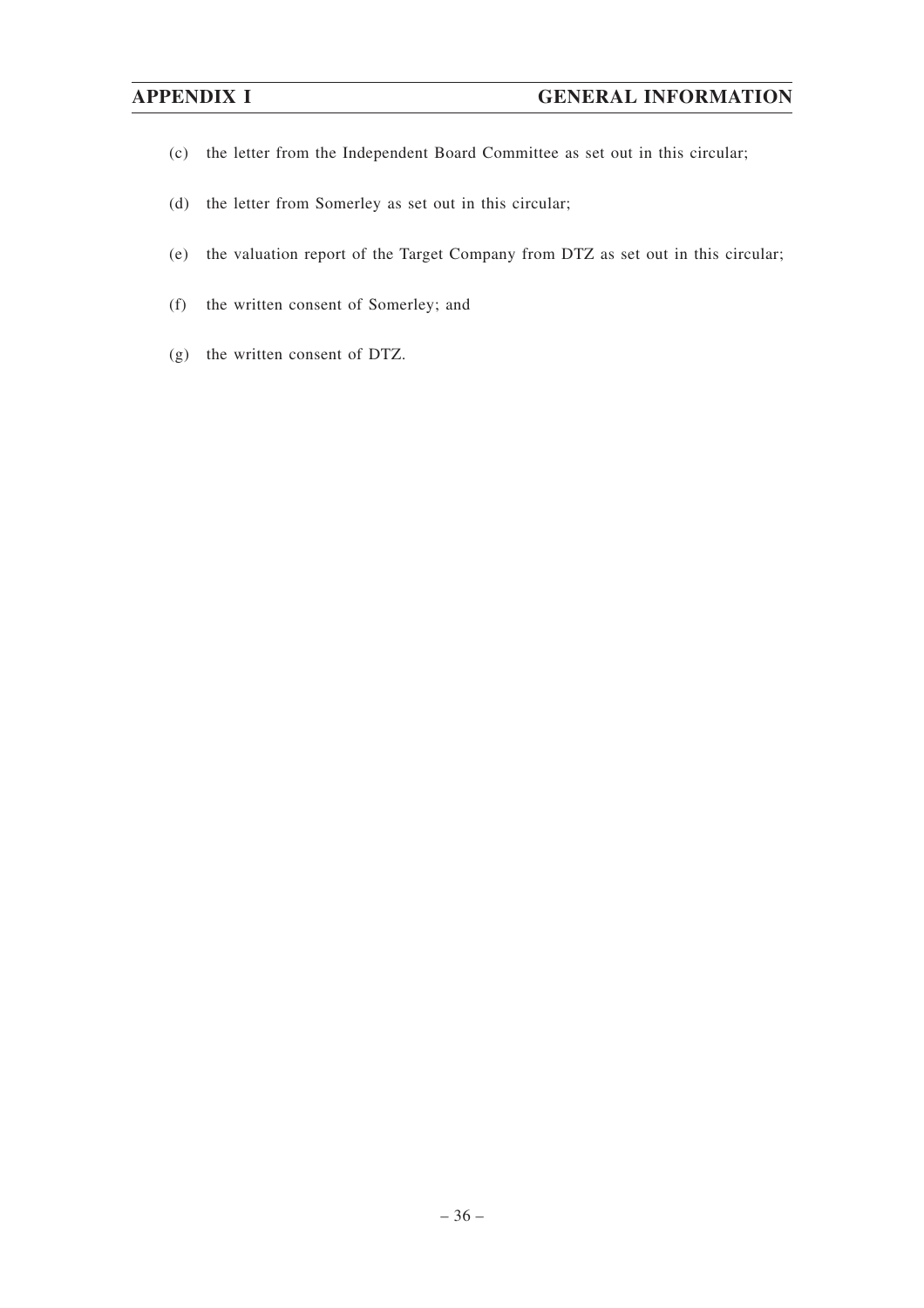The following is the text of a valuation report prepared for the purpose of incorporation in this circular received from DTZ Cushman & Wakefield Limited, an independent valuer, in connection with its valuation of 100% equity interest in Changzhou Chuangyue Consultancy Co., Ltd as at 29 February 2016.



16th Floor Jardine House 1 Connaught Place Central Hong Kong

18 April 2016

The Directors Future Land Development Holdings Limited 8/F, No. 388-6 Zhangjiang Road Putuo District Shanghai the People's Republic of China

Dear Sirs,

## **Re: Valuation of the 100% equity interest in Changzhou Chuangyue Consultancy Co., Ltd**

In accordance with the instructions from Future Land Development Holdings Limited (hereinafter referred to as the "Company") to us to conduct a valuation of the 100% equity interest in 常州創悅咨詢管理有限公司 (Changzhou Chuangyue Consultancy Co., Ltd^) (referred to as the "Target Company"), we are pleased to report that we have made relevant enquiries and obtained necessary information for the purpose of providing our valuation as at 29 February 2016 (hereinafter referred to as the "Valuation Date").

This report states the purpose and basis of valuation, scope of work, source of information, major assumptions, valuation methodology, limiting conditions, and presents our opinion of value.

## **1. PURPOSE OF VALUATION**

The purpose of this valuation is to value the 100% equity interest in the Target Company for your disposal reference purpose only.

We assume no responsibility whatsoever to any person other than the Company in respect of, or arising out of, the contents of this report. If any party chooses to rely in any way on the contents of this report, they do so entirely at their own risk.

<sup>^</sup> *For identification purpose only*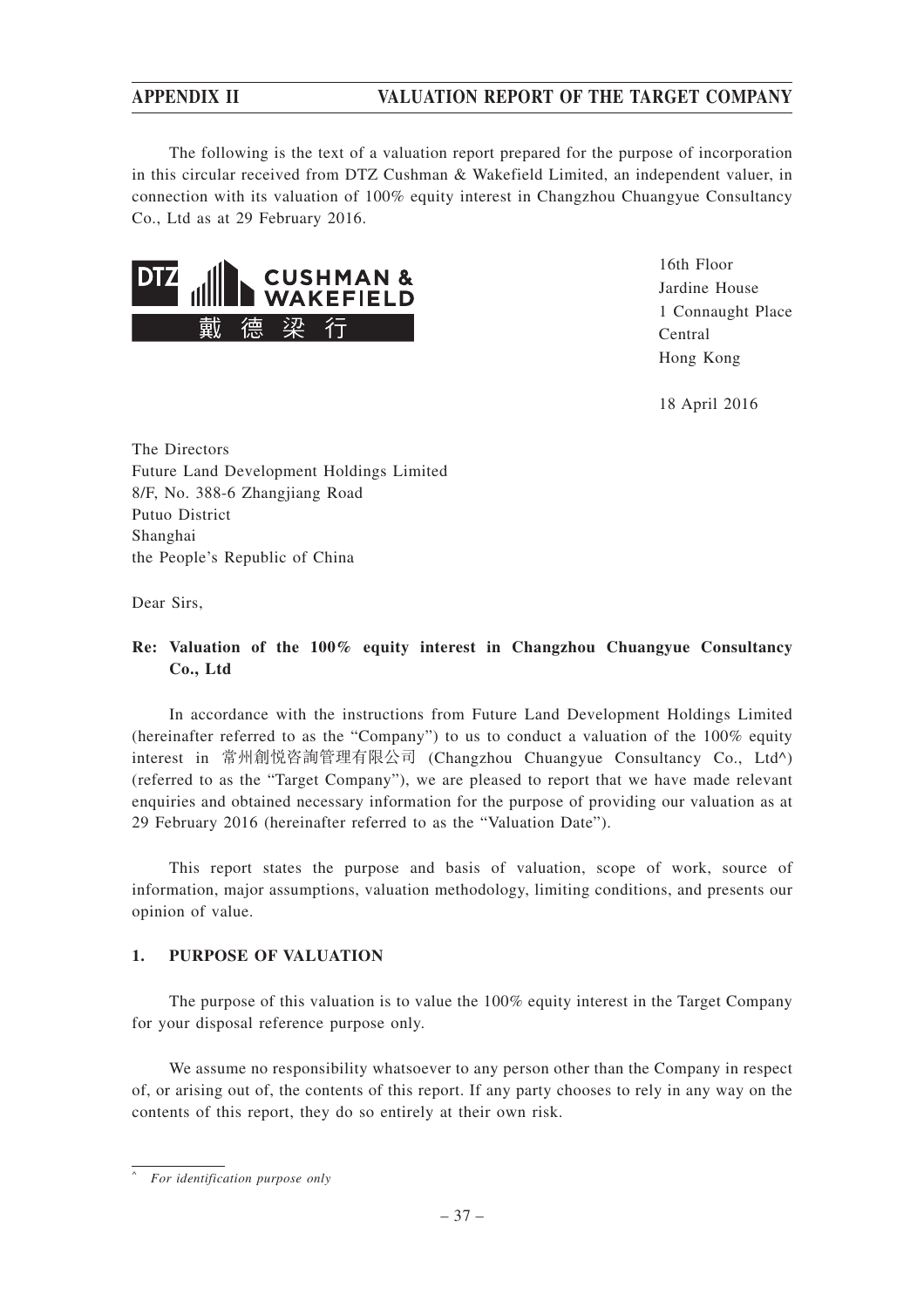## **2. BASIS OF VALUATION**

We have carried out the valuation on the basis of market value in accordance with the International Valuation Standards. Market value is defined as "the estimated amount for which an asset or liability should exchange on the valuation date between a willing buyer and a willing seller in an arm's length transaction, after proper marketing and where the parties had each acted knowledgeably, prudently and without compulsion".

## **3. SCOPE OF WORK**

Our valuation conclusion is based on the assumptions stated herein and on information provided by the management of the Company, and/or its representatives (together referred to as the "Management").

In the course of our valuation work, the following processes had been conducted to evaluate the reasonableness of the adopted basis and assumptions provided by the Management:

- Discussed with the Management and obtained relevant financial information in respect of the Target Company;
- Examined the relevant bases and assumptions of the financial information in respect of the Target Company;
- Conducted appropriate research to obtain sufficient market data and statistical figures and prepared the valuation based on generally accepted valuation procedures and practices; and
- Presented the purpose and basis of valuation, scope of work, source of information, major assumptions, valuation methodology and our opinion of value in this report.

## **4. SOURCE OF INFORMATION**

In arriving at our assessment of the value of the 100% equity interest in the Target Company, we have relied on the following information that was provided to us by the Management, as well as other publicly available information that we have gathered through our own research, including, but not limited to, the following:

- Copies of business licenses and other relevant documents of the Target Company;
- Audited financial statements of the Target Company for the financial year ended 31 December 2015;
- Publicly available information on comparable transactions;
- Financial information obtained from Bloomberg Terminal<sup>TM</sup> and Mergermarket; and
- Other public information relating to the valuation.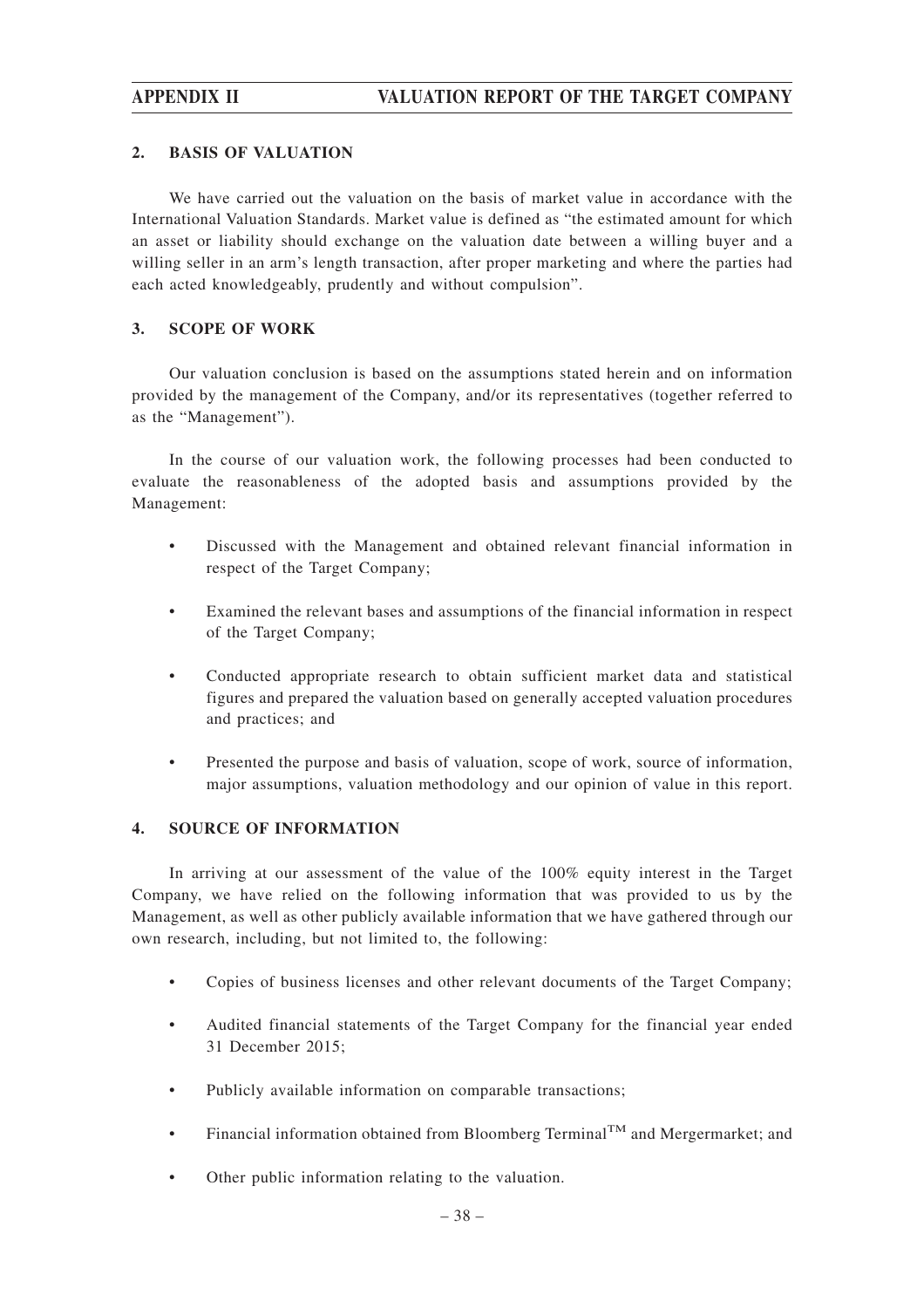## **5. MAJOR ASSUMPTIONS**

We have adopted certain specific assumptions in our valuation and the major ones are as follows:

- The information provided has been prepared on a reasonable basis after due and careful consideration by the Management;
- All relevant legal approvals and business certificates or licenses to operate the business in the localities in which the Target Company operates or intends to operate would be officially obtained and renewable upon expiry;
- There will be no major change in the current taxation laws in the localities in which the Target Company operates or intends to operate and that the rates of tax payable shall remain unchanged and that all applicable laws and regulations will be complied with;
- There will be no major change in the political, legal, economic or financial conditions in the localities in which the Target Company operates or intends to operate, which would adversely affect the revenues attributable to and profitability of the Target Company;
- Interest rates and exchange rates in the localities for the operation of the Target Company will not differ materially from those presently prevailing;
- The core business operation of the Target Company will not differ materially from those of present or expected; and
- The information regarding the Target Company provided by the Management is true and accurate.

## **6. VALUATION METHODOLOGY**

There are generally three accepted approaches to obtain the market value of the 100% equity interest in the Target Company, namely the market approach, the income approach and the cost approach. Each of these approaches is appropriate in one or more circumstances, and sometimes, two or more approaches may be used together. Whether to adopt a particular approach will be determined by the most commonly adopted practice in valuing business entities that are similar in nature.

### **Market Approach**

The market approach values a business entity by comparing prices at which other business entities in a similar nature changed hands in arm's length transactions. The underlying theory of this approach is that one would not pay more than one would have to for an equally desirable alternative. The market approach comprises two methods namely guideline public company method and guideline transaction method.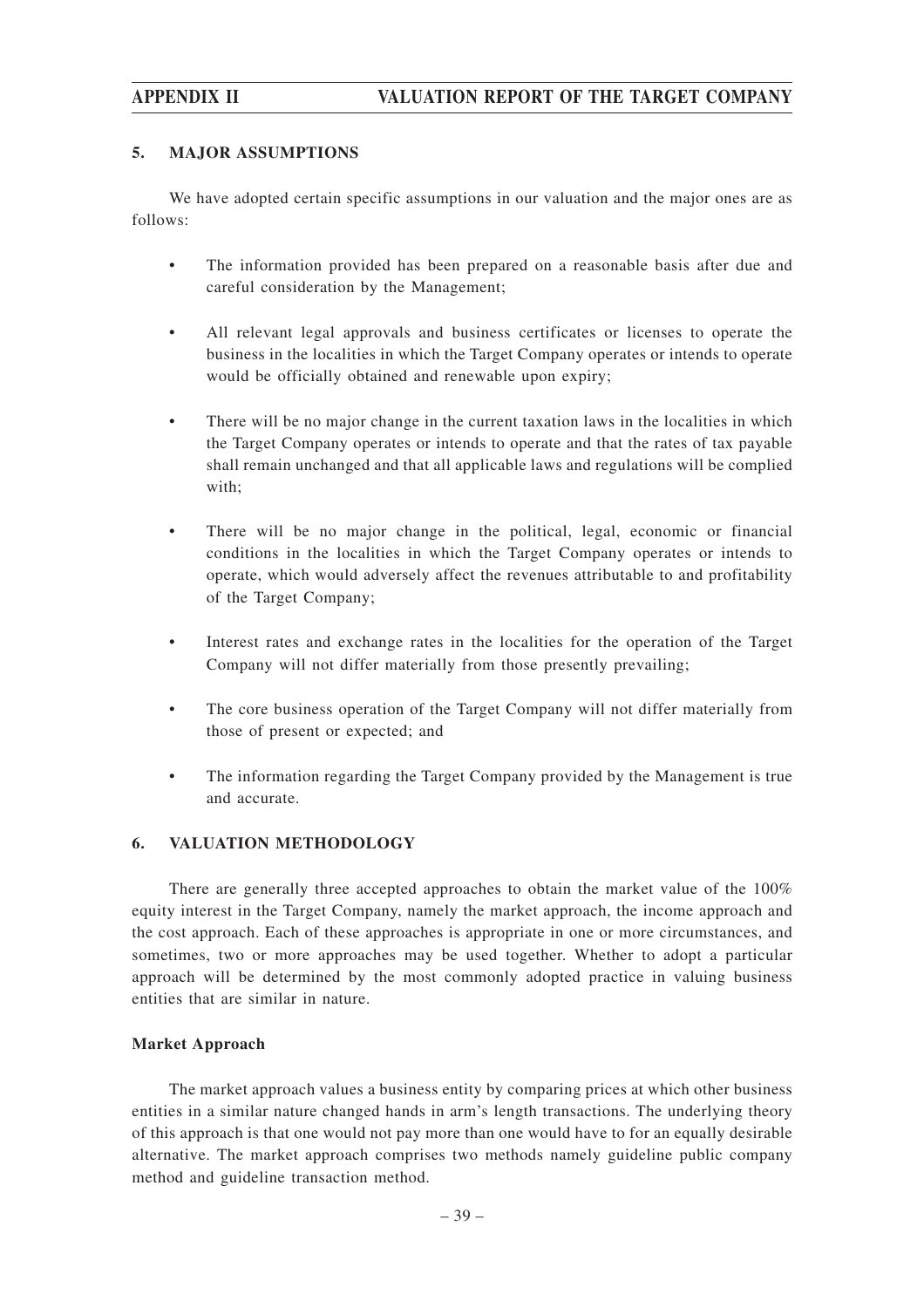The guideline public company method focuses on analyzing the data and valuation multiples of publicly listed companies that can be considered comparable to those being valued. Adjustments are made to the comparable companies to compensate for differences between those companies and the company being valued. Finally, appropriate valuation multiples are applied to the subject company's normalized financial data to arrive at an indication of the value of the subject company.

The guideline transaction method measures value based on what other purchasers in the market have paid for companies that can be considered reasonably similar to those being valued. When the guideline transaction method is utilized, data are collected on the prices paid for reasonably comparable companies. Adjustments are made to the comparable companies to compensate for differences between those companies and the company being valued. The application of the guideline transaction method results in an estimate of the price reasonably expected to be realized from the sale of the company.

#### **Income Approach**

The income approach focuses on the economic benefits due to the income producing capability of the business entity. The underlying theory of this approach is that the value of the business entity can be measured by the present worth of the economic benefits to be received over the useful life of the business entity. Based on this valuation principle, the income approach estimates the future economic benefits and discounts them to their present values using a discount rate appropriate for the risks associated with realizing those benefits.

Alternatively, this present value can be calculated by capitalizing the economic benefits to be received in the next period at an appropriate capitalization rate. This is subject to the assumption that the business entity will continue to maintain stable economic benefits and growth rate.

#### **Cost Approach**

The cost approach provides an indication of value based on the principle that an informed buyer would pay no more than the cost of producing a substitute asset with equal utility as the subject asset. Under the cost approach, the historical cost method measures the cost incurred through the development of the subject asset at the time it was developed; the replication cost method measures the amount of investment that would be required to develop an asset similar to the subject asset; and the replacement cost method measures the amount of investment that would be required to develop the subject asset as it currently exists.

#### **Selection of Valuation Methodology**

The selection of a valuation approach is based on, among others, the quantity and quality of information provided, access to available data, availability of relevant market transactions, type and nature of subject assets, purpose and objective of the valuation and professional judgment and technical expertise. Among the three approaches, we consider that market approach is more appropriate for valuing the 100% equity interest in the Target Company.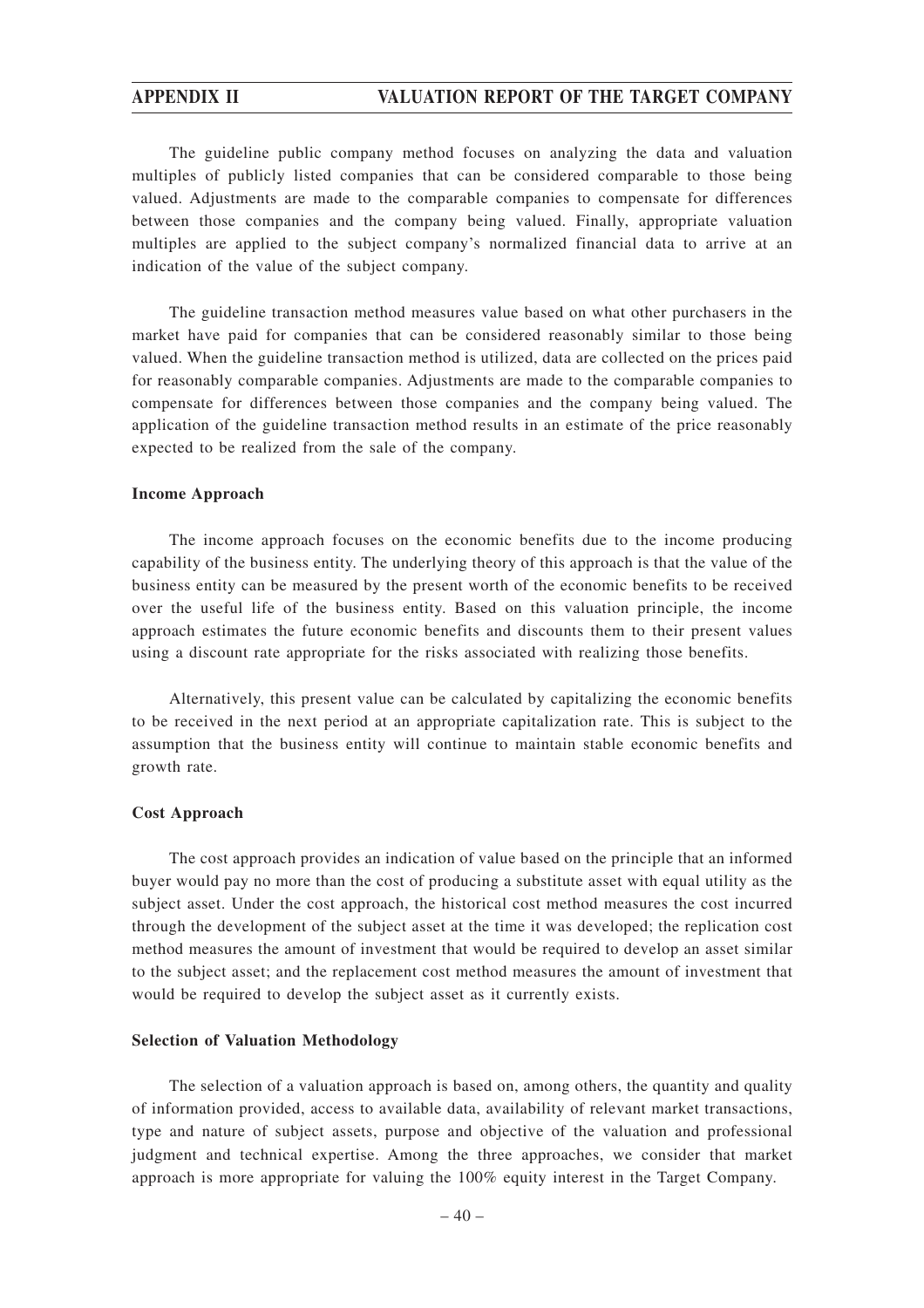While useful for certain purposes, the cost approach is generally not considered applicable to the valuation of a going concern, as it does not capture future earning potential of the business. Income approach requires detailed financial forecast of the Target Company in the projected period, which involves adoption of much more subjective assumptions than the other two approaches, not all of which can be easily quantified or ascertained. Thus, we consider market approach to be more appropriate for valuing the 100% equity interest in the Target Company as it is the most direct valuation approach which reflects the value obtained as a result of a consensus of what others in the market place have judged it to be.

In adopting the market approach, we consider that the guideline public company method is inappropriate as we have not identified sufficient public companies which are comparable in terms of business nature and scale. Therefore, we have used guideline transaction method in this valuation.

## **Selection Criteria for Comparable Transactions**

In the valuation, we used the market approach by referring to sale and purchase transactions of property management companies in the PRC. Comparable transactions were identified and selected from Bloomberg Terminal<sup>TM</sup> and Mergermarket based on the following criteria:

- 1. The subject company is principally engaged in property management business in the PRC;
- 2. The subject company was profitable for the year before the sale and purchase transaction;
- 3. The sale and purchase transaction was on a controlling stake of the subject company;
- 4. More transaction information should be publicly available if either the buyer or the seller of the subject company was a listed company. Therefore, either the buyer or the seller of the subject company was listed on the Hong Kong Stock Exchange, the Shanghai Stock Exchange or the Shenzhen Stock Exchange, including the listed company's subsidiaries, was considered; and
- 5. The searching period should be able to identify sufficient quantity of comparable transactions to facilitate effective assessment. Accordingly, the searching period is the recent three years up to the Valuation Date.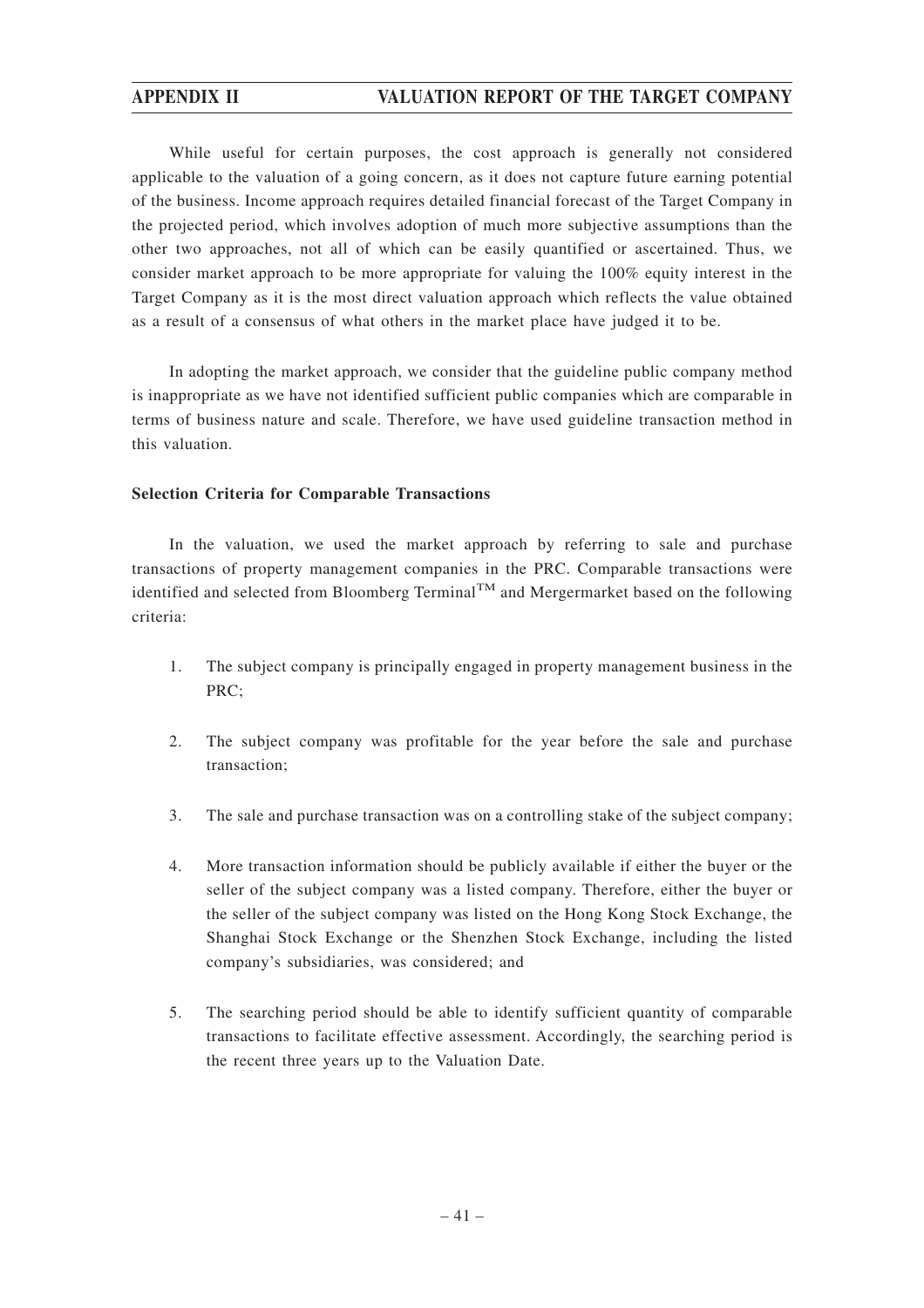## **Comparable Transactions**

An exhaustive list of publicly identifiable of five sale and purchase transactions (referred to as the "Comparable Transactions") satisfying the above selection criteria has been compiled. Details of the Comparable Transactions are as follows:

## *Comparable Transaction 1*

| Announcement date:    | 5 February 2016                                    |
|-----------------------|----------------------------------------------------|
| Acquirer:             | Zhong Ao Property Services (Hong Kong) Limited     |
| Asset to be acquired: | 70% equity interest in Eastern Harbour Engineering |
|                       | Management Limited                                 |
| Consideration:        | RMB12,066,038                                      |

## *Comparable Transaction 2*

| Announcement date:    | 27 April 2015                                   |
|-----------------------|-------------------------------------------------|
| Acquirer:             | Han's Group Co., Ltd.                           |
| Asset to be acquired: | 100% equity interest in Shenzhen Han's Property |
|                       | Management Co Ltd                               |
| Consideration:        | RMB12,058,200                                   |

## *Comparable Transaction 3*

| Announcement date:    | 16 February 2015                                       |
|-----------------------|--------------------------------------------------------|
| Acquirer:             | Shenzhen Colour Life Services Group Company Limited    |
| Asset to be acquired: | 100% equity interest in Shenzhen Kaiyuan International |
|                       | Property Management Co., Ltd.                          |
| Consideration:        | RMB330,000,000                                         |

## *Comparable Transaction 4*

| Announcement date:    | 13 November 2013                                |
|-----------------------|-------------------------------------------------|
| Acquirer:             | Macrolink Real Estate Co Ltd                    |
| Asset to be acquired: | 100% equity interest in Beijing Yuehao Property |
|                       | Management Co Ltd                               |
| Consideration:        | RMB109,000,000                                  |

## *Comparable Transaction 5*

| 22 August 2013                                     |
|----------------------------------------------------|
| Shenzhen World Union Properties Consultancy Co Ltd |
| 60% equity interest in Beijing Anxinhang Property  |
| Management Co. Ltd.                                |
| RMB78,000,000                                      |
|                                                    |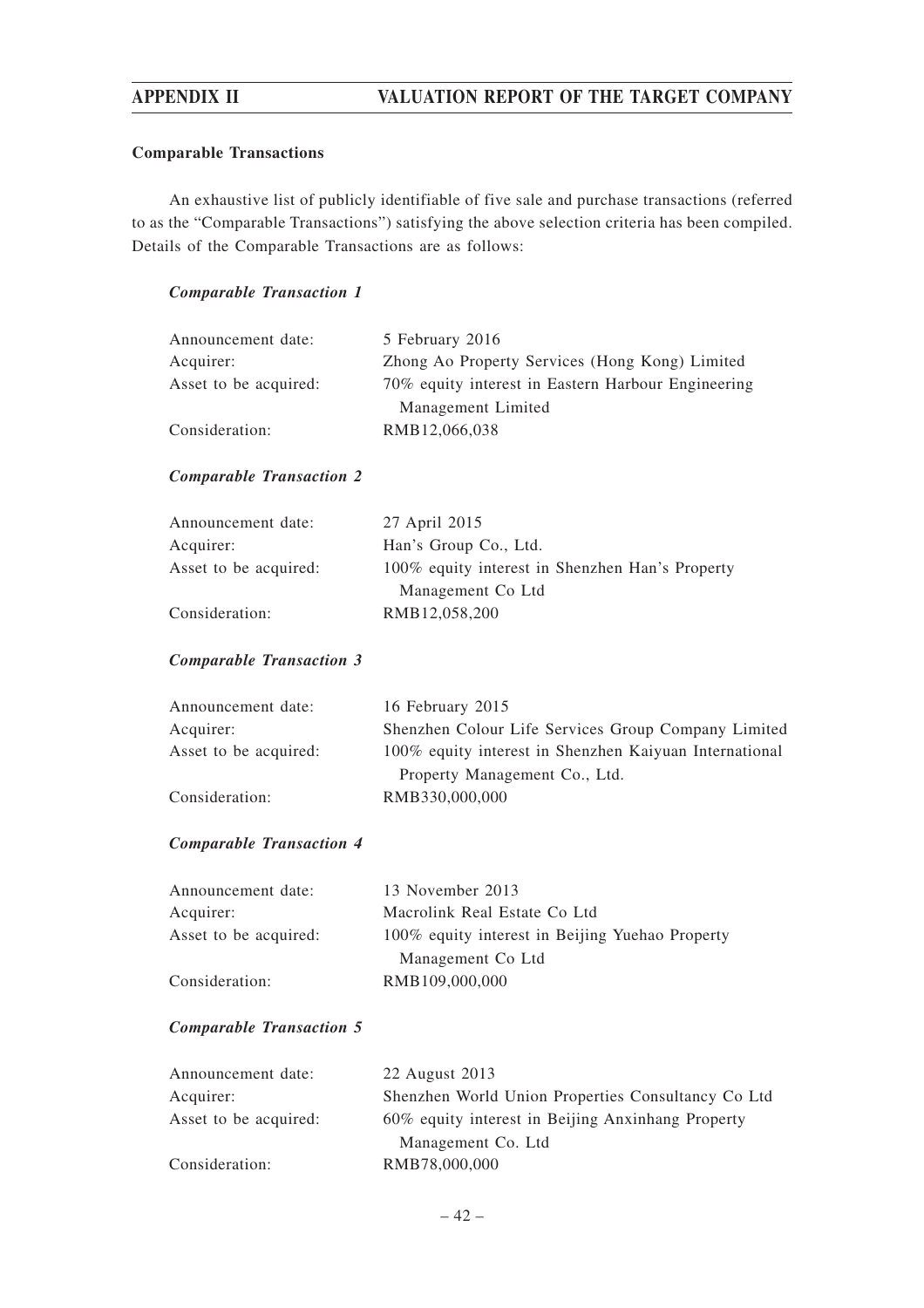## **Selection of Value Multiples**

In this valuation task, we have considered various commonly used value multiples, including (i) price to earnings (" $P/E$ "); (ii) price to sales (" $P/S$ ") and (iii) price to net book value ("P/B"). Based on the asset-light and debt-light characteristics of property management service business, we consider that P/E multiple is the most appropriate in this valuation task and therefore have been adopted.

P/S multiple is commonly used in the valuation of start-up enterprises. However, it ignores the cost structure of a company and hence the profitability of a company, which is critical in reflecting the market value of the 100% equity interest in the Target Company.

P/B multiple is usually adopted in the valuation of asset-intensive companies. However, it does not take into consideration of the profitability of a company.

We consider P/E multiple as the most relevant and therefore has been adopted in this valuation task as P/E is the most commonly used valuation multiple for profit-making business and earnings is one of the most direct drivers of equity value.

## **P/E Multiples of the Comparable Transactions**

The P/E multiple of each of the Comparable Transactions was arrived at based on the consideration, equity interest acquired and the latest available historical net profit before the sale and purchase transaction. Different weightings have been applied to the Comparable Transactions in coming up with the P/E multiple with reference to the date of the sale and purchase transactions and the proximity of the transacted companies' business scale to that of the Target Company. Details are listed below:

|    | <b>Announcement Date</b> | <b>Target Company</b>                                                     | Weighting | P/E   |
|----|--------------------------|---------------------------------------------------------------------------|-----------|-------|
| 1. | 5 February 2016          | Eastern Harbour<br>Engineering<br>Management Limited                      | 20%       | 3.57  |
| 2. | 27 April 2015            | Shenzhen Han's Property<br>Management Co Ltd                              | 20%       | 7.66  |
| 3. | 16 February 2015         | Shenzhen Kaiyuan<br><b>International Property</b><br>Management Co., Ltd. | 30%       | 15.52 |
| 4. | 13 November 2013         | Beijing Yuehao Property<br>Management Co Ltd                              | 15%       | 5.67  |
| 5. | 22 August 2013           | Beijing Anxinhang<br>Property Management<br>Co. Ltd                       | 15%       | 9.76  |
|    | <b>Weighted Average:</b> |                                                                           |           | 9.22  |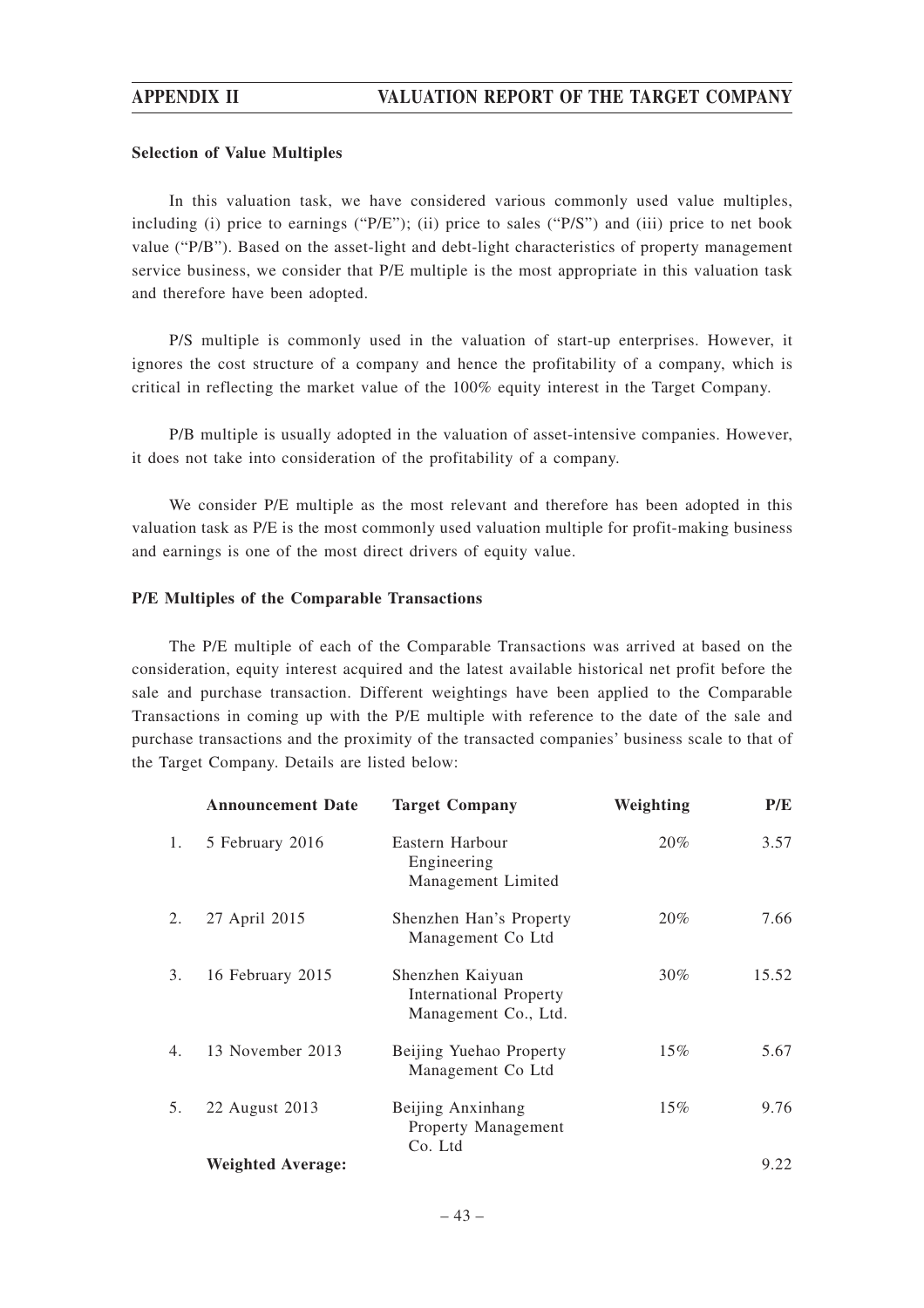Comparable Transaction 3 took place in 2015 and the business scale of transacted company is most comparable to that of the Target Company. Therefore a higher weighting of 30% was assigned to this comparable.

Both Comparable Transactions 1 and 2 are most relevant in terms of transaction time as they took place within a year preceding the Valuation Date. However, since these two transacted companies are much smaller than the Target Company in terms of the business scale, a lower weighting of 20% was assigned to each of these two transactions.

The business scales of the transacted companies of Comparable Transactions 4 and 5 are more comparable than the first two comparable transactions but they are, however, inferior in terms of transaction time. A less weighting of 15% was applied to each of these last two transactions.

## **Applying the Weighted Average P/E Multiple to the Net Profit attributable to Shareholders of the Target Company**

The weighted average P/E of the Comparable Transactions was then applied to the net profit attributable to shareholders of the Target Company for the year ended 31 December 2015 to arrive at the market value of the 100% equity interest in the Target Company. Details are listed below:

| Weighted average P/E of the Comparable Transactions:          | 9.22           |
|---------------------------------------------------------------|----------------|
| Net profit attributable to shareholders of the Target Company |                |
| for the year ended 31 December 2015:                          | RMB32,020,055  |
|                                                               |                |
| Market value of 100% equity interest in the Target Company:   | RMB295,000,000 |
|                                                               | (rounded)      |

### **7. LIMITING CONDITIONS**

The valuation reflects facts and conditions existing at the Valuation Date. Subsequent events have not been considered and we are not required to update our report for such events and conditions.

To the best of our knowledge, all data set forth in this report are reasonable and accurately determined. The data, opinions, or estimates identified as being furnished by others that have been used in formulating this analysis are gathered from reliable sources; yet, no guarantee is made nor liability assumed for their accuracy.

We have relied to a considerable extent on information provided by the Management, including written information and oral representation, in arriving at our opinion of value. We are not in the position to verify the accuracy of all information provided to us. However, we have had no reason to doubt the truth and accuracy of the information provided to us and to doubt that any material facts have been omitted from the information provided. No responsibilities for the operation and financial information that have not been provided to us are accepted.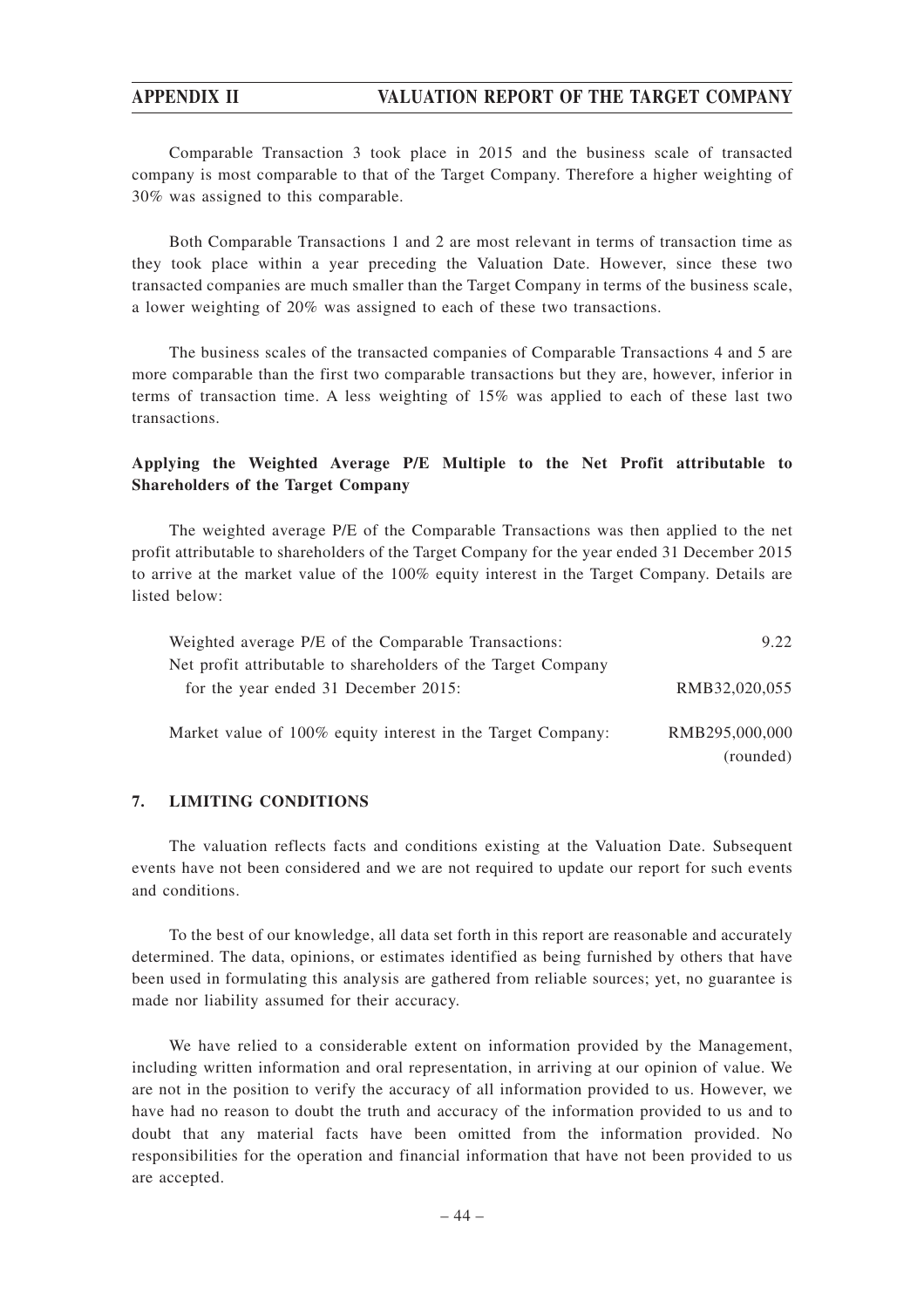Our conclusion of the market value was derived from generally accepted valuation procedures and practices that rely substantially on the use of various assumptions and the consideration of many uncertainties, not all of which can be easily quantified or ascertained.

Finally and in accordance with our standard practice, we must state that this report and valuation are for the exclusive use only of the addressee and for the purpose stated herein. No responsibility is accepted to any third party for the whole or any part of its contents.

## **8. REMARKS**

Unless otherwise stated, all monetary amounts stated in this valuation report are in Renminbi (RMB). We hereby confirm that we have neither present nor prospective interests in the Company, the Target Company or the value reported herein.

## **9. OPINION OF VALUE**

Based on the investigation and analysis stated above and on the valuation method employed, the market value of the 100% equity interest in the Target Company as at the Valuation Date is, in our opinion, reasonably estimated as **RMB295,000,000 (RENMINBI TWO HUNDRED AND NINETY FIVE MILLION ONLY)**.

Yours faithfully, For and on behalf of **DTZ Cushman & Wakefield Limited**

Yours faithfully, For and on behalf of **DTZ Cushman & Wakefield Limited**

**Andrew K. F. Chan** Registered Business Valuer registered with The Hong Kong Business Valuation Forum MSc, MHKIS, MCIREA *Senior Director, Valuation & Advisory Services* **Pakky Chan** CFA *Associate Director, Valuation & Advisory Services*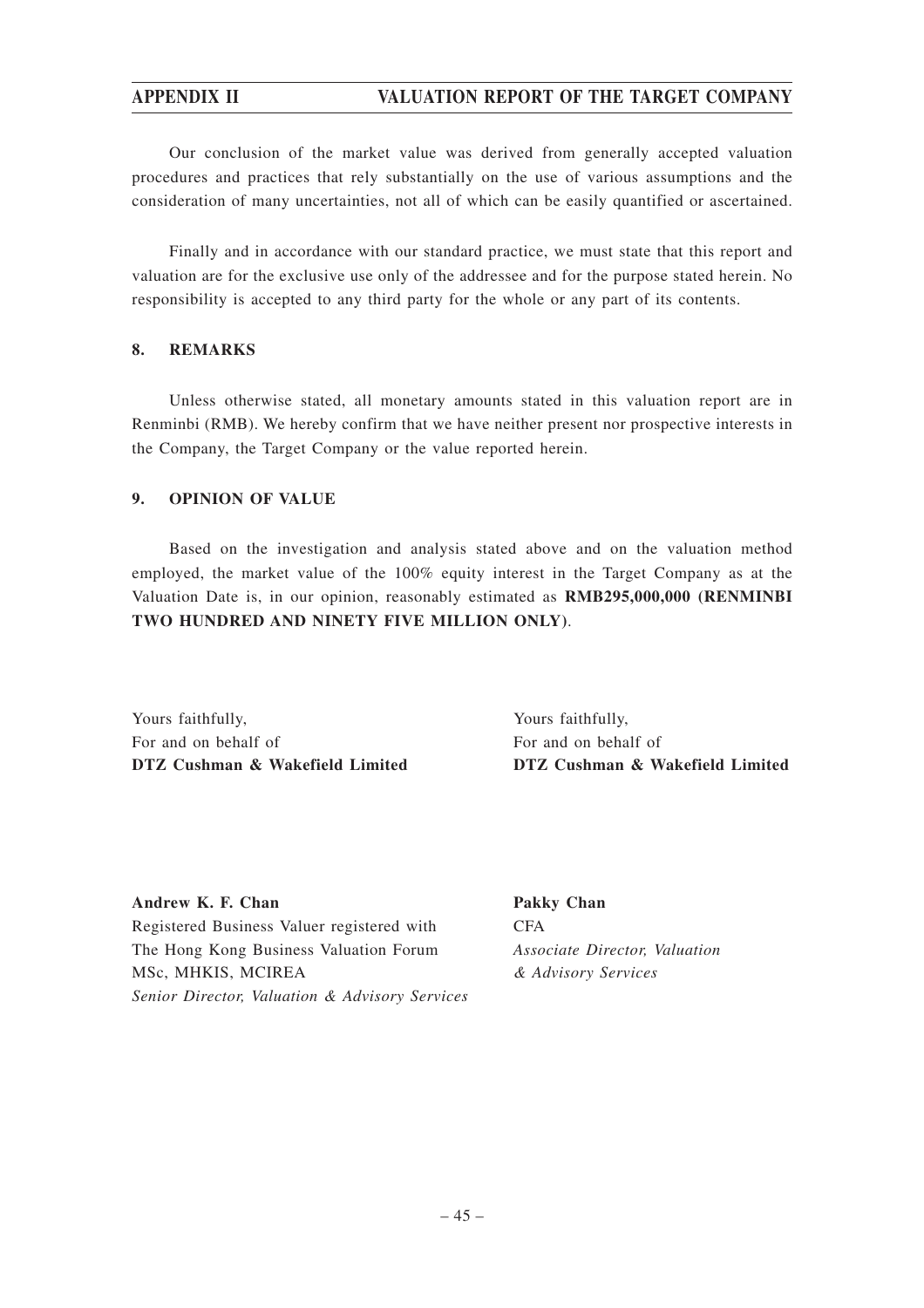# **NOTICE OF EGM**

*Hong Kong Exchanges and Clearing Limited and The Stock Exchange of Hong Kong Limited take no responsibility for the contents of this announcement, make no representation as to its accuracy or completeness and expressly disclaim any liability whatsoever for any loss howsoever arising from or in reliance upon the whole or any part of the contents of this announcement.*



# **Future Land Development Holdings Limited**

**新城發展控股有限公司** *(Incorporated in the Cayman Islands with limited liability)*

**(Stock Code: 1030)**

### **NOTICE OF EXTRAORDINARY GENERAL MEETING**

**NOTICE IS HEREBY GIVEN THAT** an extraordinary general meeting (the "**Meeting**") of Future Land Development Holdings Limited (the "**Company**") will be held at 10:00 a.m. on Wednesday, 4 May 2016 at Kowloon Room I, Mezzanine Floor, Kowloon Shangri-la, Hong Kong, 64 Mody Road, Kowloon, Hong Kong for considering and, if thought fit, passing, with or without amendments, the following resolution as an ordinary resolution of the Company:

#### **ORDINARY RESOLUTION**

#### "**THAT**

- (a) the Equity Transfer Agreement (as defined in the circular of the Company dated 18 April 2016, a copy of which agreement marked "A" has been tabled before the Meeting and signed by the chairman of the Meeting for the purpose of identification) and the transactions contemplated thereunder be and are be hereby approved, ratified and confirmed; and
- (b) the directors of the Company or any one of them be and are hereby authorised on behalf of the Company to do all such things and approve, sign, seal, execute, perfect and deliver all such agreements, documents as they may in their discretion consider necessary, desirable or expedient, for the purposes of or in connection with the implementation and/or giving effect to any matters relating to the Equity Transfer Agreement and the transactions contemplated thereunder."

By Order of the Board **Future Land Development Holdings Limited WANG Zhenhua** *Chairman*

Hong Kong, 18 April 2016

*Registered office:* Floor 4, Willow House Cricket Square P.O. Box 2804 Grand Cayman KY1-1112 Cayman Islands

*Principal place of business in Hong Kong:* 36/F, Tower Two Times Square 1 Matheson Street Causeway Bay, Hong Kong